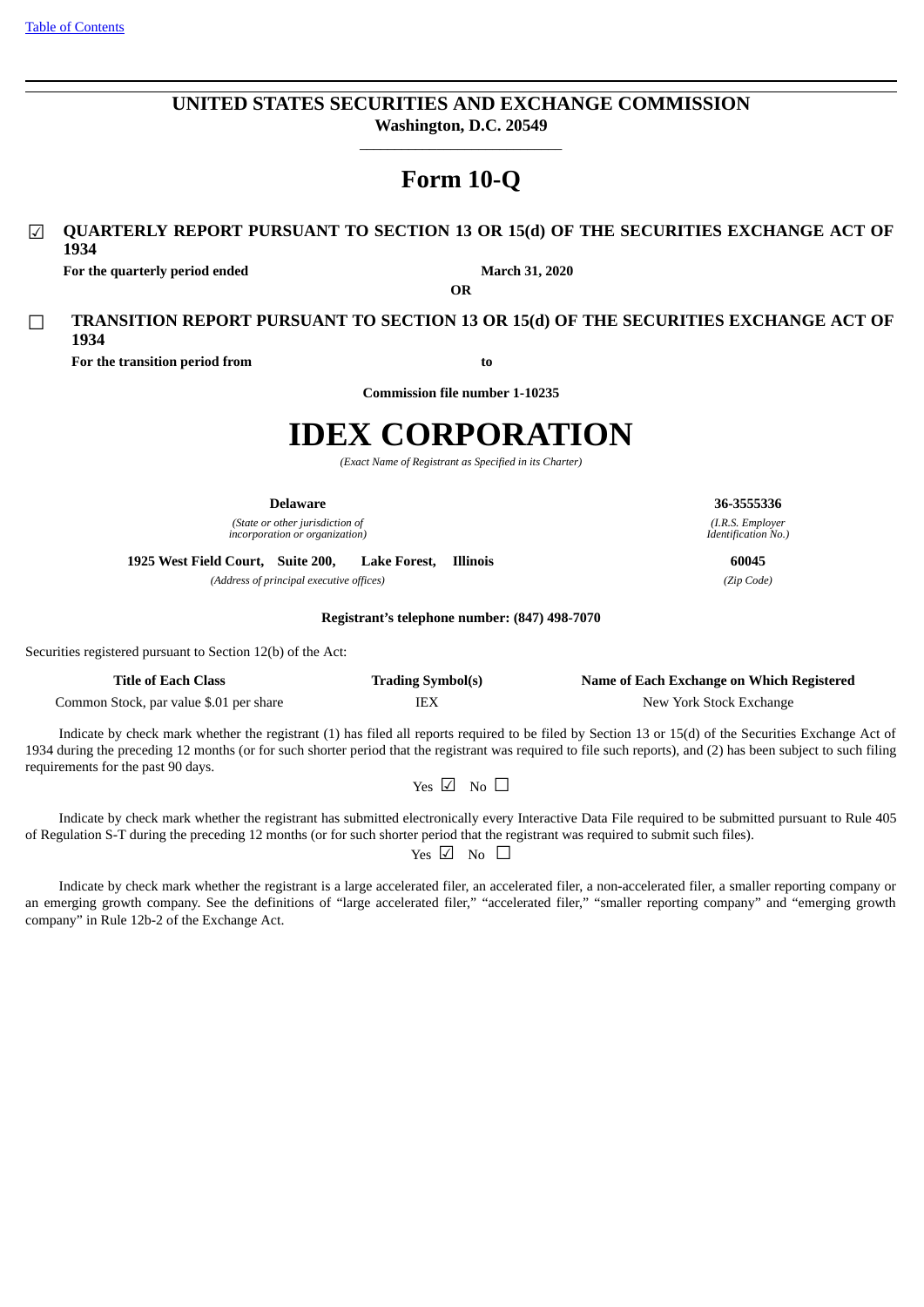### Table of [Contents](#page-2-0)

| Large accelerated filer | Accelerated filer | Non-accelerated filer $\Box$ | Smaller reporting company |  |
|-------------------------|-------------------|------------------------------|---------------------------|--|
|                         |                   |                              |                           |  |

Emerging growth company  $\Box$ 

If an emerging growth company, indicate by check mark if the registrant has elected not to use the extended transition period for complying with any new or revised financial accounting standards provided pursuant to Section 13(a) of the Exchange Act.  $\Box$ 

| Indicate by check mark whether the registrant is a shell company (as defined in Rule 12b-2 of the Exchange Act). |                      |
|------------------------------------------------------------------------------------------------------------------|----------------------|
|                                                                                                                  | Yes $\Box$ No $\Box$ |

Number of shares of common stock of IDEX Corporation outstanding as of April 17, 2020: 75,391,873.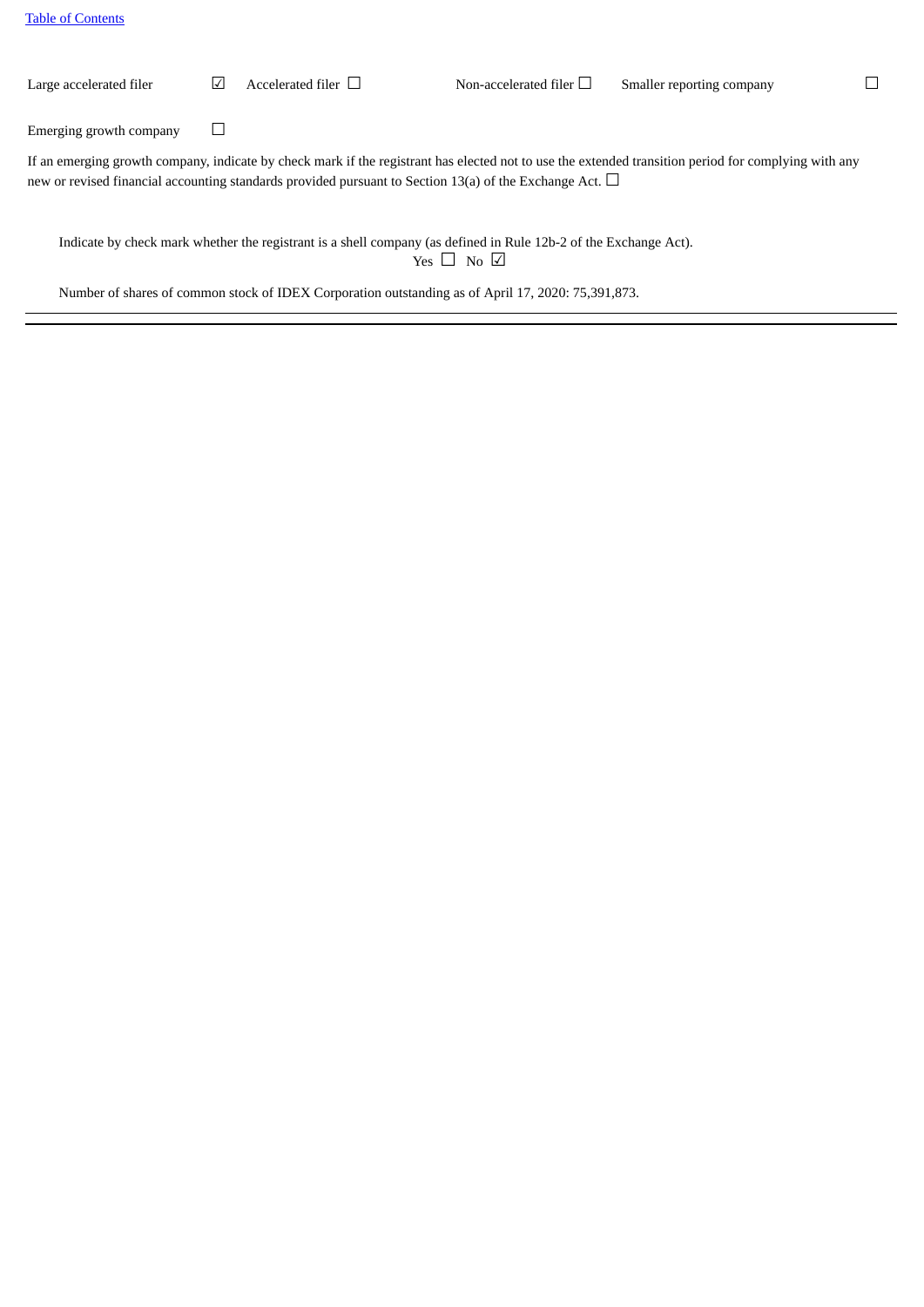### **TABLE OF CONTENTS**

<span id="page-2-0"></span>

|                   | <b>Part I. Financial Information</b>                                                         |                          |
|-------------------|----------------------------------------------------------------------------------------------|--------------------------|
| Item 1.           | <b>Financial Statements</b>                                                                  |                          |
|                   | <b>Condensed Consolidated Balance Sheets</b>                                                 |                          |
|                   | <b>Condensed Consolidated Statements of Operations</b>                                       | $\overline{2}$           |
|                   | <b>Condensed Consolidated Statements of Comprehensive Income</b>                             | 3                        |
|                   | <b>Condensed Consolidated Statements of Shareholders' Equity</b>                             | $\overline{\mathcal{A}}$ |
|                   | <b>Condensed Consolidated Statements of Cash Flows</b>                                       | 5                        |
|                   | <b>Notes to Condensed Consolidated Financial Statements</b>                                  | 6                        |
| Item 2.           | <b>Management's Discussion and Analysis of Financial Condition and Results of Operations</b> | 27                       |
|                   | <b>Cautionary Statement Under the Private Securities Litigation Reform Act</b>               | 27                       |
|                   | <b>Overview</b>                                                                              | 27                       |
|                   | <b>Results of Operations</b>                                                                 | 29                       |
|                   | <b>Liquidity and Capital Resources</b>                                                       | 32                       |
|                   | <b>Non-GAAP Disclosures</b>                                                                  | 33                       |
|                   | <b>Critical Accounting Policies</b>                                                          | 36                       |
| Item 3.           | Quantitative and Qualitative Disclosures About Market Risk                                   | 36                       |
| Item 4.           | <b>Controls and Procedures</b>                                                               | 36                       |
|                   | <b>Part II. Other Information</b>                                                            |                          |
| Item 1.           | <b>Legal Proceedings</b>                                                                     | 37                       |
| Item 1A.          | <b>Risk Factors</b>                                                                          | 37                       |
| Item 2.           | <b>Unregistered Sales of Equity Securities and Use of Proceeds</b>                           | 38                       |
| Item 6.           | <b>Exhibits</b>                                                                              | 39                       |
| <b>Signatures</b> |                                                                                              | 40                       |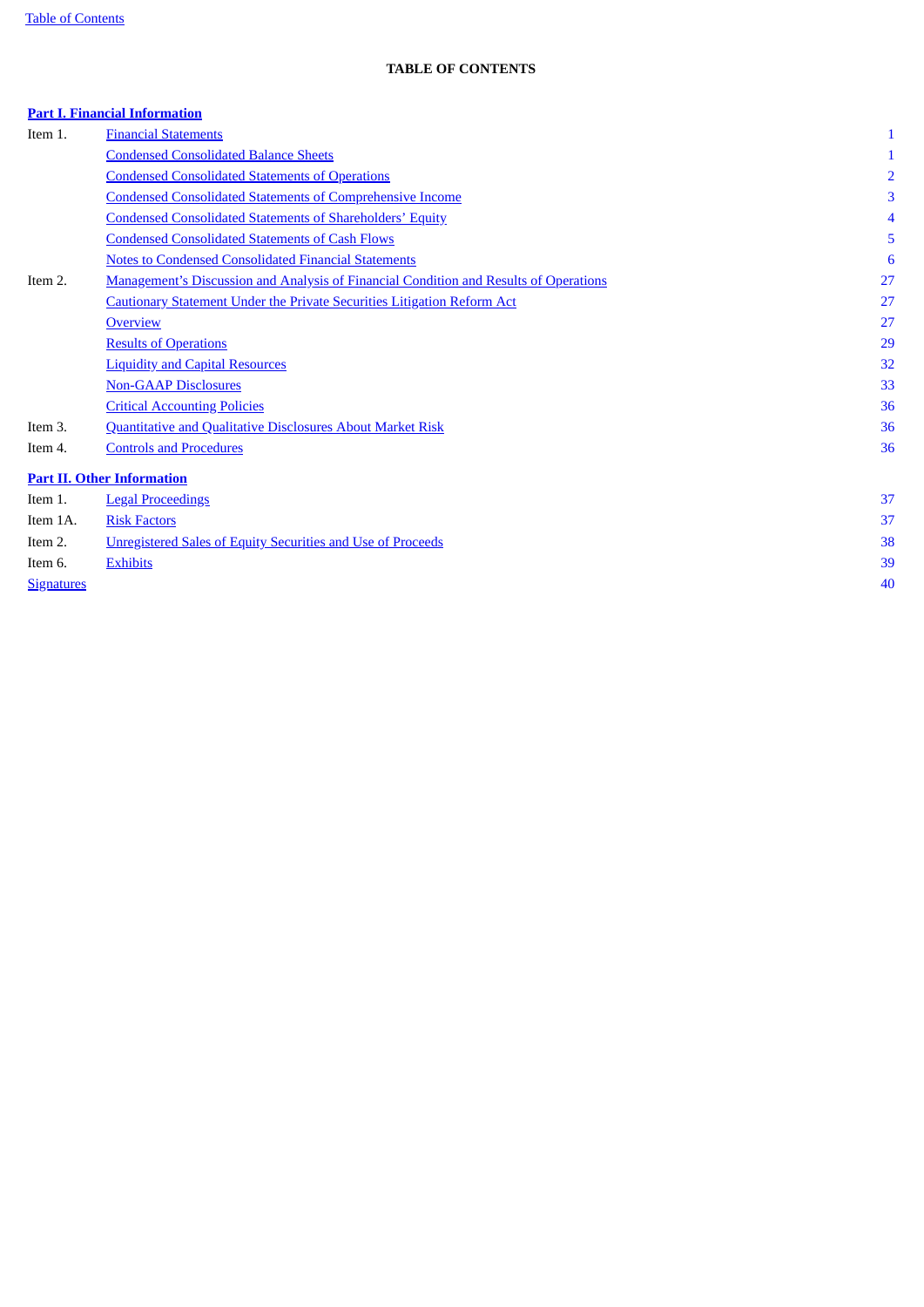### **PART I. FINANCIAL INFORMATION**

### <span id="page-3-2"></span><span id="page-3-1"></span><span id="page-3-0"></span>**Item 1.** *Financial Statements*

### **IDEX CORPORATION CONDENSED CONSOLIDATED BALANCE SHEETS (in thousands except share and per share amounts) (unaudited)**

|                                                                                                           |              | March 31, 2020 | <b>December 31, 2019</b> |
|-----------------------------------------------------------------------------------------------------------|--------------|----------------|--------------------------|
| <b>ASSETS</b>                                                                                             |              |                |                          |
| Current assets                                                                                            |              |                |                          |
| Cash and cash equivalents                                                                                 | \$           | 569,219        | \$<br>632,581            |
| Receivables, less allowance for doubtful accounts of \$5,894 at March 31, 2020 and \$6,347 at             |              |                |                          |
| December 31, 2019                                                                                         |              | 327,835        | 298,186                  |
| Inventories                                                                                               |              | 340,581        | 293,467                  |
| Other current assets                                                                                      |              | 51,437         | 37,211                   |
| Total current assets                                                                                      |              | 1,289,072      | 1,261,445                |
| Property, plant and equipment - net                                                                       |              | 283,276        | 280,316                  |
| Goodwill                                                                                                  |              | 1,831,973      | 1,779,745                |
| Intangible assets - net                                                                                   |              | 426,205        | 388,031                  |
| Other noncurrent assets                                                                                   |              | 113,151        | 104,375                  |
| <b>Total assets</b>                                                                                       | \$           | 3,943,677      | \$<br>3,813,912          |
| <b>LIABILITIES AND SHAREHOLDERS' EQUITY</b>                                                               |              |                |                          |
| Current liabilities                                                                                       |              |                |                          |
| Trade accounts payable                                                                                    | $\mathbb{S}$ | 157,724        | \$<br>138,463            |
| Accrued expenses                                                                                          |              | 208,847        | 180,290                  |
| Short-term borrowings                                                                                     |              | 319            | 388                      |
| Dividends payable                                                                                         |              |                | 38,736                   |
| <b>Total current liabilities</b>                                                                          |              | 366,890        | 357,877                  |
| Long-term borrowings                                                                                      |              | 999,020        | 848,864                  |
| Deferred income taxes                                                                                     |              | 148,189        | 146,574                  |
| Other noncurrent liabilities                                                                              |              | 199,791        | 197,368                  |
| <b>Total liabilities</b>                                                                                  |              | 1,713,890      | 1,550,683                |
| Commitments and contingencies                                                                             |              |                |                          |
| Shareholders' equity                                                                                      |              |                |                          |
| Preferred stock:                                                                                          |              |                |                          |
| Authorized: 5,000,000 shares, \$.01 per share par value; Issued: None                                     |              |                |                          |
| Common stock:                                                                                             |              |                |                          |
| Authorized: 150,000,000 shares, \$.01 per share par value                                                 |              |                |                          |
| Issued: 89,902,247 shares at March 31, 2020 and 89,948,374 shares at December 31, 2019                    |              | 899            | 899                      |
| Additional paid-in capital                                                                                |              | 766,916        | 760,453                  |
| Retained earnings                                                                                         |              | 2,717,129      | 2,615,131                |
| Treasury stock at cost: 14,587,137 shares at March 31, 2020 and 13,860,340 shares at December 31,<br>2019 |              | (1, 104, 846)  | (985, 909)               |
| Accumulated other comprehensive income (loss)                                                             |              | (150, 311)     | (127, 345)               |
| Total shareholders' equity                                                                                |              | 2,229,787      | 2,263,229                |
| Total liabilities and shareholders' equity                                                                | \$           | 3,943,677      | \$<br>3,813,912          |

See Notes to Condensed Consolidated Financial Statements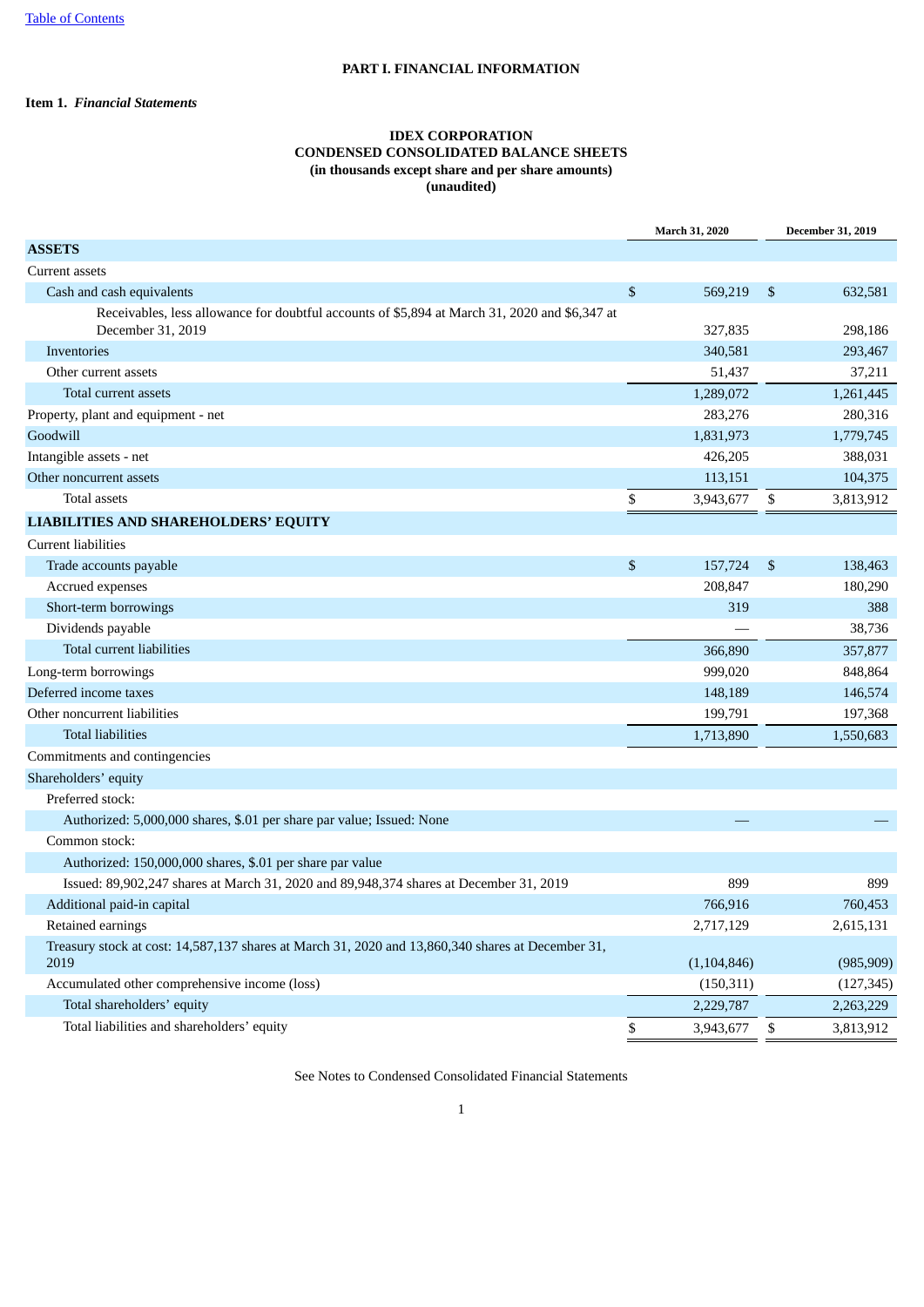### **IDEX CORPORATION CONDENSED CONSOLIDATED STATEMENTS OF OPERATIONS (in thousands except per share amounts) (unaudited)**

<span id="page-4-0"></span>

|                                              | Three Months Ended March 31, |         |              |         |
|----------------------------------------------|------------------------------|---------|--------------|---------|
|                                              |                              | 2020    |              | 2019    |
| Net sales                                    | $\sqrt{2}$                   | 594,462 | $\mathbb{S}$ | 622,231 |
| Cost of sales                                |                              | 322,506 |              | 338,397 |
| Gross profit                                 |                              | 271,956 |              | 283,834 |
| Selling, general and administrative expenses |                              | 132,015 |              | 136,052 |
| Operating income                             |                              | 139,941 |              | 147,782 |
| Other (income) expense - net                 |                              | 1,565   |              | (140)   |
| Interest expense                             |                              | 10,877  |              | 10,921  |
| Income before income taxes                   |                              | 127,499 |              | 137,001 |
| Provision for income taxes                   |                              | 25,501  |              | 26,733  |
| Net income                                   | \$                           | 101,998 | \$           | 110,268 |
|                                              |                              |         |              |         |
| Basic earnings per common share              | \$                           | 1.35    | \$           | 1.46    |
| Diluted earnings per common share            |                              | 1.33    | \$           | 1.44    |
|                                              |                              |         |              |         |
| Share data:                                  |                              |         |              |         |

Diluted weighted average common shares outstanding 76,284 76,284

Basic weighted average common shares outstanding 75,740 75,740 75,442

See Notes to Condensed Consolidated Financial Statements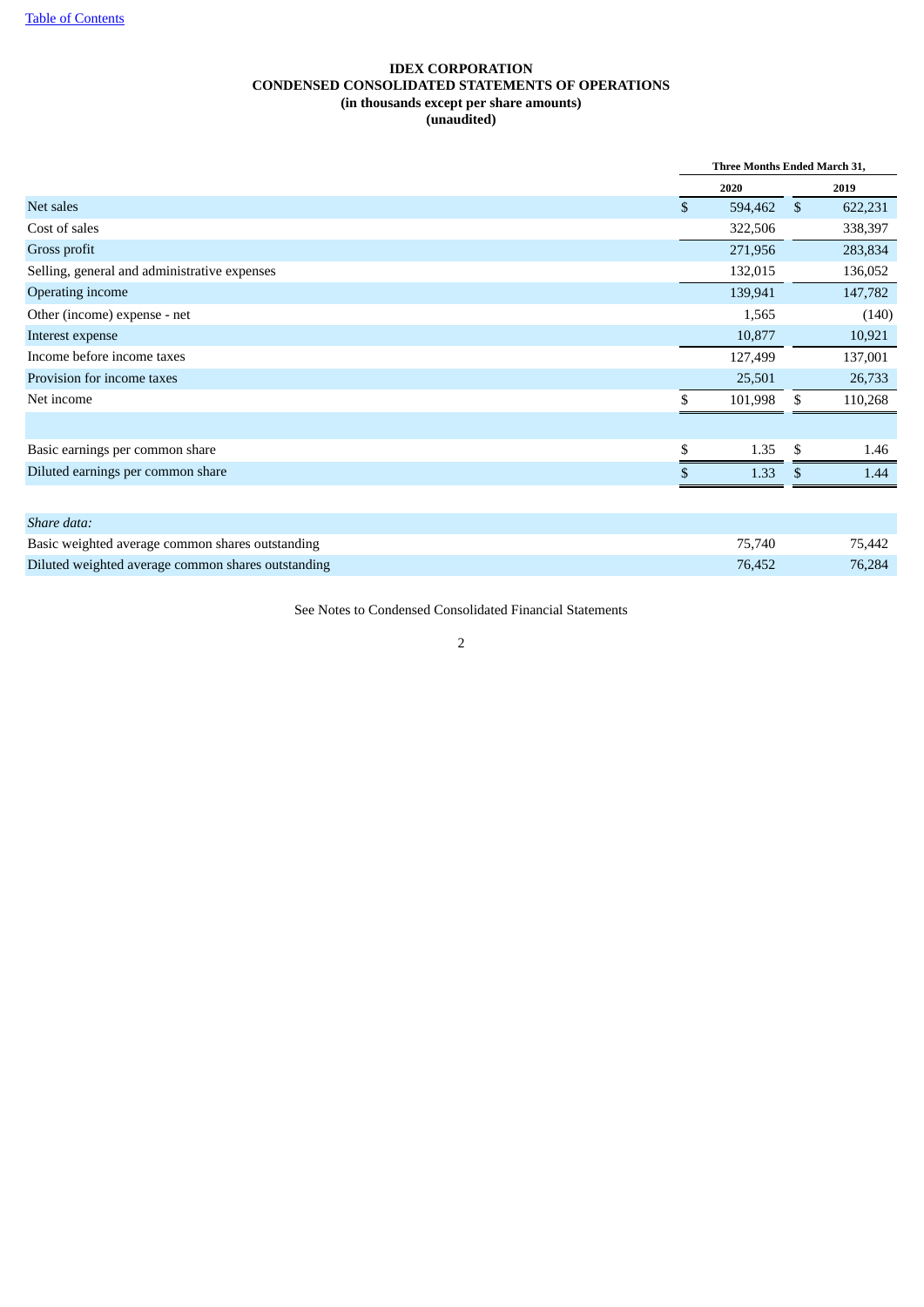### **IDEX CORPORATION CONDENSED CONSOLIDATED STATEMENTS OF COMPREHENSIVE INCOME (in thousands) (unaudited)**

<span id="page-5-0"></span>

|                                                          | Three Months Ended March 31, |           |   |         |
|----------------------------------------------------------|------------------------------|-----------|---|---------|
|                                                          |                              | 2020      |   | 2019    |
| Net income                                               |                              | 101,998   | S | 110,268 |
| Other comprehensive income (loss):                       |                              |           |   |         |
| Reclassification adjustments for derivatives, net of tax |                              | 1,194     |   | 1,227   |
| Pension and other postretirement adjustments, net of tax |                              | 2.296     |   | 1,262   |
| Cumulative translation adjustment                        |                              | (26, 456) |   | (3,281) |
| Other comprehensive income (loss)                        |                              | (22,966)  |   | (792)   |
| <b>Comprehensive income</b>                              |                              | 79,032    | S | 109,476 |

See Notes to Condensed Consolidated Financial Statements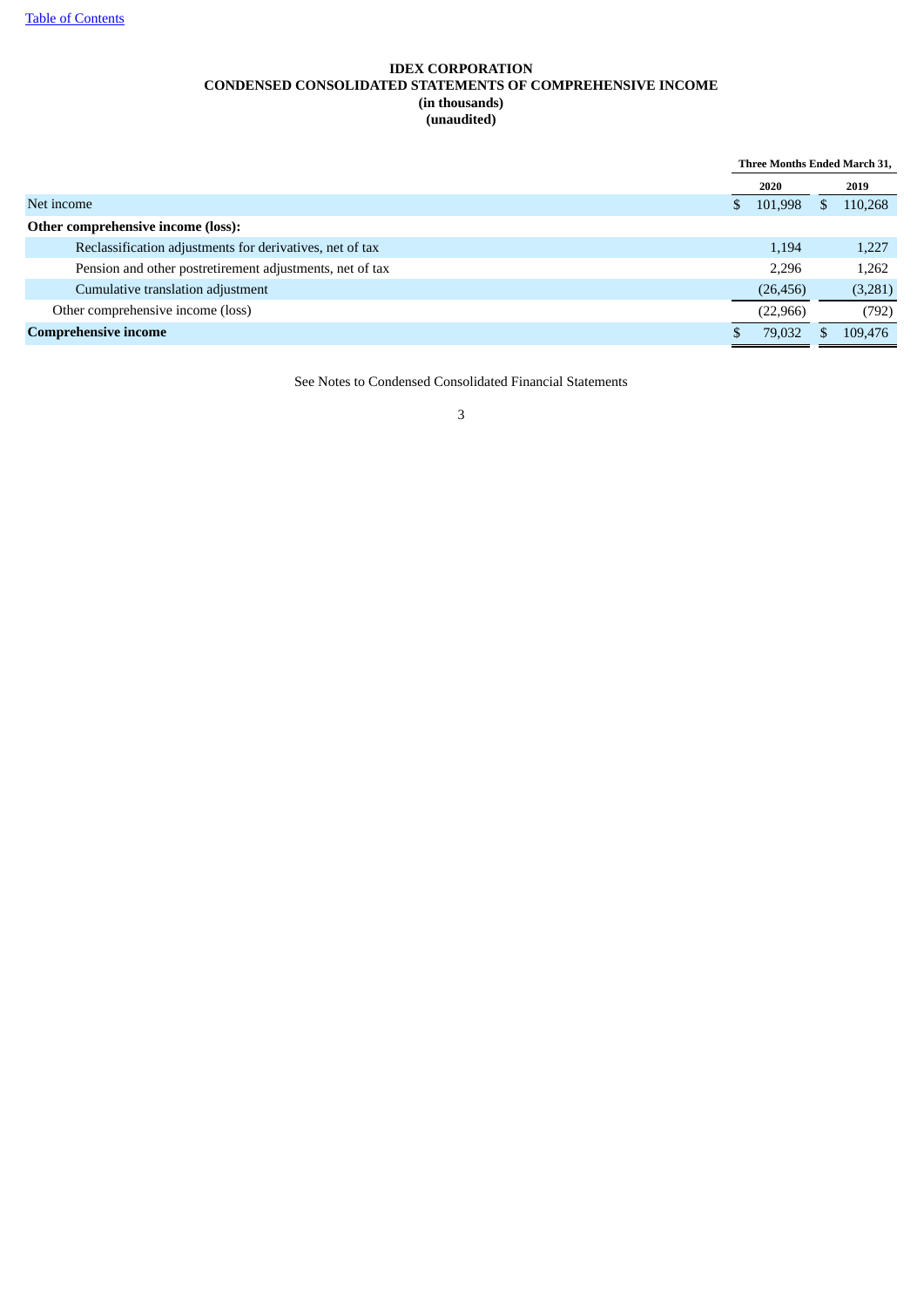### **IDEX CORPORATION CONDENSED CONSOLIDATED STATEMENTS OF SHAREHOLDERS' EQUITY (in thousands except share amounts)**

<span id="page-6-0"></span>

|                                                                                                                                                                       |                                                                    |    |                                    |     |                                                |     | <b>Accumulated Other Comprehensive</b><br>Income (Loss) |      |                                                                                |     |                                 |    |                                                |
|-----------------------------------------------------------------------------------------------------------------------------------------------------------------------|--------------------------------------------------------------------|----|------------------------------------|-----|------------------------------------------------|-----|---------------------------------------------------------|------|--------------------------------------------------------------------------------|-----|---------------------------------|----|------------------------------------------------|
|                                                                                                                                                                       | Common<br><b>Stock and</b><br><b>Additional</b><br>Paid-In Capital |    | <b>Retained</b><br><b>Earnings</b> |     | Cumulative<br><b>Translation</b><br>Adjustment |     | Retirement<br><b>Benefits</b><br>Adjustment             |      | <b>Cumulative</b><br><b>Unrealized Gain</b><br>(Loss) on<br><b>Derivatives</b> |     | <b>Treasury</b><br><b>Stock</b> |    | <b>Total</b><br>Shareholders'<br><b>Equity</b> |
| Balance, December 31, 2019                                                                                                                                            | 761,352                                                            | S. | 2,615,131                          | £.  | (94, 353)                                      | -\$ | (25, 809)                                               | - \$ | (7, 183)                                                                       | \$. | (985, 909)                      | -S | 2,263,229                                      |
| Net income                                                                                                                                                            |                                                                    |    | 101,998                            |     |                                                |     |                                                         |      |                                                                                |     |                                 |    | 101,998                                        |
| Cumulative translation adjustment                                                                                                                                     |                                                                    |    | _                                  |     | (26, 456)                                      |     |                                                         |      |                                                                                |     |                                 |    | (26, 456)                                      |
| Net change in retirement obligations (net of tax of<br>\$578)                                                                                                         |                                                                    |    |                                    |     |                                                |     | 2,296                                                   |      |                                                                                |     |                                 |    | 2,296                                          |
| Net change on derivatives designated as cash flow<br>hedges (net of tax of \$351)                                                                                     |                                                                    |    |                                    |     |                                                |     |                                                         |      | 1,194                                                                          |     |                                 |    | 1,194                                          |
| Issuance of 131,757 shares of common stock from<br>issuance of unvested shares, performance share<br>units and exercise of stock options (net of tax of<br>$$3,061$ ) |                                                                    |    |                                    |     |                                                |     |                                                         |      |                                                                                |     | 2,089                           |    | 2,089                                          |
| Repurchase of 866,823 shares of common stock                                                                                                                          |                                                                    |    |                                    |     |                                                |     |                                                         |      |                                                                                |     | (108, 907)                      |    | (108, 907)                                     |
| Shares surrendered for tax withholding                                                                                                                                | -                                                                  |    |                                    |     |                                                |     |                                                         |      |                                                                                |     | (12, 119)                       |    | (12, 119)                                      |
| Share-based compensation                                                                                                                                              | 6,463                                                              |    |                                    |     |                                                |     |                                                         |      |                                                                                |     |                                 |    | 6,463                                          |
| Balance, March 31, 2020                                                                                                                                               | 767,815                                                            |    | 2,717,129                          | \$. | (120, 809)                                     | \$  | (23, 513)                                               | \$   | (5,989)                                                                        | S   | (1, 104, 846)                   | -S | 2,229,787                                      |

|                                                                                                                                                                       |                                                                    |                             |    |                                                |     | <b>Accumulated Other Comprehensive</b><br>Income (Loss) |     |                                                                                |                          |    |                                                |
|-----------------------------------------------------------------------------------------------------------------------------------------------------------------------|--------------------------------------------------------------------|-----------------------------|----|------------------------------------------------|-----|---------------------------------------------------------|-----|--------------------------------------------------------------------------------|--------------------------|----|------------------------------------------------|
|                                                                                                                                                                       | Common<br><b>Stock and</b><br><b>Additional</b><br>Paid-In Capital | Retained<br><b>Earnings</b> |    | Cumulative<br><b>Translation</b><br>Adjustment |     | Retirement<br><b>Benefits</b><br>Adjustment             |     | <b>Cumulative</b><br><b>Unrealized Gain</b><br>(Loss) on<br><b>Derivatives</b> | <b>Treasury</b><br>Stock |    | <b>Total</b><br>Shareholders'<br><b>Equity</b> |
| Balance, December 31, 2018                                                                                                                                            | 739,240                                                            | 2,342,079                   | S. | (94, 420)                                      | -\$ | (22,740)                                                | -\$ | (12,065)                                                                       | \$<br>(957, 454)         | -5 | 1,994,640                                      |
| Net income                                                                                                                                                            |                                                                    | 110,268                     |    |                                                |     |                                                         |     |                                                                                |                          |    | 110,268                                        |
| Adjustment for adoption of ASU 2016-02                                                                                                                                |                                                                    | 28                          |    |                                                |     |                                                         |     |                                                                                |                          |    | 28                                             |
| Cumulative translation adjustment                                                                                                                                     |                                                                    |                             |    | (3,281)                                        |     |                                                         |     |                                                                                |                          |    | (3,281)                                        |
| Net change in retirement obligations (net of tax of<br>\$438)                                                                                                         |                                                                    |                             |    |                                                |     | 1,262                                                   |     |                                                                                |                          |    | 1,262                                          |
| Net change on derivatives designated as cash flow<br>hedges (net of tax of \$361)                                                                                     |                                                                    |                             |    |                                                |     |                                                         |     | 1,227                                                                          |                          |    | 1,227                                          |
| Issuance of 264,090 shares of common stock from<br>issuance of unvested shares, performance share<br>units and exercise of stock options (net of tax of<br>$$3,415$ ) |                                                                    |                             |    |                                                |     |                                                         |     |                                                                                | 8,870                    |    | 8,870                                          |
| Repurchase of 369,810 shares of common stock                                                                                                                          |                                                                    |                             |    |                                                |     |                                                         |     |                                                                                | (51,706)                 |    | (51,706)                                       |
| Shares surrendered for tax withholding                                                                                                                                |                                                                    |                             |    |                                                |     |                                                         |     |                                                                                | (11, 479)                |    | (11, 479)                                      |
| Share-based compensation                                                                                                                                              | 5,403                                                              |                             |    |                                                |     |                                                         |     |                                                                                |                          |    | 5,403                                          |
| Balance, March 31, 2019                                                                                                                                               | \$<br>744,643                                                      | 2,452,375                   | \$ | (97, 701)                                      | \$  | (21, 478)                                               | \$  | (10, 838)                                                                      | \$<br>(1,011,769)        | \$ | 2,055,232                                      |

See Notes to Condensed Consolidated Financial Statements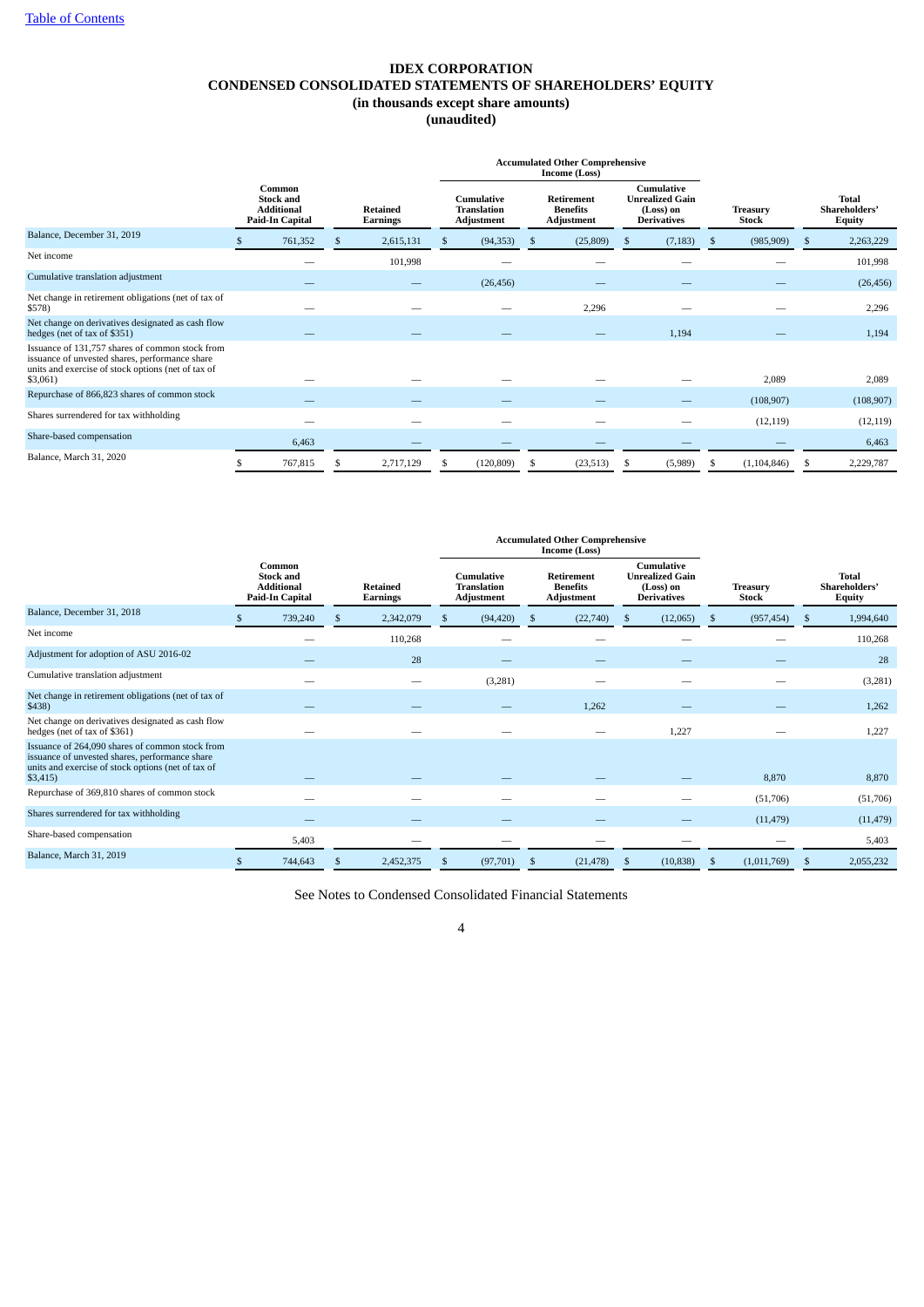### **IDEX CORPORATION CONDENSED CONSOLIDATED STATEMENTS OF CASH FLOWS (in thousands) (unaudited)**

<span id="page-7-0"></span>

|                                                                                   | <b>Three Months Ended March 31,</b> |    |           |  |
|-----------------------------------------------------------------------------------|-------------------------------------|----|-----------|--|
|                                                                                   | 2020                                |    | 2019      |  |
| Cash flows from operating activities                                              |                                     |    |           |  |
| Net income                                                                        | \$<br>101,998                       | \$ | 110,268   |  |
| Adjustments to reconcile net income to net cash provided by operating activities: |                                     |    |           |  |
| Depreciation and amortization                                                     | 10,453                              |    | 9,660     |  |
| Amortization of intangible assets                                                 | 9,544                               |    | 8,999     |  |
| Amortization of debt issuance expenses                                            | 343                                 |    | 335       |  |
| Share-based compensation expense                                                  | 6,730                               |    | 7,560     |  |
| Deferred income taxes                                                             | 2,012                               |    | 3,027     |  |
| Non-cash interest expense associated with forward starting swaps                  | 1,545                               |    | 1,588     |  |
| Changes in (net of the effect from acquisitions):                                 |                                     |    |           |  |
| Receivables                                                                       | (24, 190)                           |    | (21, 402) |  |
| Inventories                                                                       | (23, 717)                           |    | (18, 548) |  |
| Other current assets                                                              | (14,267)                            |    | (7, 119)  |  |
| Trade accounts payable                                                            | 14,146                              |    | 17,488    |  |
| Accrued expenses                                                                  | 2,060                               |    | (24, 606) |  |
| Other - net                                                                       | (1,897)                             |    | 1,413     |  |
| Net cash flows provided by operating activities                                   | 84,760                              |    | 88,663    |  |
| Cash flows from investing activities                                              |                                     |    |           |  |
| Purchases of property, plant and equipment                                        | (12,762)                            |    | (12, 875) |  |
| Acquisition of businesses, net of cash acquired                                   | (120, 839)                          |    |           |  |
| Proceeds from disposal of fixed assets                                            | 41                                  |    | 629       |  |
| Other - net                                                                       | (160)                               |    | (195)     |  |
| Net cash flows used in investing activities                                       | (133, 720)                          |    | (12, 441) |  |
| Cash flows from financing activities                                              |                                     |    |           |  |
| Borrowings under revolving credit facilities                                      | 150,000                             |    |           |  |
| Dividends paid                                                                    | (38, 736)                           |    | (33, 446) |  |
| Proceeds from stock option exercises                                              | 2,089                               |    | 8,870     |  |
| Repurchases of common stock                                                       | (108, 907)                          |    | (50, 797) |  |
| Shares surrendered for tax withholding                                            | (12, 119)                           |    | (11, 479) |  |
| Other - net                                                                       | (129)                               |    | (129)     |  |
| Net cash flows used in financing activities                                       | (7, 802)                            |    | (86,981)  |  |
| Effect of exchange rate changes on cash and cash equivalents                      | (6,600)                             |    | 482       |  |
| Net increase (decrease) in cash                                                   | (63, 362)                           |    | (10, 277) |  |
| Cash and cash equivalents at beginning of year                                    | 632,581                             |    | 466,407   |  |
| Cash and cash equivalents at end of period                                        | \$<br>569,219                       | \$ | 456,130   |  |
|                                                                                   |                                     |    |           |  |

### **Supplemental cash flow information**

| Cash paid for: |        |        |
|----------------|--------|--------|
| Interest       | 276    | 323    |
| Income taxes   | 10,492 | 13,911 |

See Notes to Condensed Consolidated Financial Statements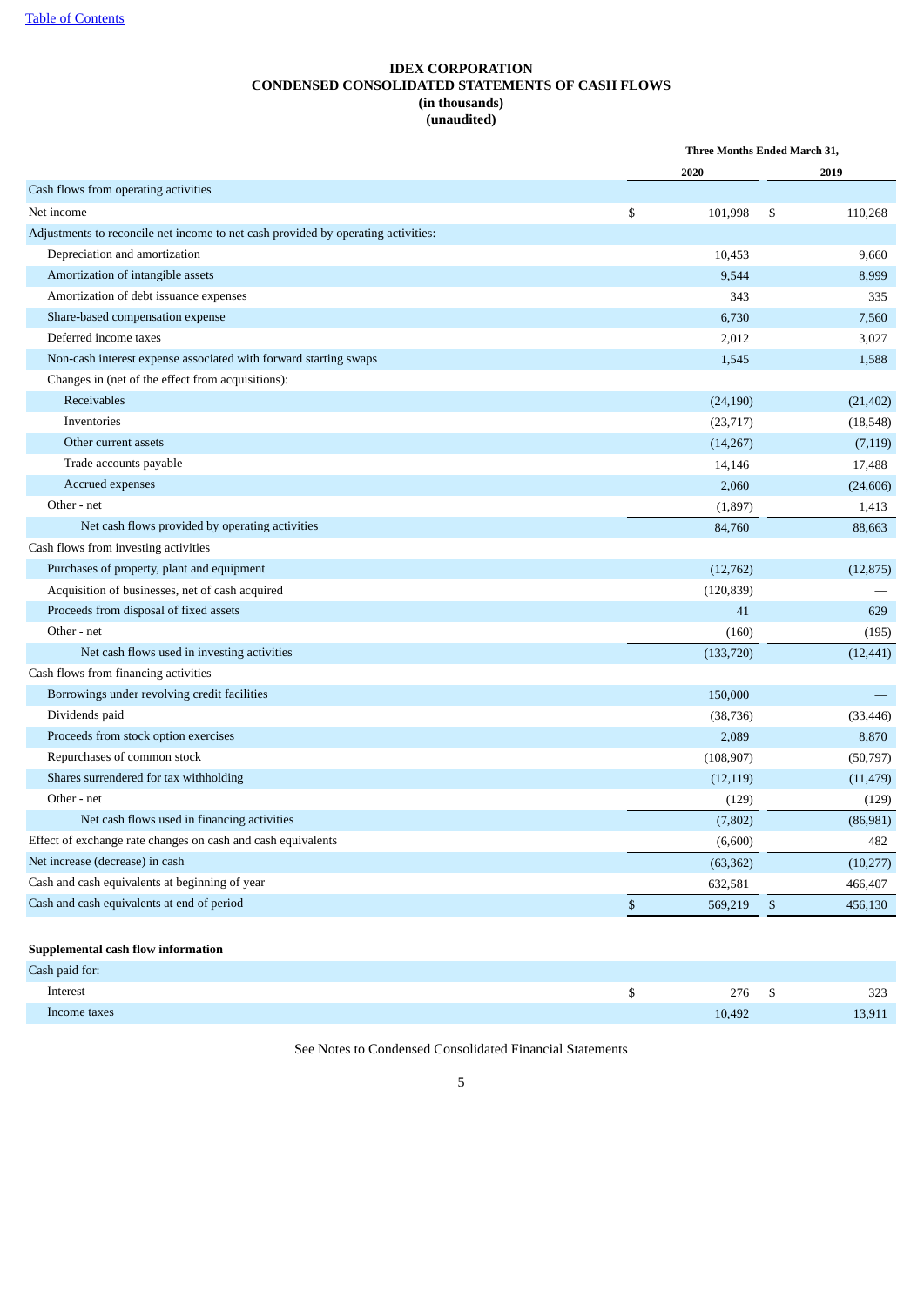**(unaudited)**

#### <span id="page-8-0"></span>**1. Basis of Presentation and Significant Accounting Policies**

The Condensed Consolidated Financial Statements of IDEX Corporation ("IDEX," "we," "our," or the "Company") have been prepared in accordance with accounting principles generally accepted in the United States of America ("U.S. GAAP") applicable to interim financial information and the instructions to Form 10-Q under the Securities Exchange Act of 1934, as amended. The statements are unaudited but include all adjustments, consisting only of recurring items, except as noted, that the Company considers necessary for a fair presentation of the information set forth herein. The results of operations for the three months ended March 31, 2020 are not necessarily indicative of the results to be expected for the entire year.

The Condensed Consolidated Financial Statements and Management's Discussion and Analysis of Financial Condition and Results of Operations set forth in this report should be read in conjunction with the Company's Annual Report on Form 10-K for the year ended December 31, 2019.

#### *Recently Adopted Accounting Standards*

In June 2016, the Financial Accounting Standards Board ("FASB") issued Accounting Standards Update ("ASU") 2016-13, *Financial Instruments - Credit losses (Topic 326): Measurement of Credit Losses on Financial Instruments* and in November 2018 issued a subsequent amendment, ASU 2018-19, *Codification Improvements to Topic 326, Financial Instruments - Credit Losses.* ASU 2016-13 significantly changes how entities will measure credit losses for most financial assets and certain other instruments that are not measured at fair value through net income. ASU 2016-13 replaces the prior "incurred loss" approach with an "expected loss" model for instruments measured at amortized cost. ASU 2018-19 affects loans, debt securities, trade receivables, net investments in leases, off-balance sheet credit exposures, reinsurance receivables, and any other financial assets not excluded from the scope of this amendment that represent the contractual right to receive cash. ASU 2016-13 and ASU 2018-19 should be applied on either a prospective transition or modified-retrospective approach depending on the subtopic. The Company adopted this standard on January 1, 2020 using the prospective transition approach. The adoption of this standard did not have a material impact on our condensed consolidated financial statements.

#### **2. Acquisitions and Divestitures**

All of the Company's acquisitions of businesses have been accounted for under ASC 805, *Business Combinations*. Accordingly, the accounts of the acquired companies, after adjustments to reflect the fair values assigned to assets and liabilities, have been included in the Company's condensed consolidated financial statements from their respective dates of acquisition.

The Company incurred acquisition-related transaction costs of \$1.1 million and \$0.3 million in the three months ended March 31, 2020 and 2019, respectively. These costs were recorded in Selling, general and administrative expenses and were related to completed transactions, pending transactions and potential transactions, including transactions that ultimately were not completed.

#### *2020 Acquisition*

On February 28, 2020, the Company acquired the stock of Flow Management Devices, LLC ("Flow MD"), a privately held provider of flow measurement systems that ensure custody transfer accuracy in the oil and gas industry. Flow MD engineers and manufactures small volume provers. Headquartered in Phoenix, AZ, with operations in Houston, TX and Pittsburgh, PA, Flow MD operates in our Energy group within the Fluid & Metering Technologies segment. Flow MD was acquired for cash consideration of \$120.8 million. The entire purchase price was funded with cash on hand. Goodwill and intangible assets recognized as part of this transaction were \$63.4 million and \$49.5 million, respectively. The goodwill is deductible for tax purposes.

The Company made an initial allocation of the purchase price for the Flow MD acquisition as of the acquisition date based on its understanding of the fair value of the acquired assets and assumed liabilities. These nonrecurring fair value measurements are classified as Level 3 in the fair value hierarchy. As the Company continues to obtain additional information about these assets and liabilities, including intangible asset appraisals, inventory valuation and accrued expenses, and continues to learn more about the newly acquired business, we will refine the estimates of fair value and more accurately allocate the purchase price. Only items identified as of the acquisition date are considered for subsequent adjustment. The Company will continue to make required adjustments to the purchase price allocation prior to the completion of the measurement period.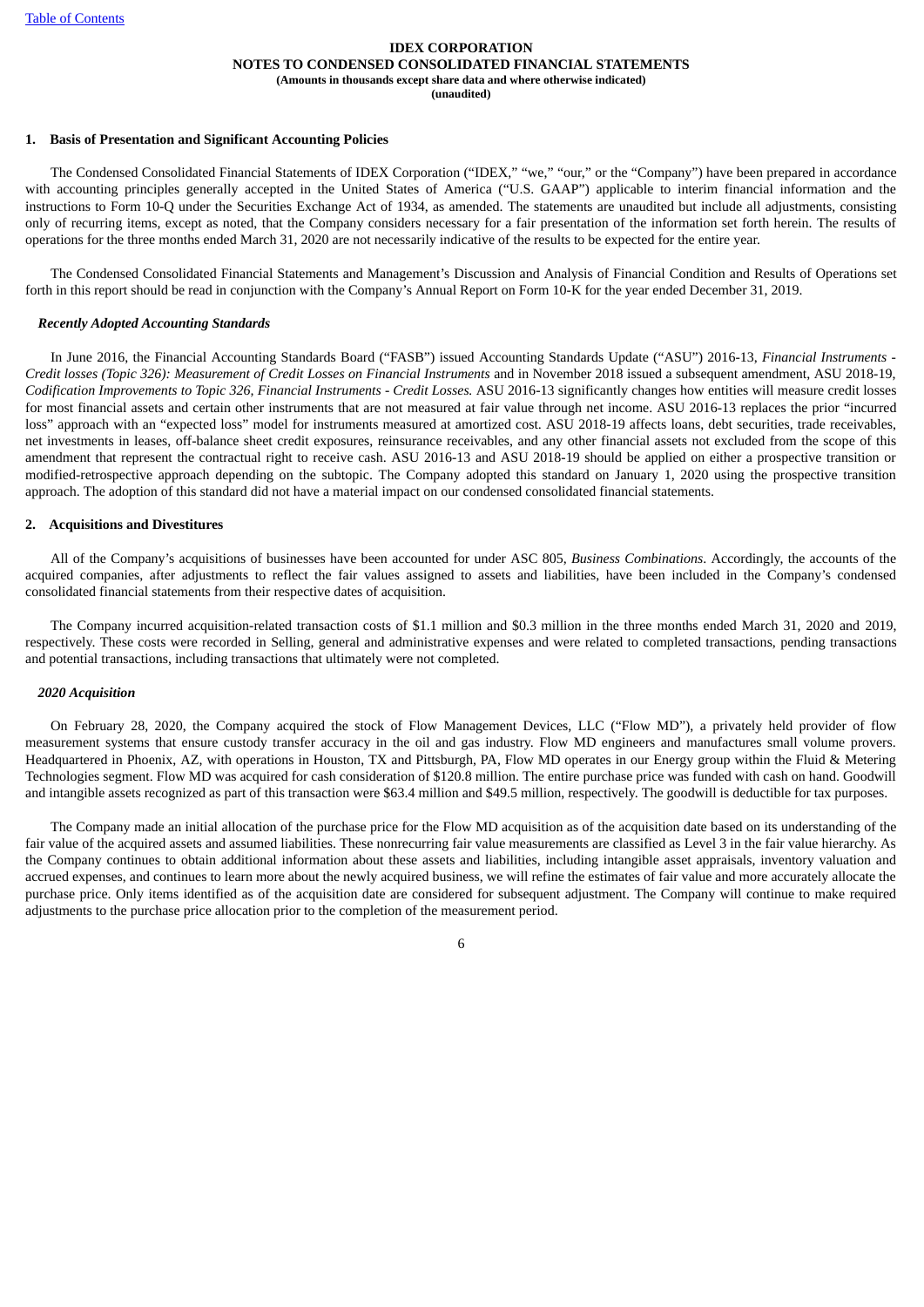**(unaudited)**

The preliminary allocation of the purchase price to the assets acquired and liabilities assumed, based on their estimated fair values at the acquisition date, is as follows:

| (In thousands)                       |   | <b>Total</b> |
|--------------------------------------|---|--------------|
| Current assets, net of cash acquired |   | 35,494       |
| Property, plant and equipment        |   | 4,587        |
| Goodwill                             |   | 63,374       |
| Intangible assets                    |   | 49,500       |
| Other noncurrent assets              |   | 1,291        |
| Total assets acquired                |   | 154,246      |
| <b>Current liabilities</b>           |   | (34,059)     |
| Deferred income taxes                |   | 981          |
| Other noncurrent liabilities         |   | (329)        |
| Net assets acquired                  | ጦ | 120,839      |

Acquired intangible assets consist of trade names, customer relationships and unpatented technology. The goodwill recorded for the acquisition reflects the strategic fit, revenue and earnings growth potential of this business.

The acquired intangible assets and weighted average amortization periods are as follows:

| (In thousands, except weighted average life) | <b>Total</b> |        | <b>Weighted Average Life</b> |
|----------------------------------------------|--------------|--------|------------------------------|
| Trade names                                  |              | 6.000  | 15                           |
| Customer relationships                       |              | 28,000 | 10                           |
| Unpatented technology                        |              | 15.500 | 20                           |
| Acquired intangible assets                   |              | 49,500 |                              |

### *2019 Acquisition*

On July 18, 2019, the Company acquired the stock of Velcora Holding AB ("Velcora") and its operating subsidiaries, Roplan and Steridose. Roplan is a global manufacturer of custom mechanical and shaft seals for a variety of end markets including food and beverage, marine, chemical, wastewater and water treatment. Steridose develops engineered hygienic mixers and valves for the global biopharmaceutical industry. Both companies are headquartered in Sweden, with operations in China, the United Kingdom and the United States and operate in our Health & Science Technologies segment. Velcora was acquired for cash consideration of \$87.2 million and the assumption of \$51.1 million of debt. The entire purchase price was funded with cash on hand. Goodwill and intangible assets recognized as part of this transaction were \$86.4 million and \$48.2 million, respectively. The goodwill is not deductible for tax purposes.

The Company made an initial allocation of the purchase price for the Velcora acquisition as of the acquisition date based on its understanding of the fair value of the acquired assets and assumed liabilities. These nonrecurring fair value measurements are classified as Level 3 in the fair value hierarchy. As the Company continues to obtain additional information about these assets and liabilities and continues to learn more about these businesses, we will refine the estimates of fair value and more accurately allocate the purchase price. Only items identified as of the acquisition date are considered for subsequent adjustment. The Company will make required adjustments to the purchase price allocation prior to the completion of the measurement period.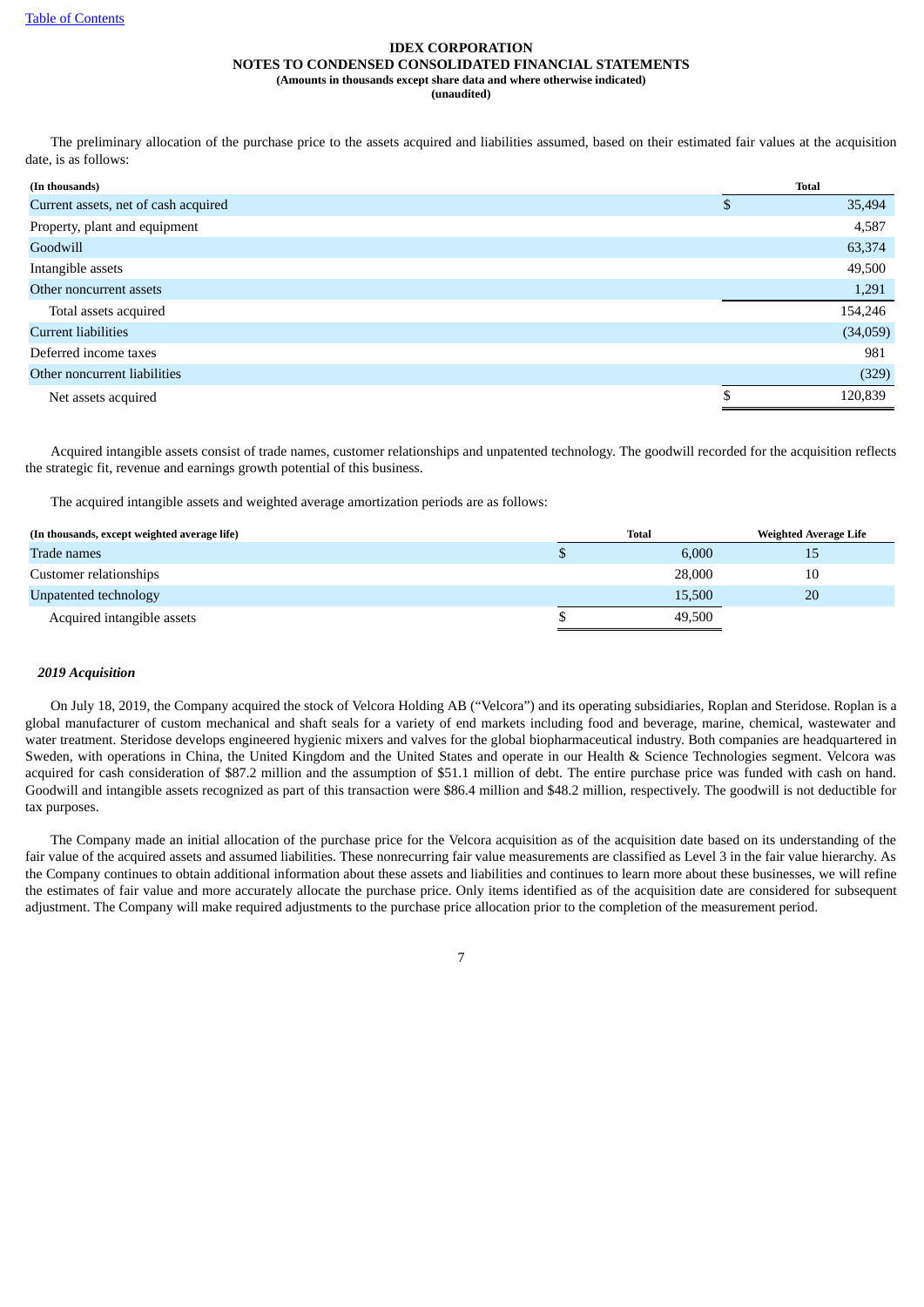**(unaudited)**

The preliminary allocation of the purchase price to the assets acquired and liabilities assumed, based on their estimated fair values at the acquisition date, is as follows:

| (In thousands)                       | <b>Total</b> |
|--------------------------------------|--------------|
| Current assets, net of cash acquired | 20,414       |
| Property, plant and equipment        | 1,656        |
| Goodwill                             | 86,447       |
| Intangible assets                    | 48,183       |
| Other noncurrent assets              | 788          |
| Total assets acquired                | 157,488      |
| <b>Current liabilities</b>           | (7,630)      |
| Long-term borrowings                 | (51, 130)    |
| Deferred income taxes                | (11,094)     |
| Other noncurrent liabilities         | (454)        |
| Net assets acquired                  | 87,180       |

Acquired intangible assets consist of trade names, customer relationships and unpatented technology. The goodwill recorded for the acquisition reflects the strategic fit, revenue and earnings growth potential of these businesses.

The acquired intangible assets and weighted average amortization periods are as follows:

| (In thousands, except weighted average life) | <b>Total</b> |        | <b>Weighted Average Life</b> |  |  |
|----------------------------------------------|--------------|--------|------------------------------|--|--|
| Trade names                                  |              | 7.089  | 15                           |  |  |
| Customer relationships                       |              | 34,677 |                              |  |  |
| Unpatented technology                        |              | 6.417  |                              |  |  |
| Acquired intangible assets                   |              | 48,183 |                              |  |  |

### **3. Business Segments**

IDEX has three reportable business segments: Fluid & Metering Technologies, Health & Science Technologies and Fire & Safety/Diversified Products.

The Fluid & Metering Technologies ("FMT") segment designs, produces and distributes positive displacement pumps, small volume provers, flow meters, injectors and other fluid-handling pump modules and systems and provides flow monitoring and other services for the food, chemical, general industrial, water and wastewater, agriculture and energy industries.

The Health & Science Technologies ("HST") segment designs, produces and distributes a wide range of precision fluidics, rotary lobe pumps, centrifugal and positive displacement pumps, roll compaction and drying systems used in beverage, food processing, pharmaceutical and cosmetics, pneumatic components and sealing solutions, including very high precision, low-flow rate pumping solutions required in analytical instrumentation, clinical diagnostics and drug discovery, high performance molded and extruded sealing components, custom mechanical and shaft seals for a variety of end markets including food and beverage, marine, chemical, wastewater and water treatment, engineered hygienic mixers and valves for the global biopharmaceutical industry, biocompatible medical devices and implantables, air compressors used in medical, dental and industrial applications, optical components and coatings for applications in the fields of scientific research, defense, biotechnology, aerospace, telecommunications and electronics manufacturing, laboratory and commercial equipment used in the production of micro and nano scale materials, precision photonic solutions used in life sciences, research and defense markets and precision gear and peristaltic pump technologies that meet exacting original equipment manufacturer specifications.

The Fire & Safety/Diversified Products ("FSDP") segment designs, produces and develops firefighting pumps, valves and controls, rescue tools, lifting bags and other components and systems for the fire and rescue industry, engineered stainless steel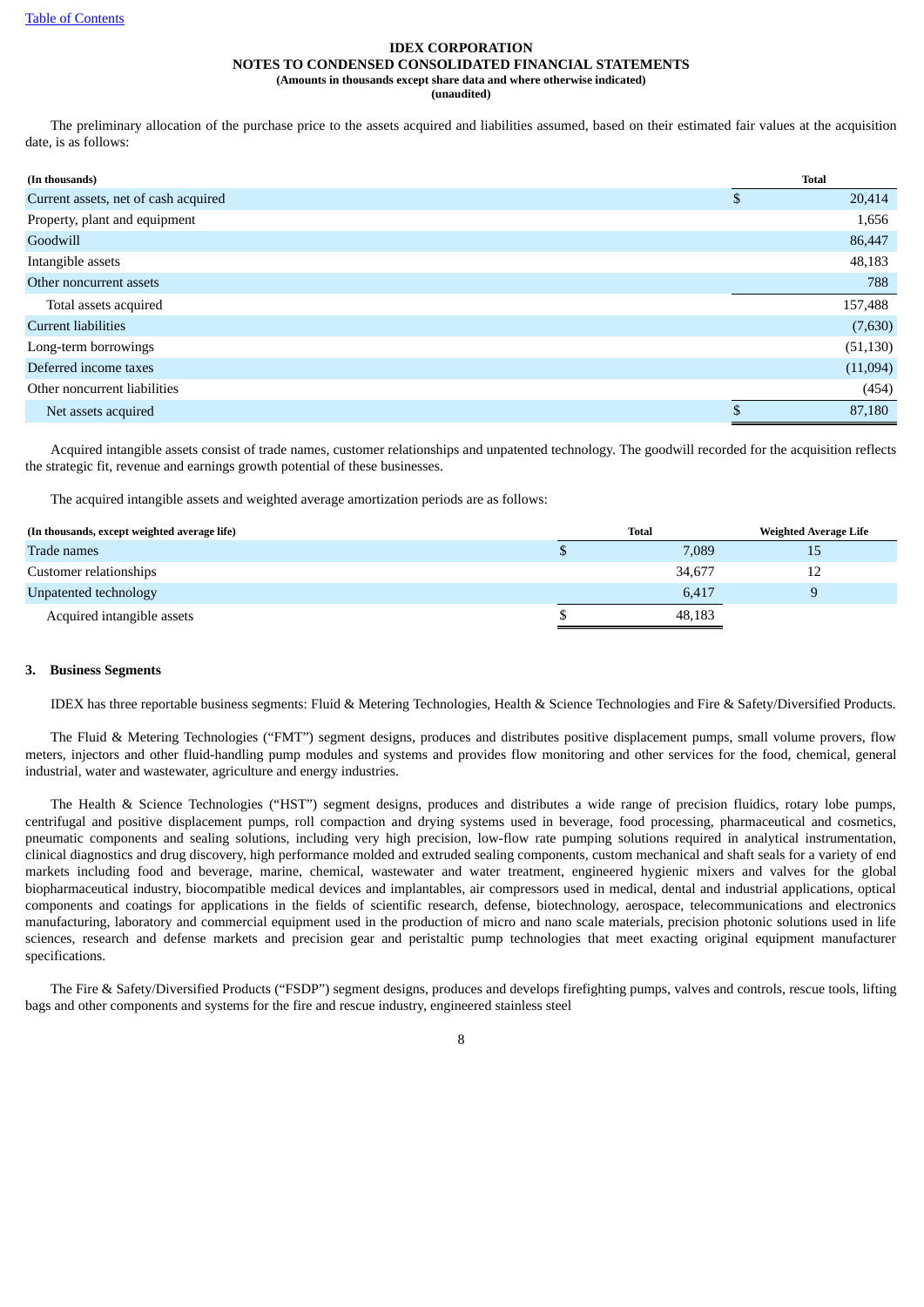**(unaudited)**

banding and clamping devices used in a variety of industrial and commercial applications and precision equipment for dispensing, metering and mixing colorants and paints used in a variety of retail and commercial businesses around the world.

Information on the Company's business segments is presented below based on the nature of products and services offered. The Company evaluates performance based on several factors, of which sales, operating income and operating margin are the primary financial measures. Intersegment sales are accounted for at fair value as if the sales were to third parties.

|                                    |              | Three Months Ended March 31, |              |                      |
|------------------------------------|--------------|------------------------------|--------------|----------------------|
|                                    |              | 2020                         |              | 2019                 |
| Net sales                          |              |                              |              |                      |
| Fluid & Metering Technologies      |              |                              |              |                      |
| <b>External customers</b>          | \$           | 226,712                      | \$           | 242,336              |
| Intersegment sales                 |              | 149                          |              | 186                  |
| Total segment sales                |              | 226,861                      |              | 242,522              |
| Health & Science Technologies      |              |                              |              |                      |
| <b>External customers</b>          |              | 223,456                      |              | 224,688              |
| Intersegment sales                 |              | 603                          |              | 602                  |
| Total segment sales                |              | 224,059                      |              | 225,290              |
| Fire & Safety/Diversified Products |              |                              |              |                      |
| <b>External customers</b>          |              | 144,294                      |              | 155,207              |
| Intersegment sales                 |              | $30\,$                       |              | 952                  |
| Total segment sales                |              | 144,324                      |              | 156,159              |
| Intersegment elimination           |              | (782)                        |              | (1,740)              |
| Total net sales                    | $\mathbb{S}$ | 594,462                      | $\mathbb{S}$ | 622,231              |
| Operating income                   |              |                              |              |                      |
| Fluid & Metering Technologies      | \$           | 66,771                       | \$           | 71,866               |
| Health & Science Technologies      |              | 52,643                       |              | 54,154               |
| Fire & Safety/Diversified Products |              | 38,037                       |              | 40,328               |
| Corporate office                   |              | (17, 510)                    |              | (18, 566)            |
| Total operating income             |              | 139,941                      |              | 147,782              |
| Interest expense                   |              | 10,877                       |              | 10,921               |
| Other (income) expense - net       |              | 1,565                        |              | (140)                |
| Income before income taxes         | \$           | 127,499                      | \$           | 137,001              |
|                                    |              |                              |              |                      |
|                                    |              | March 31,<br>2020            |              | December 31,<br>2019 |
| <b>Assets</b>                      |              |                              |              |                      |
| Fluid & Metering Technologies      | \$           | 1,349,083                    | \$           | 1,150,712            |
| Health & Science Technologies      |              | 1,488,273                    |              | 1,507,108            |
| Fire & Safety/Diversified Products |              | 797,271                      |              | 825,398              |
| Corporate office                   |              | 309,050                      |              | 330,694              |
| <b>Total assets</b>                | \$           | 3,943,677                    | \$           | 3,813,912            |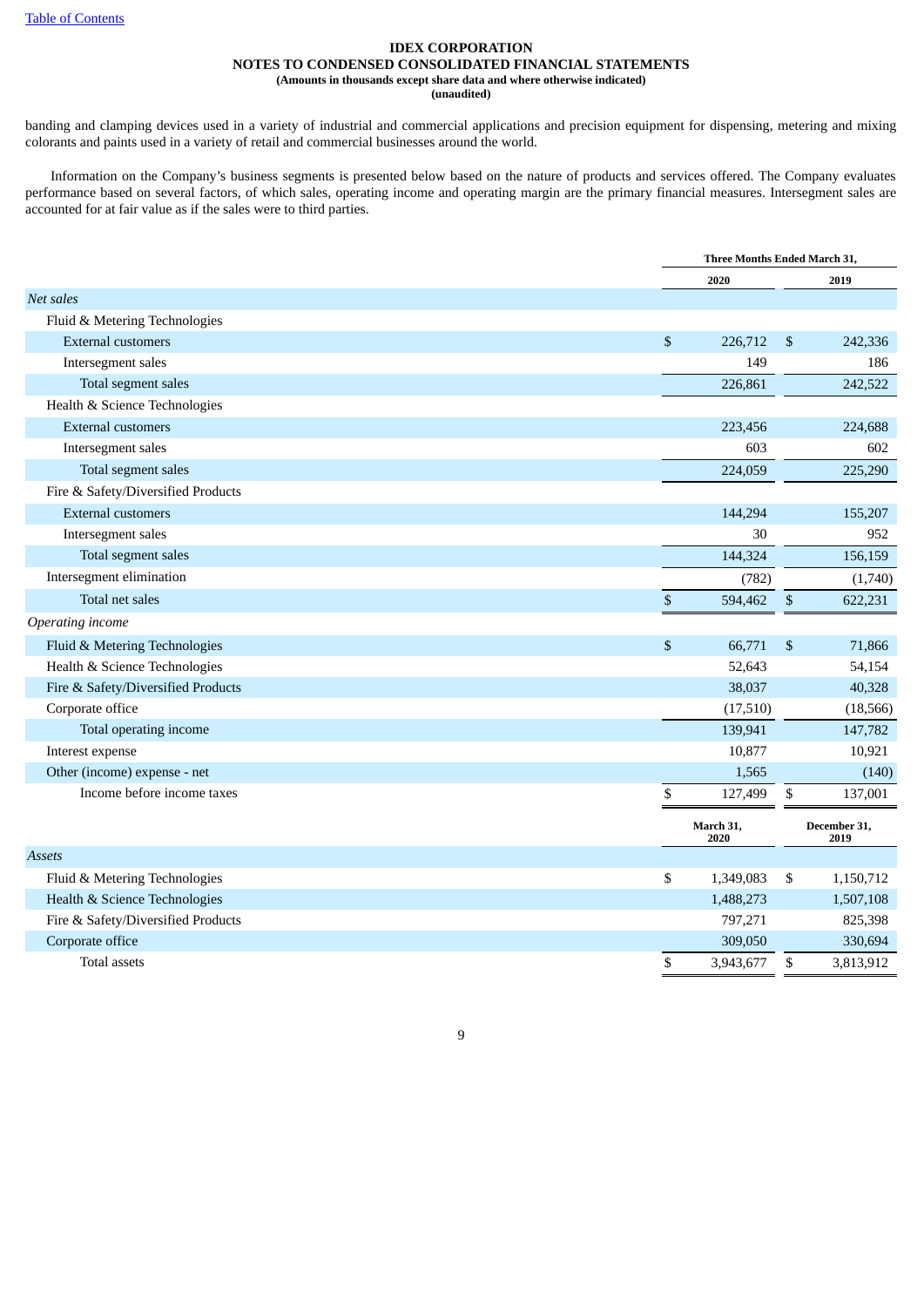#### **4. Revenue**

IDEX is an applied solutions company specializing in the manufacture of fluid and metering technologies, health and science technologies and fire, safety and other diversified products built to customers' specifications. The Company's products include industrial pumps, provers, compressors, flow meters, injectors, valves and related controls for use in a wide variety of process applications; precision fluidics solutions, including pumps, valves, degassing equipment, corrective tubing, fittings and complex manifolds, optical filters and specialty medical equipment and devices for use in life science applications; precision-engineered equipment for dispensing, metering and mixing paints; and engineered products for industrial and commercial markets, including fire and rescue, transportation equipment, oil and gas, electronics and communications.

Revenue is recognized when control of products or services is transferred to our customers in an amount that reflects the consideration we expect to be entitled to in exchange for transferring those products or providing those services. We account for a contract when it has approval and commitment from both parties, the rights of the parties are identified, payment terms are identified, the contract has commercial substance and collectability of the consideration is probable. We determine the appropriate revenue recognition for our contracts with customers by analyzing the type, terms and conditions of each contract or arrangement with a customer.

#### *Disaggregation of Revenue*

We have a comprehensive offering of products, including technologies, built to customers' specifications that are sold in niche markets throughout the world. We disaggregate our revenue from contracts with customers by reporting unit and geographical region for each of our segments as we believe it best depicts how the amount, nature, timing and uncertainty of our revenue and cash flows are affected by economic factors. Revenue was attributed to geographical region based on the location of the customer. The following tables present our revenue disaggregated by reporting unit and geographical region.

Revenue by reporting unit for the three months ended March 31, 2020 and 2019 was as follows:

|                                         |               | <b>Three Months Ended March 31,</b> |         |  |  |
|-----------------------------------------|---------------|-------------------------------------|---------|--|--|
|                                         | 2020          |                                     | 2019    |  |  |
| <b>Energy</b>                           | \$<br>38,514  | $\mathbb{S}$                        | 39,398  |  |  |
| <b>Valves</b>                           | 26,207        |                                     | 29,382  |  |  |
| Water                                   | 58,336        |                                     | 61,132  |  |  |
| Pumps                                   | 81,830        |                                     | 88,260  |  |  |
| Agriculture                             | 21,974        |                                     | 24,350  |  |  |
| Intersegment elimination                | (149)         |                                     | (186)   |  |  |
| Fluid & Metering Technologies           | 226,712       |                                     | 242,336 |  |  |
| Scientific Fluidics & Optics            | 106,142       |                                     | 107,308 |  |  |
| <b>Sealing Solutions</b>                | 55,330        |                                     | 50,506  |  |  |
| Gast                                    | 27,346        |                                     | 33,909  |  |  |
| Micropump                               | 7,715         |                                     | 8,755   |  |  |
| <b>Material Processing Technologies</b> | 27,526        |                                     | 24,812  |  |  |
| Intersegment elimination                | (603)         |                                     | (602)   |  |  |
| Health & Science Technologies           | 223,456       |                                     | 224,688 |  |  |
| Fire & Safety                           | 94,068        |                                     | 99,448  |  |  |
| <b>BAND-IT</b>                          | 25,233        |                                     | 27,912  |  |  |
| Dispensing                              | 25,023        |                                     | 28,799  |  |  |
| Intersegment elimination                | (30)          |                                     | (952)   |  |  |
| Fire & Safety/Diversified Products      | 144,294       |                                     | 155,207 |  |  |
| Total net sales                         | \$<br>594,462 | \$                                  | 622,231 |  |  |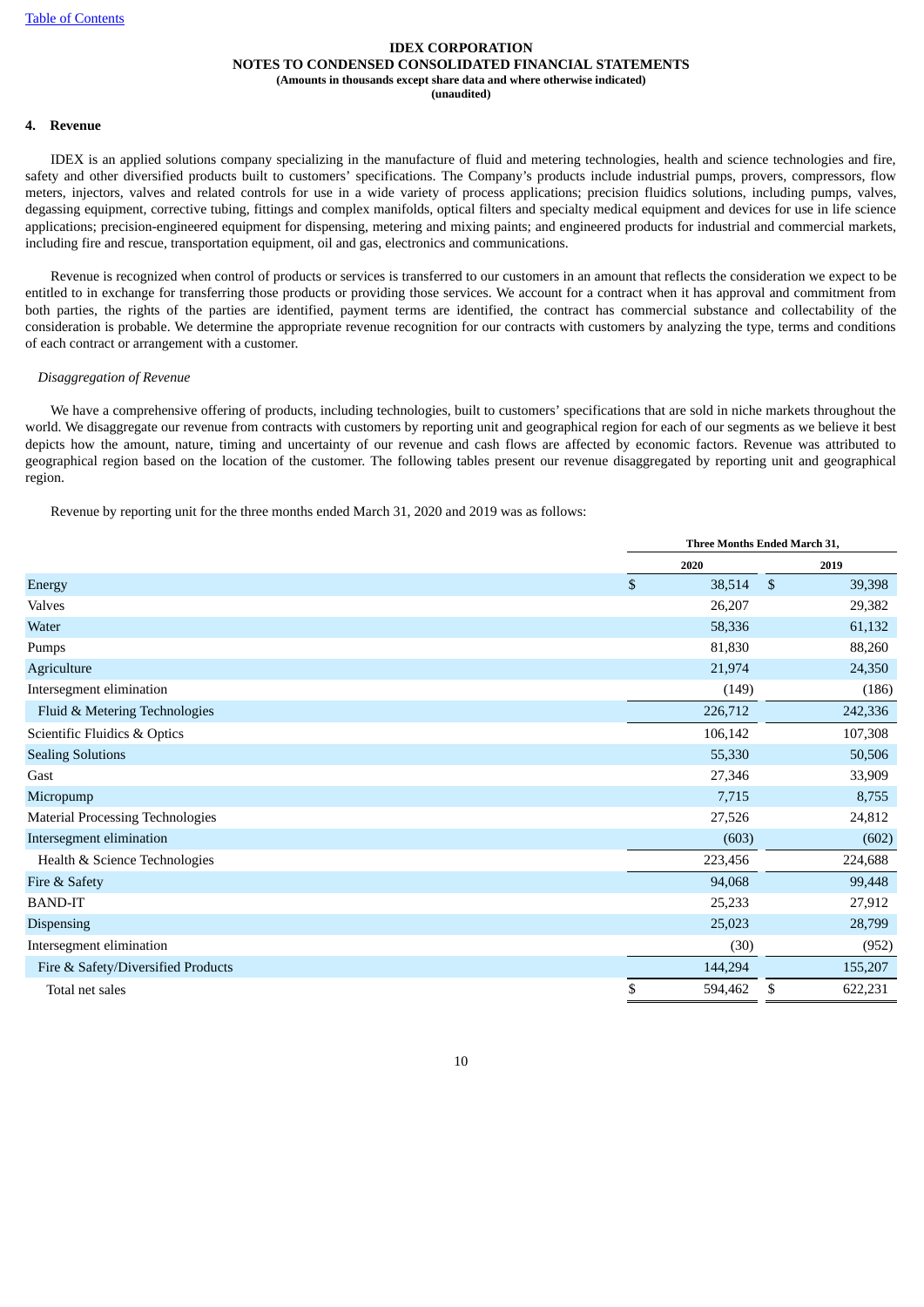Revenue by geographical region for the three months ended March 31, 2020 and 2019 was as follows:

|                               |    | Three Months Ended March 31, 2020 |     |            |               |             |    |             |
|-------------------------------|----|-----------------------------------|-----|------------|---------------|-------------|----|-------------|
|                               |    | <b>FMT</b>                        |     | <b>HST</b> |               | <b>FSDP</b> |    | <b>IDEX</b> |
| U.S.                          | J. | 127,778                           | - S | 95,996     | -5            | 74,931      | \$ | 298,705     |
| North America, excluding U.S. |    | 13,676                            |     | 5,968      |               | 6,269       |    | 25,913      |
| <b>Europe</b>                 |    | 44,665                            |     | 67,087     |               | 40,070      |    | 151,822     |
| Asia                          |    | 26,785                            |     | 51,339     |               | 16,579      |    | 94,703      |
| Other $(1)$                   |    | 13,957                            |     | 3,669      |               | 6,475       |    | 24,101      |
| Intersegment elimination      |    | (149)                             |     | (603)      |               | (30)        |    | (782)       |
| Total net sales               | D  | 226,712                           |     | 223,456    | <sup>\$</sup> | 144,294     | \$ | 594,462     |

|                               |   | Three Months Ended March 31, 2019 |    |            |      |             |    |             |
|-------------------------------|---|-----------------------------------|----|------------|------|-------------|----|-------------|
|                               |   | <b>FMT</b>                        |    | <b>HST</b> |      | <b>FSDP</b> |    | <b>IDEX</b> |
| U.S.                          | D | 138,149                           | \$ | 99,051     | - \$ | 74,677      | S  | 311,877     |
| North America, excluding U.S. |   | 13,057                            |    | 4,892      |      | 5,980       |    | 23,929      |
| <b>Europe</b>                 |   | 43,624                            |    | 69,372     |      | 43,062      |    | 156,058     |
| Asia                          |   | 31,917                            |    | 48,059     |      | 23,560      |    | 103,536     |
| Other $(1)$                   |   | 15,775                            |    | 3,916      |      | 8,880       |    | 28,571      |
| Intersegment elimination      |   | (186)                             |    | (602)      |      | (952)       |    | (1,740)     |
| Total net sales               |   | 242,336                           |    | 224,688    |      | 155,207     | \$ | 622,231     |

(1) Other includes: South America, Middle East, Australia and Africa.

#### *Contract Balances*

The timing of revenue recognition, billings and cash collections can result in customer receivables, advance payments or billings in excess of revenue recognized. Customer receivables include both amounts billed and currently due from customers as well as unbilled amounts (contract assets) and are included in Receivables on our Condensed Consolidated Balance Sheets. Amounts are billed in accordance with contractual terms or as work progresses. Unbilled amounts arise when the timing of billing differs from the timing of revenue recognized, such as when contract provisions require specific milestones to be met before a customer can be billed. Unbilled amounts primarily relate to performance obligations satisfied over time when the cost-tocost method is utilized and the revenue recognized exceeds the amount billed to the customer as there is not yet a right to invoice in accordance with contractual terms. Unbilled amounts are recorded as a contract asset when the revenue associated with the contract is recognized prior to billing and derecognized when billed in accordance with the terms of the contract. Customer receivables are recorded at face amount less an allowance for doubtful accounts. The Company maintains an allowance for doubtful accounts for expected losses as a result of customers' inability to make required payments. Management evaluates the aging of customer receivable balances, the financial condition of its customers, historical trends and the time outstanding of specific balances to estimate the amount of customer receivables that may not be collected in the future and records the appropriate provision.

The composition of Customer receivables was as follows:

|                            | <b>March 31, 2020</b> | <b>December 31, 2019</b> |
|----------------------------|-----------------------|--------------------------|
| Billed receivables         | 319,077               | 286,196                  |
| Unbilled receivables       | 10.054                | 11.922                   |
| Total customer receivables | 329.131               | 298,118                  |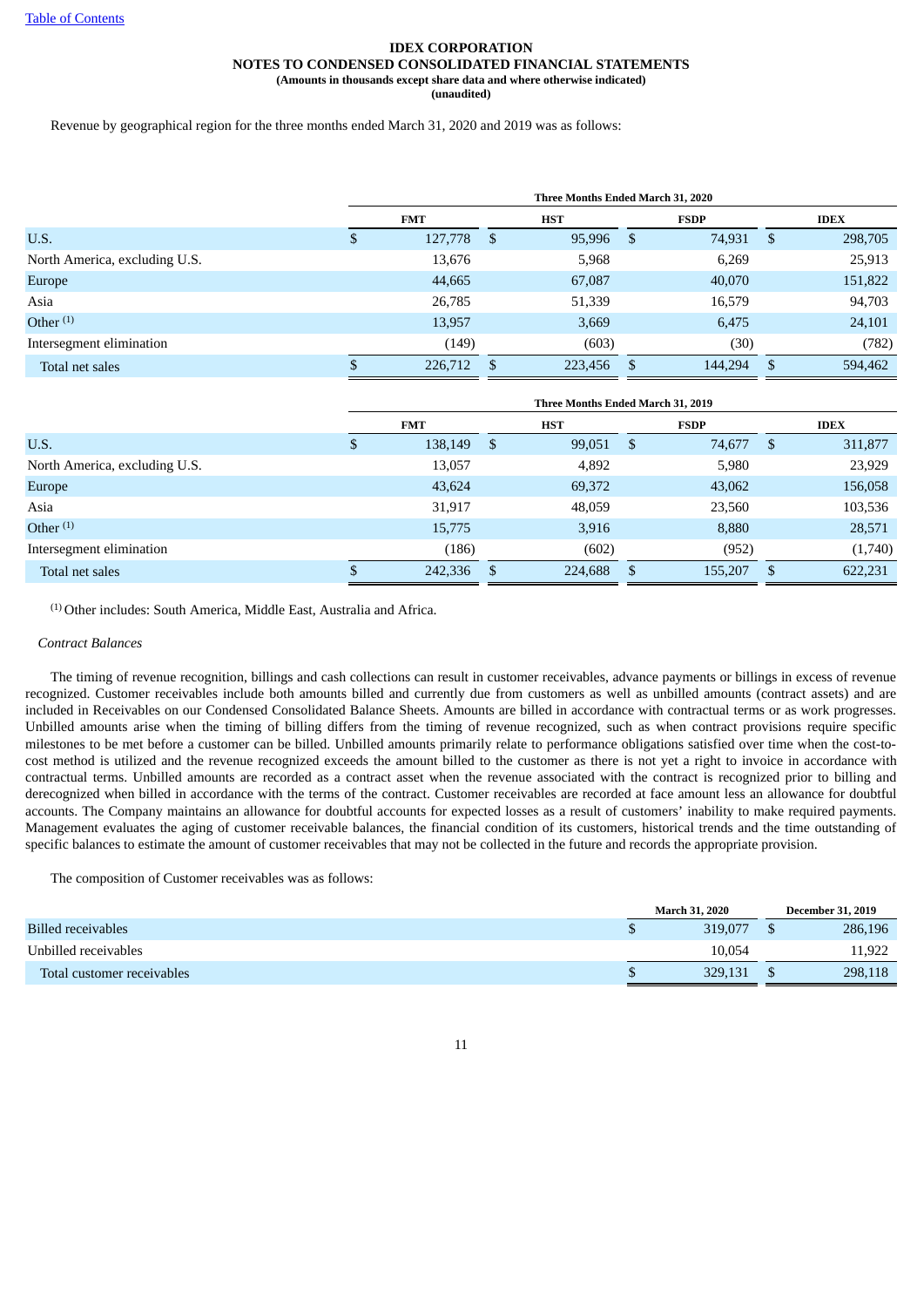Advance payments, deposits and billings in excess of revenue recognized are included in Deferred revenue which is classified as current or noncurrent based on the timing of when we expect to recognize the revenue. The current portion is included in Accrued expenses and the noncurrent portion is included in Other noncurrent liabilities on our Condensed Consolidated Balance Sheets. Advance payments or deposits represent contract liabilities and are recorded when customers remit contractual cash payments in advance of us satisfying performance obligations under contractual arrangements, including those with performance obligations satisfied over time. We generally receive advance payments from customers related to maintenance services which we recognize ratably over the service term. We also receive deposits from customers on certain orders which we recognize as revenue at a point in time. Billings in excess of revenue recognized represent contract liabilities and primarily relate to performance obligations satisfied over time when the cost-tocost method is utilized and revenue cannot yet be recognized as the Company has not completed the corresponding performance obligation. Contract liabilities are derecognized when revenue is recognized and the performance obligation is satisfied.

The composition of Deferred revenue was as follows:

|                               | March 31, 2020 | <b>December 31, 2019</b> |
|-------------------------------|----------------|--------------------------|
| Deferred revenue - current    | 43.563         | 17,633                   |
| Deferred revenue - noncurrent | 1.850          | 2.129                    |
| Total deferred revenue        | 45.413         | 19.762                   |

#### *Performance Obligations*

A performance obligation is a promise in a contract to transfer a distinct product or service to the customer. A contract's transaction price is allocated to each performance obligation and recognized as revenue when, or as, the performance obligation is satisfied. For our contracts that require complex design, manufacturing and installation activities, certain performance obligations may not be separately identifiable from other performance obligations in the contract and, therefore, not distinct. As a result, the entire contract is accounted for as a single performance obligation. For our contracts that include distinct products or services that are substantially the same and have the same pattern of transfer to the customer over time, they are recognized as a series of distinct products or services. Certain of our contracts have multiple performance obligations for which we allocate the transaction price to each performance obligation using an estimate of the standalone selling price of each distinct product or service in the contract. For product sales, each product sold to a customer generally represents a distinct performance obligation. In such cases, the observable standalone sales are used to determine the standalone selling price. In certain cases, we may be required to estimate standalone selling price using the expected cost plus margin approach, under which we forecast our expected costs of satisfying a performance obligation and then add an appropriate margin for that distinct product or service.

Our performance obligations are satisfied at a point in time or over time as work progresses. Performance obligations are supported by contracts with customers that provide a framework for the nature of the distinct product or service or bundle of products and services. We define service revenue as revenue from activities that are not associated with the design, development or manufacture of a product or the delivery of a software license.

Revenue from products and services transferred to customers at a point in time approximated 96% of total revenues in both the three months ended March 31, 2020 and 2019. Revenue recognized at a point in time relates to the majority of our product sales. Revenue on these contracts is recognized when obligations under the terms of the contract with our customer are satisfied. Generally, this occurs with the transfer of control of the asset, which is in line with shipping terms.

Revenue from products and services transferred to customers over time approximated 4% of total revenues in both the three months ended March 31, 2020 and 2019. Revenue earned by certain business units within the Water, Energy, Material Processing Technologies ("MPT") and Dispensing reporting units is recognized over time because control transfers continuously to our customers. When accounting for over-time contracts, we use an input measure to determine the extent of progress towards completion of the performance obligation. For certain business units within the Water, Energy and MPT reporting units, revenue is recognized over time as work is performed based on the relationship between actual costs incurred to date for each contract and the total estimated costs for such contract at completion of the performance obligation (i.e. the cost-to-cost method). We believe this measure of progress best depicts the transfer of control to the customer which occurs as we incur costs on our contracts. Incurred cost represents work performed, which corresponds with the transfer of control to the customer. Contract costs include labor, material and overhead. Contract estimates are based on various assumptions to project the outcome of future events. These

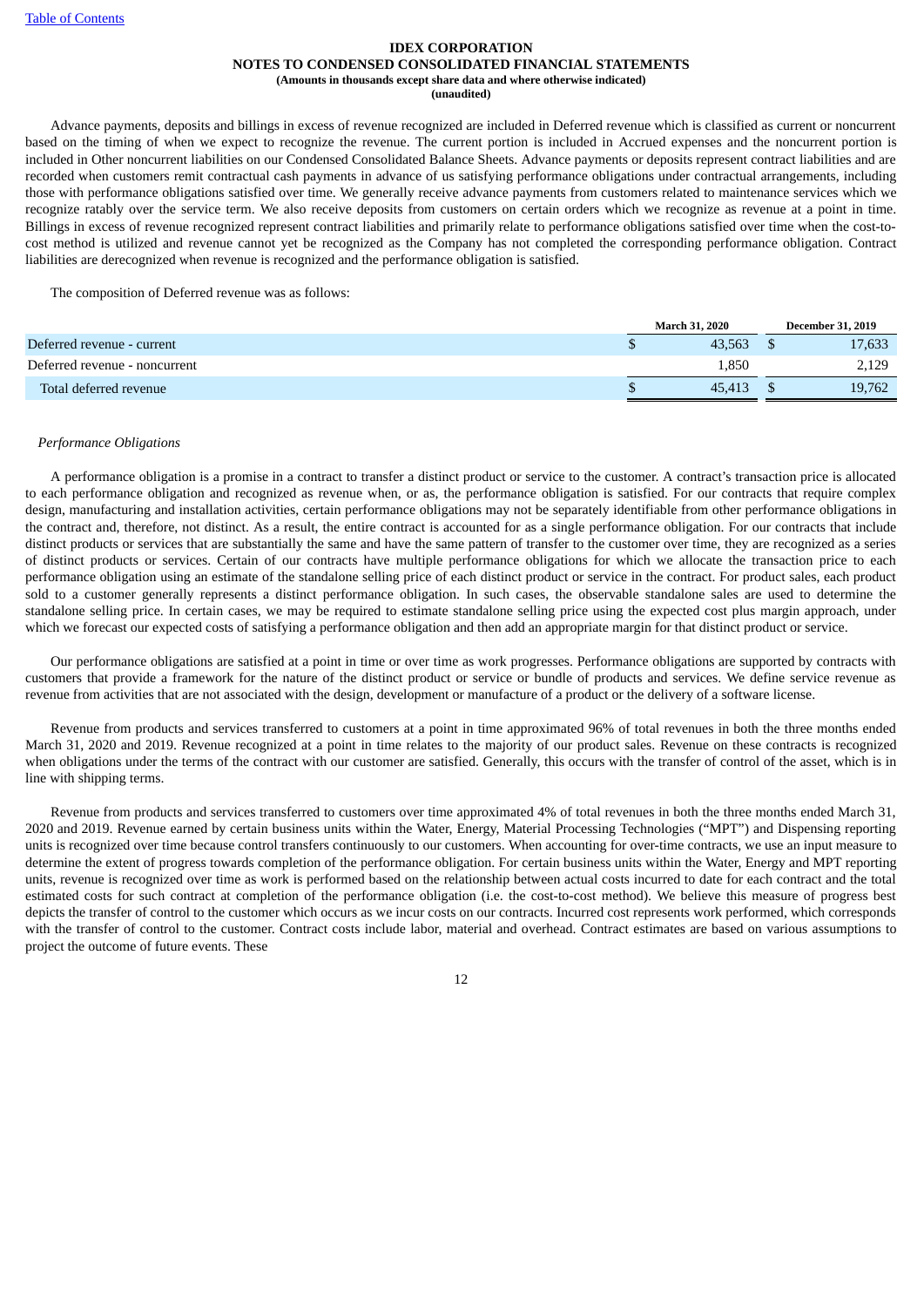**(unaudited)**

assumptions include labor productivity and availability; the complexity of the work to be performed; the cost and availability of materials; the performance of subcontractors; and the availability and timing of funding from the customer. Revenues, including estimated fees or profits, are recorded proportionally as costs are incurred. For certain business units within the Energy and Dispensing reporting units, revenue is recognized ratably over the contract term.

As a significant change in one or more of these estimates could affect the profitability of our contracts, we review and update our estimates regularly. Due to uncertainties inherent in the estimation process, it is reasonably possible that completion costs, including those arising from contract penalty provisions and final contract settlements, will be revised. Such revisions to costs and income are recognized in the period in which the revisions are determined as a cumulative catch-up adjustment. The impact of the adjustment on profit recorded to date on a contract is recognized in the period the adjustment is identified. Revenue and profit in future periods of contract performance are recognized using the adjusted estimate. If at any time the estimate of contract profitability indicates an anticipated loss on the contract, we recognize provisions for estimated losses on uncompleted contracts in the period in which such losses are determined.

The Company records allowances for discounts and product returns at the time of sale as a reduction of revenue as such allowances can be reliably estimated based on historical experience and known trends. The Company also offers product warranties (primarily assurance-type) and accrues its estimated exposure for warranty claims at the time of sale based upon the length of the warranty period, warranty costs incurred and any other related information known to the Company.

#### **5. Earnings Per Common Share**

Earnings per common share ("EPS") is computed by dividing net income by the weighted average number of shares of common stock (basic) plus common stock equivalents outstanding (diluted) during the period. Common stock equivalents consist of stock options, which have been included in the calculation of weighted average shares outstanding using the treasury stock method, restricted stock and performance share units.

ASC 260, *Earnings Per Share,* concludes that all outstanding unvested share-based payment awards that contain rights to nonforfeitable dividends participate in undistributed earnings with common shareholders. If awards are considered participating securities, the Company is required to apply the two-class method of computing basic and diluted earnings per share. The Company has determined that its outstanding shares of restricted stock are participating securities. Accordingly, EPS was computed using the two-class method prescribed by ASC 260.

Basic weighted average shares outstanding reconciles to diluted weighted average shares outstanding as follows:

|                                                                                | Three Months Ended March 31, |        |  |
|--------------------------------------------------------------------------------|------------------------------|--------|--|
|                                                                                | 2020                         | 2019   |  |
| Basic weighted average common shares outstanding                               | 75.740                       | 75.442 |  |
| Dilutive effect of stock options, restricted stock and performance share units | 712                          | 842    |  |
| Diluted weighted average common shares outstanding                             | 76.452                       | 76.284 |  |

Options to purchase approximately 0.6 million shares of common stock for both the three months ended March 31, 2020 and 2019 were not included in the computation of diluted EPS because the effect of their inclusion would have been antidilutive.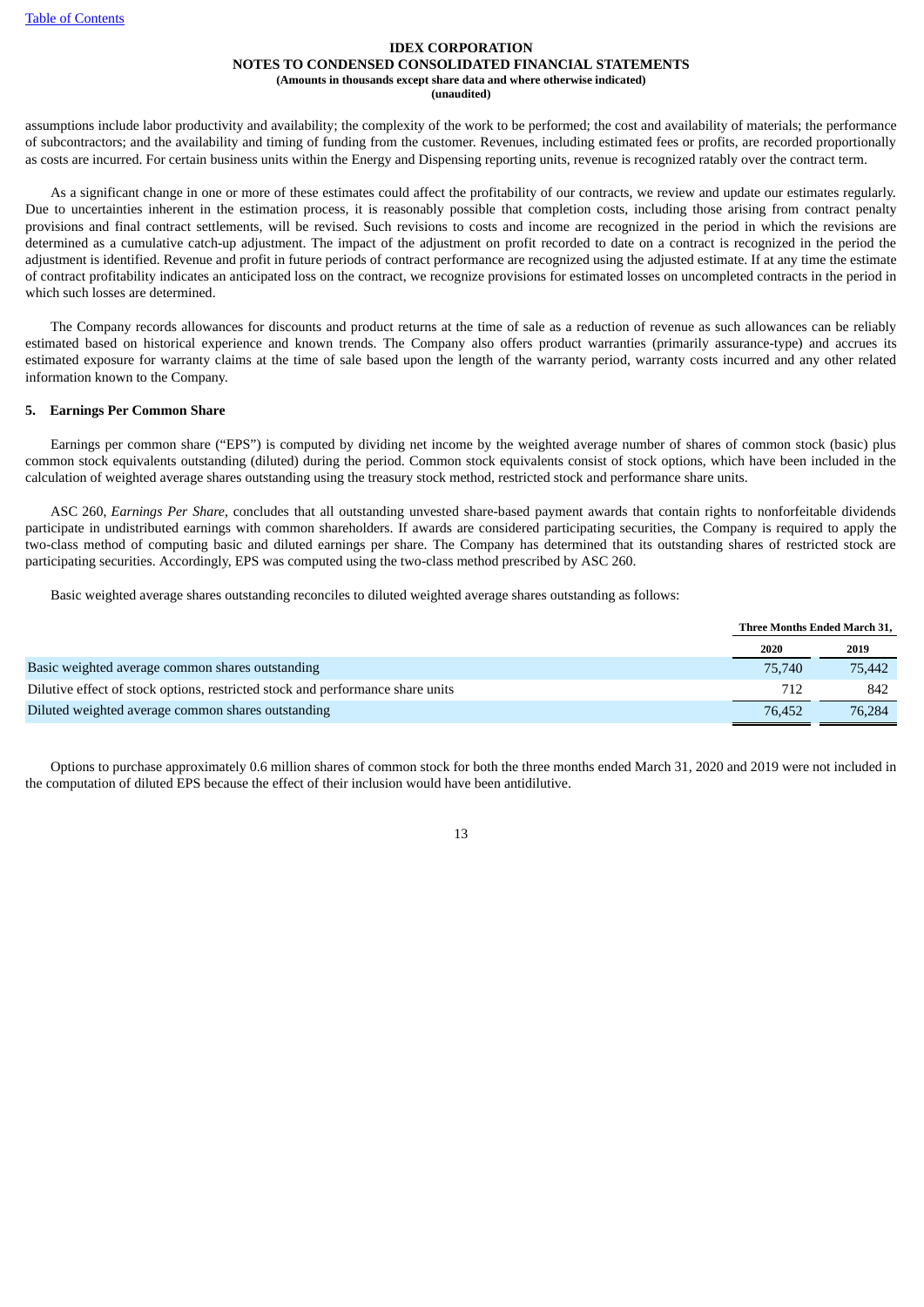**(unaudited)**

### **6. Inventories**

The components of inventories as of March 31, 2020 and December 31, 2019 were:

|                                   | March 31,<br>2020 | December 31,<br>2019 |
|-----------------------------------|-------------------|----------------------|
| Raw materials and component parts | 204,491           | 182,382              |
| Work in process                   | 42,021            | 28,761               |
| Finished goods                    | 94,069            | 82,324               |
| Total inventories                 | 340.581           | 293,467              |

Inventories are stated at the lower of cost or net realizable value. Cost, which includes material, labor and factory overhead, is determined on a first in, first out basis.

### **7. Goodwill and Intangible Assets**

The changes in the carrying amount of goodwill for the three months ended March 31, 2020, by reportable business segment, were as follows:

|   | <b>FMT</b> |    | <b>HST</b> |   | <b>FSDP</b> |   | <b>IDEX</b> |
|---|------------|----|------------|---|-------------|---|-------------|
| Ф | 599,646    | S  | 981,592    | S | 399,138     | S | 1,980,376   |
|   | (20,721)   |    | (149, 820) |   | (30,090)    |   | (200, 631)  |
|   | 578,925    |    | 831,772    |   | 369,048     |   | 1,779,745   |
|   | (1,643)    |    | (8,856)    |   | (2,278)     |   | (12, 777)   |
|   | 63,374     |    |            |   |             |   | 63,374      |
|   |            |    | 1.631      |   |             |   | 1.631       |
|   | 640,656    | \$ | 824.547    | S | 366,770     | S | 1,831,973   |
|   |            |    |            |   |             |   |             |

ASC 350, *Goodwill and Other Intangible Assets,* requires that goodwill be tested for impairment at the reporting unit level on an annual basis and between annual tests if an event occurs or circumstances change that would more likely than not reduce the fair value of the reporting unit below its carrying value. In the first three months of 2020, there were no events or circumstances that would have required an interim impairment test. Annually, on October 31, goodwill and other acquired intangible assets with indefinite lives are tested for impairment. Based on the results of our annual impairment test at October 31, 2019, all reporting units had fair values in excess of their carrying values.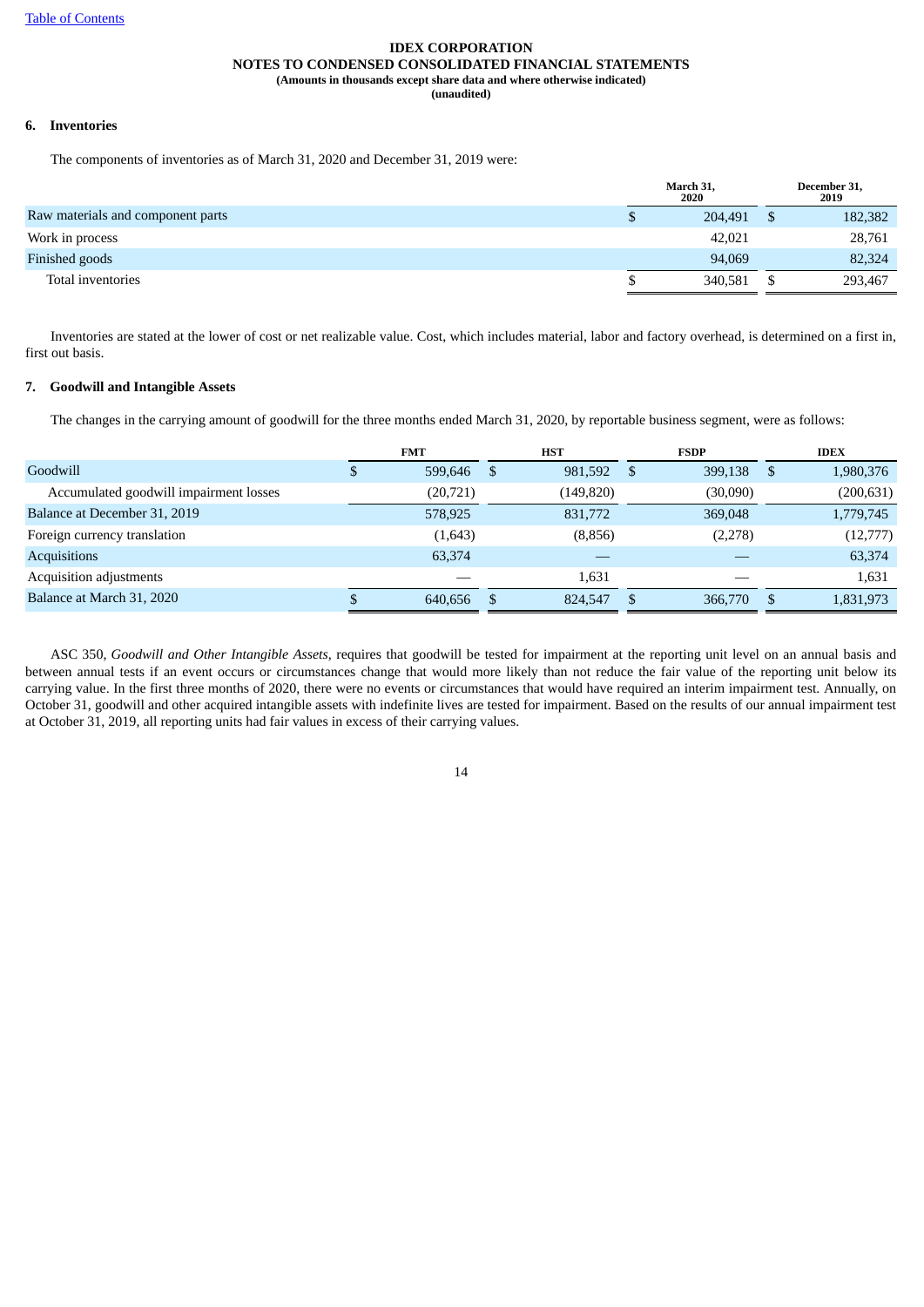The following table provides the gross carrying value and accumulated amortization for each major class of intangible asset at March 31, 2020 and December 31, 2019:

|                                     |                             |   | At March 31, 2020<br><b>At December 31, 2019</b> |      |            |                             |    |                             |    |            |    |         |  |  |  |  |  |  |  |  |  |                             |  |  |  |  |  |  |  |     |
|-------------------------------------|-----------------------------|---|--------------------------------------------------|------|------------|-----------------------------|----|-----------------------------|----|------------|----|---------|--|--|--|--|--|--|--|--|--|-----------------------------|--|--|--|--|--|--|--|-----|
|                                     | Gross<br>Carrying<br>Amount |   | Accumulated<br><b>Amortization</b>               |      | <b>Net</b> | Weighted<br>Average<br>Life |    | Gross<br>Carrying<br>Amount |    |            |    |         |  |  |  |  |  |  |  |  |  | Accumulated<br>Amortization |  |  |  |  |  |  |  | Net |
| Amortized intangible assets:        |                             |   |                                                  |      |            |                             |    |                             |    |            |    |         |  |  |  |  |  |  |  |  |  |                             |  |  |  |  |  |  |  |     |
| Patents                             | \$<br>6,735                 | S | (5, 428)                                         | - \$ | 1,307      | 11                          | \$ | 6,678                       | \$ | (5,276)    | -S | 1,402   |  |  |  |  |  |  |  |  |  |                             |  |  |  |  |  |  |  |     |
| Trade names                         | 127,840                     |   | (66,305)                                         |      | 61,535     | 16                          |    | 123,062                     |    | (64, 938)  |    | 58,124  |  |  |  |  |  |  |  |  |  |                             |  |  |  |  |  |  |  |     |
| Customer relationships              | 302,284                     |   | (101,098)                                        |      | 201,186    | 13                          |    | 275,575                     |    | (96,252)   |    | 179,323 |  |  |  |  |  |  |  |  |  |                             |  |  |  |  |  |  |  |     |
| Unpatented technology               | 116,387                     |   | (45,215)                                         |      | 71,172     | 13                          |    | 101,721                     |    | (43, 561)  |    | 58,160  |  |  |  |  |  |  |  |  |  |                             |  |  |  |  |  |  |  |     |
| Other                               | 700                         |   | (595)                                            |      | 105        | 10                          |    | 700                         |    | (578)      |    | 122     |  |  |  |  |  |  |  |  |  |                             |  |  |  |  |  |  |  |     |
| Total amortized intangible assets   | 553,946                     |   | (218, 641)                                       |      | 335,305    |                             |    | 507,736                     |    | (210, 605) |    | 297,131 |  |  |  |  |  |  |  |  |  |                             |  |  |  |  |  |  |  |     |
| Indefinite-lived intangible assets: |                             |   |                                                  |      |            |                             |    |                             |    |            |    |         |  |  |  |  |  |  |  |  |  |                             |  |  |  |  |  |  |  |     |
| Banjo trade name                    | 62,100                      |   |                                                  |      | 62,100     |                             |    | 62,100                      |    |            |    | 62,100  |  |  |  |  |  |  |  |  |  |                             |  |  |  |  |  |  |  |     |
| Akron Brass trade name              | 28,800                      |   |                                                  |      | 28,800     |                             |    | 28,800                      |    |            |    | 28,800  |  |  |  |  |  |  |  |  |  |                             |  |  |  |  |  |  |  |     |
| Total intangible assets             | 644,846                     |   | (218, 641)                                       |      | 426,205    |                             | \$ | 598,636                     |    | (210, 605) |    | 388,031 |  |  |  |  |  |  |  |  |  |                             |  |  |  |  |  |  |  |     |

The Banjo trade name and the Akron Brass trade name are indefinite-lived intangible assets which are tested for impairment on an annual basis in accordance with ASC 350 or more frequently if events or changes in circumstances indicate that the assets might be impaired. In the first three months of 2020, there were no events or circumstances that would have required an interim impairment test on these indefinite-lived intangible assets. The Company uses the relief-from-royalty method, a form of the income approach, to determine the fair value of these trade names. The relief-from-royalty method is dependent on a number of significant management assumptions, including estimates of revenues, royalty rates and discount rates.

In the first three months of 2020, the outbreak of the novel coronavirus ("COVID-19") resulted in government lockdown mandates globally as well as deteriorating business conditions that have forced us to both reduce hours and temporarily close some facilities. These events required that an interim impairment test be performed on the definite-lived intangible assets at one of the Company's businesses. The impairment test did not result in an impairment charge.

Amortization of intangible assets was \$9.5 million and \$9.0 million for the three months ended March 31, 2020 and 2019, respectively. Based on the intangible asset balances as of March 31, 2020, amortization expense is expected to approximate \$31.5 million for the remaining nine months of 2020, \$40.8 million in 2021, \$38.9 million in 2022, \$36.1 million in 2023 and \$34.4 million in 2024.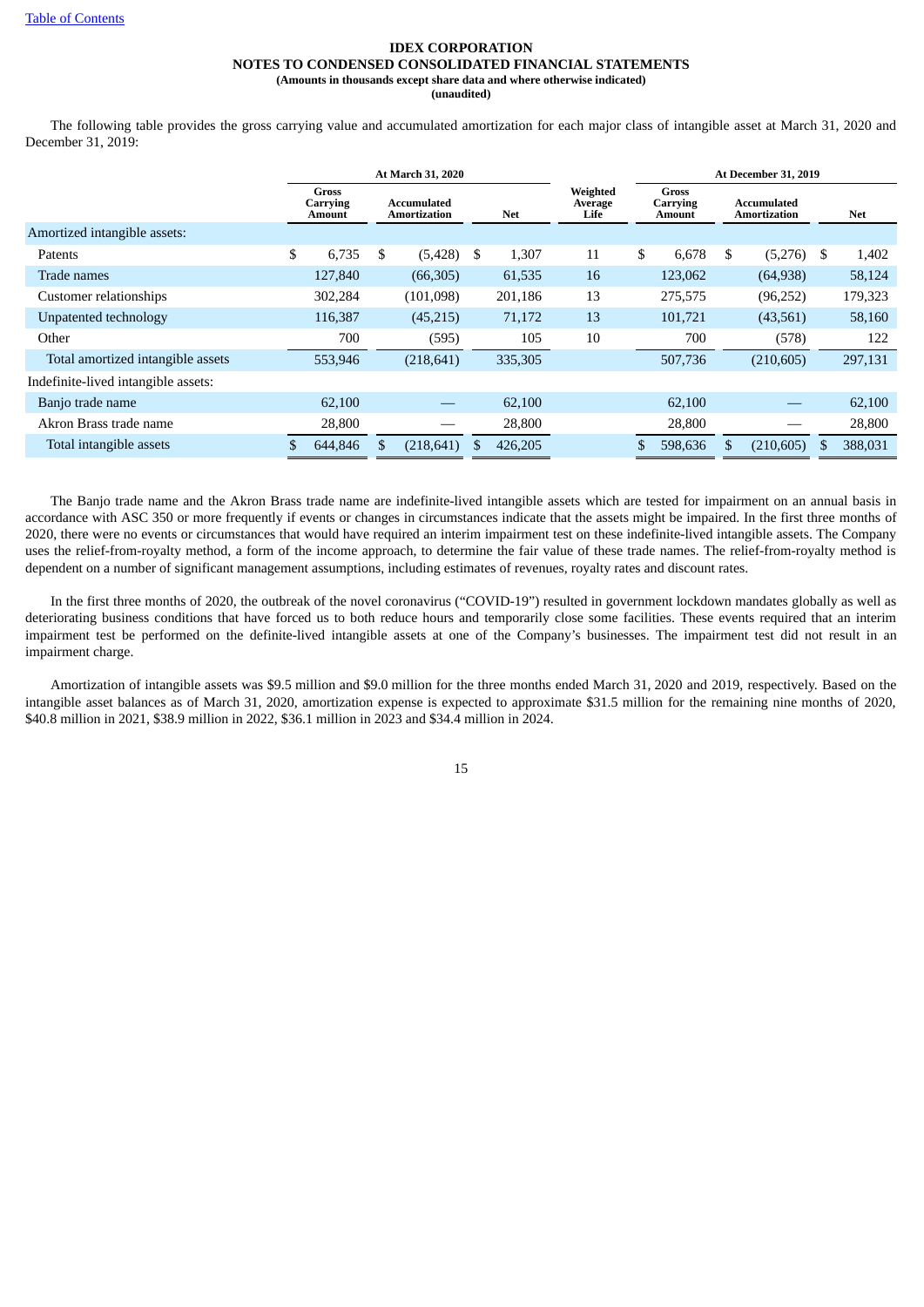### **8. Accrued Expenses**

The components of accrued expenses as of March 31, 2020 and December 31, 2019 were:

|                                          | March 31,<br>2020 |         | December 31,<br>2019 |
|------------------------------------------|-------------------|---------|----------------------|
| Payroll and related items                | \$                | 60,959  | \$<br>77,556         |
| Management incentive compensation        |                   | 4,469   | 14,408               |
| Income taxes payable                     |                   | 26,977  | 9,905                |
| Insurance                                |                   | 10,979  | 8,240                |
| <b>Warranty</b>                          |                   | 7,152   | 5,581                |
| Deferred revenue                         |                   | 43,563  | 17,633               |
| Lease liability                          |                   | 16,117  | 15,235               |
| Restructuring                            |                   | 2,962   | 6,110                |
| Liability for uncertain tax positions    |                   |         | 890                  |
| Accrued interest                         |                   | 10,448  | 1,735                |
| Contingent consideration for acquisition |                   | 3,000   | 3,375                |
| Other                                    |                   | 22,221  | 19,622               |
| Total accrued expenses                   |                   | 208,847 | \$<br>180,290        |

### **9. Other Noncurrent Liabilities**

The components of other noncurrent liabilities as of March 31, 2020 and December 31, 2019 were:

|                                         | March 31,<br>2020 |         | December 31,<br>2019 |         |
|-----------------------------------------|-------------------|---------|----------------------|---------|
| Pension and retiree medical obligations | D                 | 82,543  | - \$                 | 87,478  |
| Transition tax payable                  |                   | 11,292  |                      | 11,292  |
| Liability for uncertain tax positions   |                   | 3,629   |                      | 3,008   |
| Deferred revenue                        |                   | 1,850   |                      | 2,129   |
| Lease liability                         |                   | 80,802  |                      | 69,928  |
| Other                                   |                   | 19.675  |                      | 23,533  |
| Total other noncurrent liabilities      |                   | 199.791 |                      | 197,368 |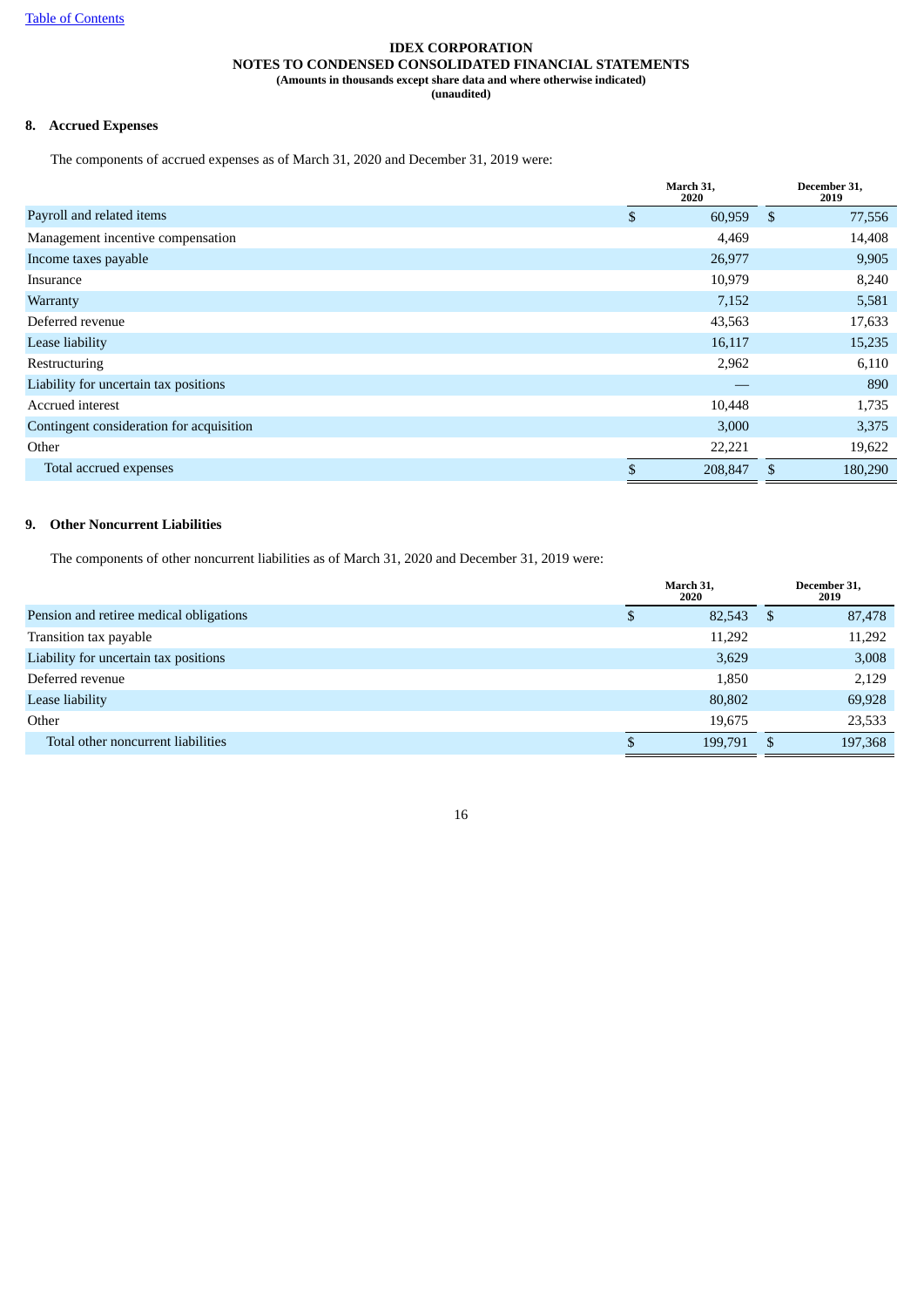**(unaudited)**

### **10. Borrowings**

Borrowings at March 31, 2020 and December 31, 2019 consisted of the following:

|                                       | March 31,<br>2020 |           |               | December 31,<br>2019 |
|---------------------------------------|-------------------|-----------|---------------|----------------------|
| <b>Revolving Facility</b>             | \$                | 150,000   | <sup>\$</sup> |                      |
| 4.50% Senior Notes, due December 2020 |                   | 300,000   |               | 300,000              |
| 4.20% Senior Notes, due December 2021 |                   | 350,000   |               | 350,000              |
| 3.20% Senior Notes, due June 2023     |                   | 100,000   |               | 100,000              |
| 3.37% Senior Notes, due June 2025     |                   | 100,000   |               | 100,000              |
| Other borrowings                      |                   | 483       |               | 622                  |
| Total borrowings                      |                   | 1,000,483 |               | 850,622              |
| Less current portion                  |                   | 319       |               | 388                  |
| Less deferred debt issuance costs     |                   | 830       |               | 983                  |
| Less unaccreted debt discount         |                   | 314       |               | 387                  |
| Total long-term borrowings            |                   | 999,020   |               | 848,864              |

On June 13, 2016, the Company completed a private placement of a \$100 million aggregate principal amount of 3.20% Senior Notes due June 13, 2023 and a \$100 million aggregate principal amount of 3.37% Senior Notes due June 13, 2025 (collectively, the "Notes") pursuant to a Note Purchase Agreement dated June 13, 2016 (the "Purchase Agreement"). Each series of Notes bears interest at the stated amount per annum, which is payable semiannually in arrears on each June 13<sup>th</sup> and December 13<sup>th</sup>. The Notes are unsecured obligations of the Company and rank pari passu in right of payment with all of the Company's other unsecured, unsubordinated debt. The Company may at any time prepay all, or any portion of the Notes, provided that such portion is greater than 5% of the aggregate principal amount of the Notes then outstanding. In the event of a prepayment, the Company will pay an amount equal to par plus accrued interest plus a make-whole amount. In addition, the Company may repurchase the Notes by making an offer to all holders of the Notes, subject to certain conditions.

The Purchase Agreement contains certain covenants that restrict the Company's ability to, among other things, transfer or sell assets, incur indebtedness, create liens, transact with affiliates and engage in certain mergers or consolidations or other change of control transactions. In addition, the Company must comply with a leverage ratio and interest coverage ratio, as further described below, and the Purchase Agreement also limits the outstanding principal amount of priority debt that may be incurred by the Company to 15% of consolidated assets. The Purchase Agreement provides for customary events of default. In the case of an event of default arising from specified events of bankruptcy or insolvency, all of the outstanding Notes will become due and payable immediately without further action or notice. In the case of a payment event of default, any holder of the Notes affected thereby may declare all of the Notes held by it due and payable immediately. In the case of any other event of default, a majority of the holders of the Notes may declare all of the Notes to be due and payable immediately.

On May 31, 2019, the Company entered into a credit agreement (the "Credit Agreement") along with certain of its subsidiaries, as borrowers (the "Borrowers"), Bank of America, N.A., as administrative agent, swing line lender and an issuer of letters of credit, with other agents party thereto. The Credit Agreement replaced the Company's prior five-year, \$700 million credit agreement, dated as of June 23, 2015, which was due to expire in June 2020.

Terms and fees of the Credit Agreement are essentially the same as the prior credit agreement except for certain fees and interest rate pricing that are more favorable to the Company.

The Credit Agreement consists of a revolving credit facility (the "Revolving Facility") in an aggregate principal amount of \$800 million with a final maturity date of May 31, 2024. The maturity date may be extended under certain conditions for an additional one-year term. Up to \$75 million of the Revolving Facility is available for the issuance of letters of credit. Additionally, up to \$50 million of the Revolving Facility is available to the Company for swing line loans, available on a same-day basis.

Proceeds of the Revolving Facility are available for use by the Borrowers for acquisitions, working capital and other general corporate purposes, including refinancing existing debt of the Company and its subsidiaries. The Company may request increases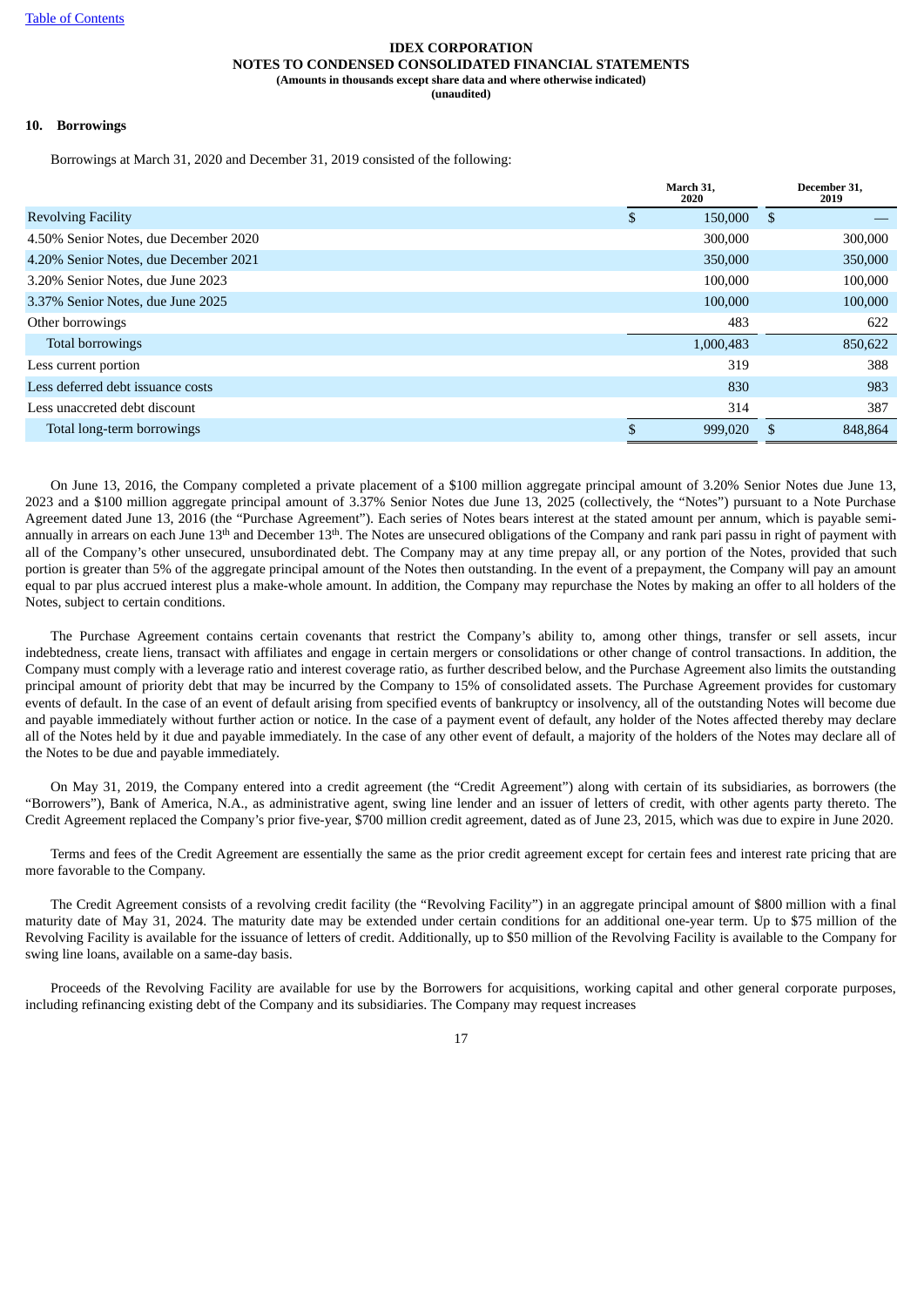in the lending commitments under the Credit Agreement, but the aggregate lending commitments pursuant to such increases may not exceed \$400 million. The Company has the right, subject to certain conditions set forth in the Credit Agreement, to designate certain foreign subsidiaries of the Company as borrowers under the Credit Agreement. In connection with any such designation, the Company is required to guarantee the obligations of any such subsidiaries under the Credit Agreement.

Borrowings under the Credit Agreement bear interest, at either an alternate base rate or adjusted LIBOR plus, in each case, an applicable margin. Such applicable margin is based on the lower of the Company's senior, unsecured, long-term debt rating or the Company's applicable leverage ratio and can range from 0.00% to 1.275%. Based on the Company's leverage ratio at March 31, 2020, the applicable margin was 0.90% resulting in a weighted average interest rate of 1.82% at March 31, 2020. Interest is payable (a) in the case of base rate loans, quarterly, and (b) in the case of LIBOR loans, on the last day of the applicable interest period selected, or every three months from the effective date of such interest period for interest periods exceeding three months.

The Credit Agreement requires payment to the lenders of a facility fee based upon the amount of the lenders' commitments under the credit facility from time to time, determined based on the lower of the Company's senior, unsecured long-term debt rating or the Company's applicable leverage ratio. Voluntary prepayments of any loans and voluntary reductions of the unutilized portion of the commitments under the Credit Agreement are permissible without penalty, subject to break funding payments and minimum notice and minimum reduction amount requirements.

The Credit Agreement contains customary affirmative and negative covenants for senior unsecured credit agreements, including an interest coverage ratio test and a leverage ratio test, in each case tested quarterly and, in the case of the leverage ratio, with an option to increase the ratio for 12 months in connection with certain acquisitions. The negative covenants include restrictions on the Company's ability to grant liens, enter into transactions resulting in fundamental changes (such as mergers or sales of all or substantially all of the assets of the Company), make certain subsidiary dividends or distributions, engage in materially different lines of businesses and allow subsidiaries to incur certain additional debt.

The Credit Agreement also contains customary events of default (subject to grace periods, as appropriate).

At March 31, 2020, there was \$150.0 million balance outstanding under the Revolving Facility and \$7.8 million of outstanding letters of credit, resulting in a net available borrowing capacity under the Revolving Facility at March 31, 2020 of approximately \$642.2 million.

As of March 31, 2020, \$300.0 million 4.5% Senior Notes are due in December 2020 but have not been classified as short-term borrowings on the Condensed Consolidated Balance Sheets as the Company has the ability and intent to either refinance or repay the Notes using the available borrowing capacity of the Revolving Facility. As a result, the 4.5% Senior Notes remain classified as long-term borrowings on the Condensed Consolidated Balance Sheets as of March 31, 2020.

There are two key financial covenants that the Company is required to maintain in connection with the Revolving Facility and the Notes: a minimum interest coverage ratio of 3.00 to 1 and a maximum leverage ratio of 3.50 to 1, which is the ratio of the Company's consolidated total debt to its consolidated earnings before interest, income taxes, depreciation and amortization ("EBITDA"). In the case of the leverage ratio under the Revolving Facility, there is an option to increase the ratio to 4.00 for 12 months in connection with certain acquisitions. At March 31, 2020, the Company was in compliance with both of these financial covenants. There are no financial covenants relating to the 4.5% Senior Notes or 4.2% Senior Notes; however, both are subject to cross-default provisions.

#### **11. Derivative Instruments**

The Company enters into cash flow hedges from time to time to reduce the exposure to variability in certain expected future cash flows. The types of cash flow hedges the Company enters into include foreign currency exchange contracts designed to minimize the earnings impact on certain intercompany loans as well as interest rate exchange agreements designed to reduce the impact of interest rate changes on future interest expense that effectively convert a portion of floating-rate debt to fixed-rate debt.

The effective portion of gains or losses on interest rate exchange agreements is reported in accumulated other comprehensive income (loss) in shareholders' equity and reclassified into net income in the same period or periods in which the hedged transaction affects net income. The remaining gain or loss in excess of the cumulative change in the present value of future cash flows or the hedged item, if any, is recognized in net income during the period of change. See Note 15 for the amount of loss reclassified into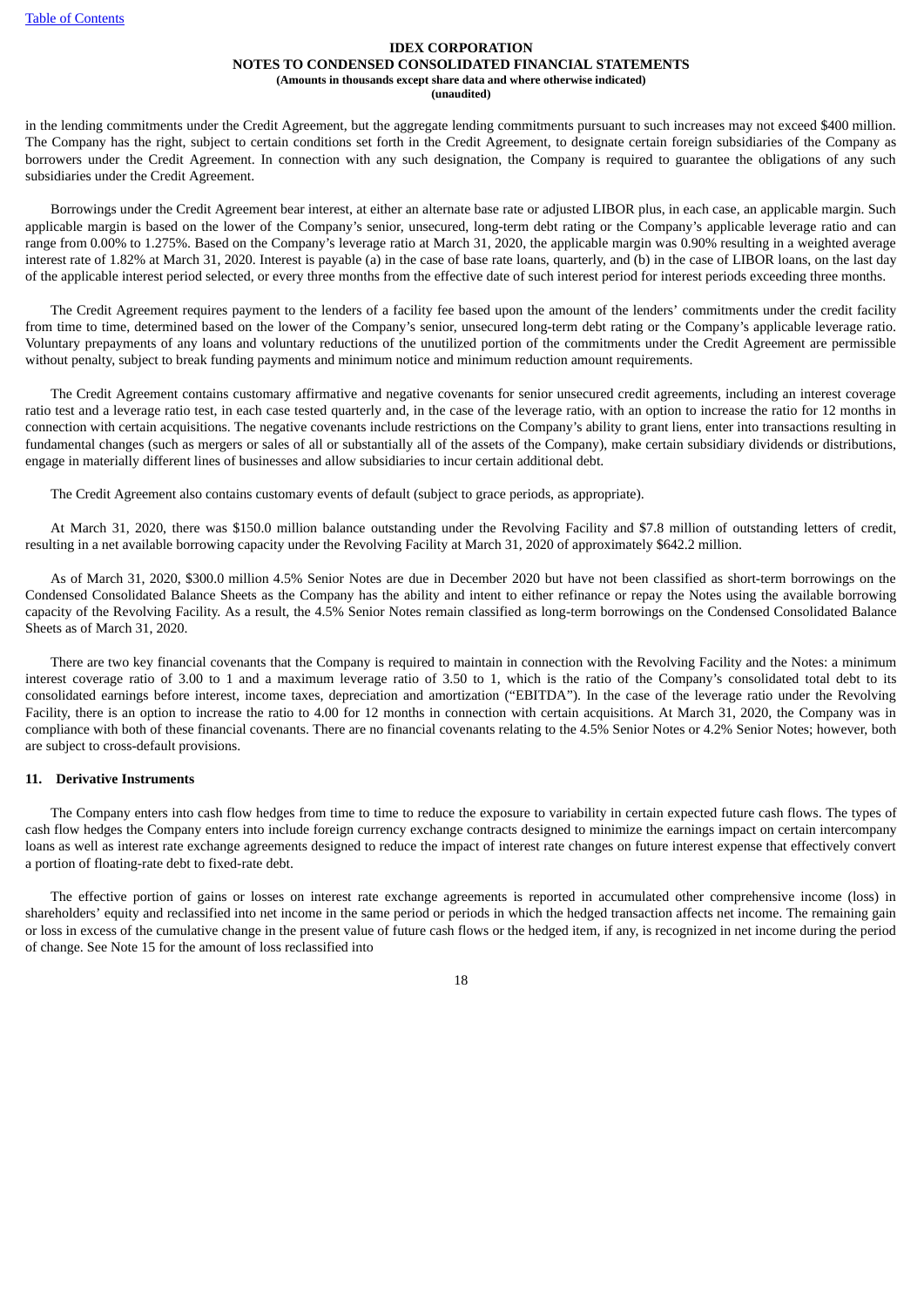**(unaudited)**

net income for interest rate contracts for the three months ended March 31, 2020 and 2019. As of March 31, 2020, the Company did not have any interest rate contracts outstanding.

In 2010 and 2011, the Company entered into two separate forward starting interest rate exchange agreements in anticipation of the issuance of the 4.2% Senior Notes and the 4.5% Senior Notes. The Company cash settled these two interest rate contracts in 2010 and 2011 for a total of \$68.9 million, which is being amortized into interest expense over the 10 year terms of the respective debt instruments. Approximately \$5.3 million of the pre-tax amount included in Accumulated other comprehensive income (loss) in shareholders' equity at March 31, 2020 will be recognized in net income over the next 12 months as the underlying hedged transactions are realized.

Fair values relating to derivative financial instruments reflect the estimated amounts that the Company would receive or pay to sell or buy the contracts based on quoted market prices of comparable contracts at each balance sheet date.

#### **12. Fair Value Measurements**

ASC 820, *Fair Value Measurements and Disclosures,* defines fair value, provides guidance for measuring fair value and requires certain disclosures. This standard discusses valuation techniques, such as the market approach (comparable market prices), the income approach (present value of future income or cash flow) and the cost approach (cost to replace the service capacity of an asset or replacement cost). The standard utilizes a fair value hierarchy that prioritizes the inputs to valuation techniques used to measure fair value into three broad levels. The following is a brief description of those three levels:

- Level 1: Observable inputs such as quoted prices (unadjusted) in active markets for identical assets or liabilities.
- Level 2: Inputs, other than quoted prices that are observable for the asset or liability, either directly or indirectly. These include quoted prices for
- similar assets or liabilities in active markets and quoted prices for identical or similar assets or liabilities in markets that are not active.
- Level 3: Unobservable inputs that reflect the reporting entity's own assumptions.

The following table summarizes the basis used to measure the Company's financial assets (liabilities) at fair value on a recurring basis in the balance sheets at March 31, 2020 and December 31, 2019:

|                               | <b>Basis of Fair Value Measurements</b> |                                         |               |                |     |                |    |                |
|-------------------------------|-----------------------------------------|-----------------------------------------|---------------|----------------|-----|----------------|----|----------------|
|                               |                                         | <b>Balance at March 31, 2020</b>        |               | Level 1        |     | <b>Level 2</b> |    | <b>Level 3</b> |
| Available for sale securities |                                         | 9,250                                   | -S            | 9,250          | - S |                | D  |                |
| Contingent consideration      |                                         | 3,000                                   |               |                |     |                |    | 3,000          |
|                               |                                         | <b>Basis of Fair Value Measurements</b> |               |                |     |                |    |                |
|                               |                                         | <b>Balance at December 31,</b><br>2019  |               | <b>Level 1</b> |     | <b>Level 2</b> |    | Level 3        |
| Available for sale securities | \$                                      | 10,462                                  | <sup>\$</sup> | 10,462         | -S  | $-$            | S. |                |
| Contingent consideration      |                                         | 3,375                                   |               |                |     |                |    | 3,375          |

There were no transfers of assets or liabilities between Level 1 and Level 2 during the three months ended March 31, 2020 or the year ended December 31, 2019.

As of December 31, 2019, the Company utilized a Monte Carlo simulation to determine the fair value of the contingent consideration associated with the acquisition of Finger Lakes Instrumentation as of the acquisition date. In March 2020, the Company and the seller reached an agreement to settle the contingency for \$3.0 million, which was paid in April 2020. As of March 31, 2020, \$3.0 million of contingent consideration was included in Accrued expenses on the Condensed Consolidated Balance Sheets.

The carrying values of our cash and cash equivalents, accounts receivable, accounts payable and accrued expenses approximate their fair values because of the short term nature of these instruments. At March 31, 2020, the fair value of the outstanding indebtedness under our Revolving Facility, 3.2% Senior Notes, 3.37% Senior Notes, 4.5% Senior Notes, 4.2% Senior Notes and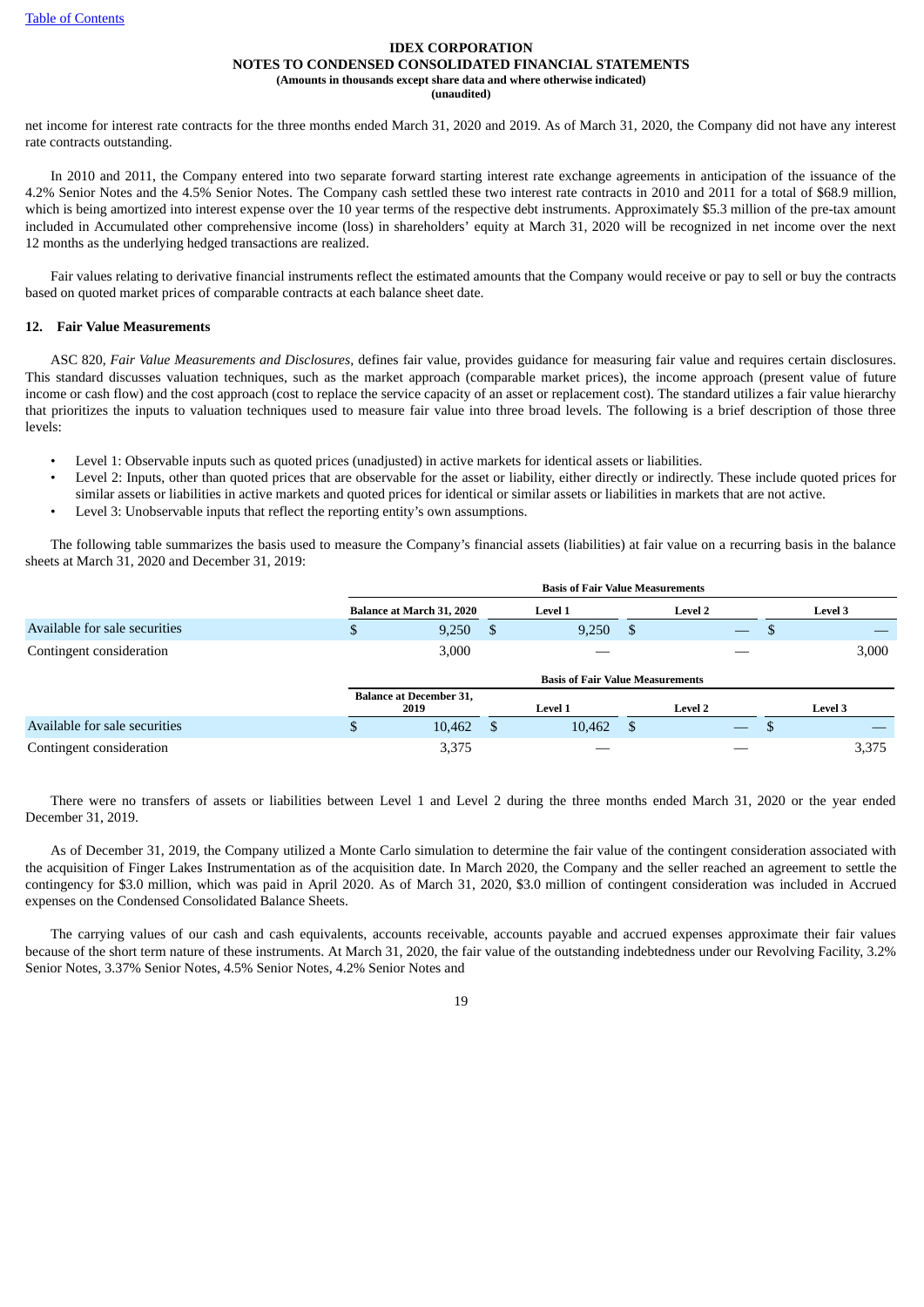other borrowings based on quoted market prices and current market rates for debt with similar credit risk and maturity was approximately \$1,000.1 million compared to the carrying value of \$1,000.2 million. At December 31, 2019, the fair value of the outstanding indebtedness under our 3.2% Senior Notes, 3.37% Senior Notes, 4.5% Senior Notes, 4.2% Senior Notes and other borrowings based on quoted market prices and current market rates for debt with similar credit risk and maturity was approximately \$876.0 million compared to the carrying value of \$850.2 million. These fair value measurements are classified as Level 2 within the fair value hierarchy since they are determined based upon significant inputs observable in the market, including interest rates on recent financing transactions to entities with a credit rating similar to ours.

#### **13. Leases**

The Company leases certain office facilities, warehouses, manufacturing plants, equipment (which includes both office and plant equipment) and vehicles under operating leases. Leases with an initial term of 12 months or less are not recorded on the balance sheet; the Company recognizes lease expense for these leases on a straight-line basis over the lease term.

Certain leases include one or more options to renew. The exercise of lease renewal options is at the Company's sole discretion. There are currently no renewal periods included in any of the leases' respective lease terms as they are not reasonably certain of being exercised. The Company does not have any material purchase options.

Certain of our lease agreements have rental payments that are adjusted periodically for inflation or that are based on usage. Our lease agreements do not contain any material residual value guarantees or material restrictive covenants.

Supplemental balance sheet information related to leases as of March 31, 2020 and December 31, 2019 was as follows:

|                                     | <b>Balance Sheet Caption</b> |    | <b>March 31, 2020</b> |     | <b>December 31, 2019</b> |
|-------------------------------------|------------------------------|----|-----------------------|-----|--------------------------|
| <b>Operating leases:</b>            |                              |    |                       |     |                          |
| Building right-of-use assets - net  | Other noncurrent assets      | \$ | 88,156                | - S | 75,381                   |
| Equipment right-of-use assets - net | Other noncurrent assets      |    | 5,872                 |     | 6,993                    |
| Total right-of-use assets - net     |                              |    | 94.028                | -S  | 82,374                   |
| <b>Operating leases:</b>            |                              |    |                       |     |                          |
| Current lease liabilities           | Accrued expenses             | \$ | 16.117                | - S | 15,235                   |
| Noncurrent lease liabilities        | Other noncurrent liabilities |    | 80,802                |     | 69,928                   |
| Total lease liabilities             |                              |    | 96,919                |     | 85,163                   |

The components of lease cost for the three months ended March 31, 2020 and 2019 were as follows:

|                          | <b>Three Months Ended</b><br><b>March 31, 2020</b> | <b>Three Months Ended</b><br><b>March 31, 2019</b> |  |
|--------------------------|----------------------------------------------------|----------------------------------------------------|--|
| Operating lease cost (1) | 6,328                                              | 5,375                                              |  |
| Variable lease cost      | 641                                                | 593                                                |  |
| Total lease expense      | 6,969                                              | 5,968                                              |  |

(1) Includes short-term leases.

Supplemental cash flow information related to leases for the three months ended March 31, 2020 and 2019 was as follows:

|                                                                                  | Three Months Ended March<br>31, 2020 |        |  | <b>Three Months Ended</b><br>March 31, 2019 |  |  |
|----------------------------------------------------------------------------------|--------------------------------------|--------|--|---------------------------------------------|--|--|
| Cash paid for amounts included in the measurement of operating lease liabilities |                                      | 6.038  |  | 5.539                                       |  |  |
| Right-of-use assets obtained in exchange for new operating lease liabilities     |                                      | 17,024 |  | 1,809                                       |  |  |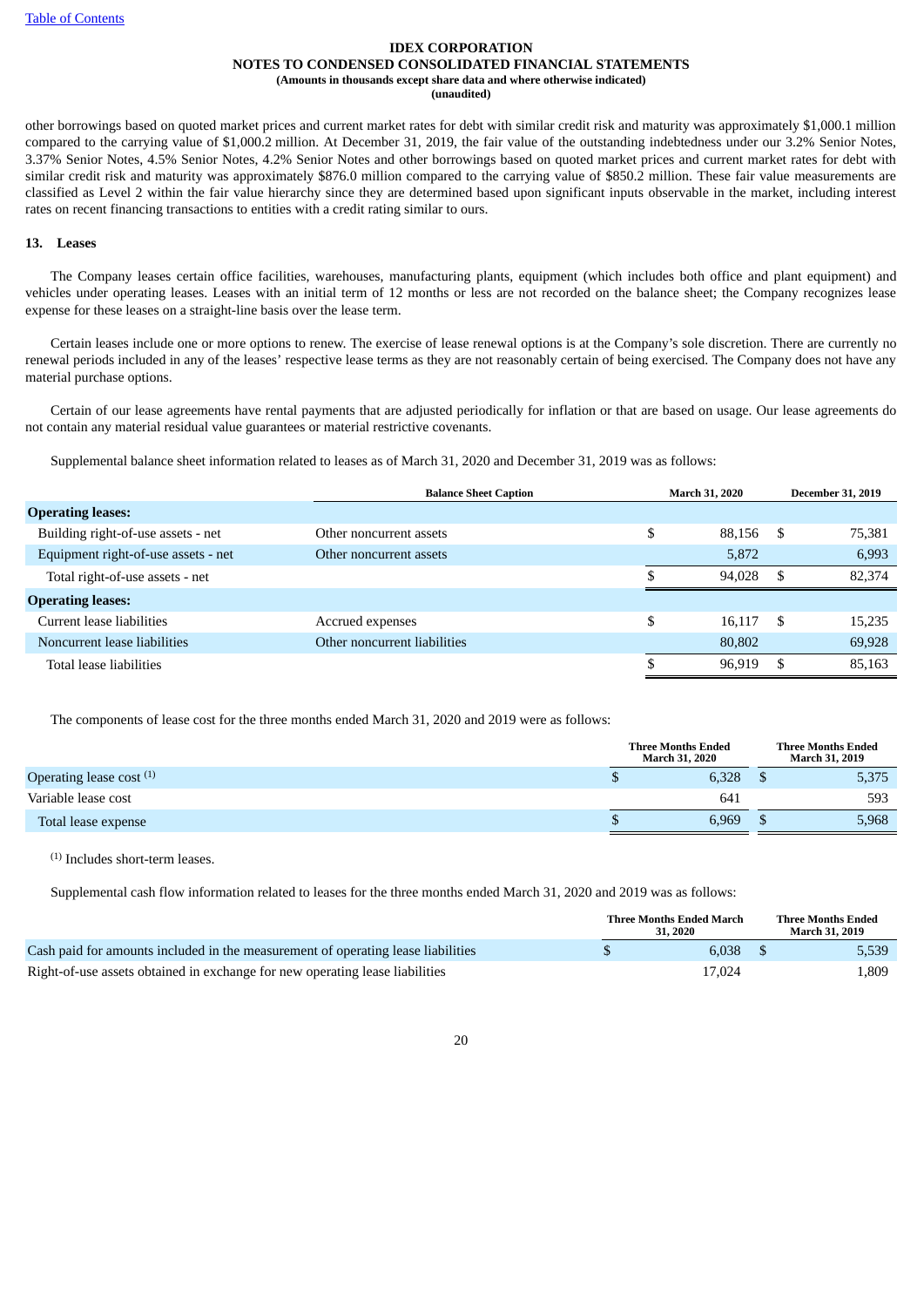**(unaudited)**

Other supplemental information related to leases as of March 31, 2020 and December 31, 2019 was as follows:

| <b>Lease Term and Discount Rate</b>            | March 31, 2020 | <b>December 31, 2019</b> |
|------------------------------------------------|----------------|--------------------------|
| Weighted-average remaining lease term (years): |                |                          |
| Operating leases - building and equipment      | 9.84           | 9.61                     |
| Operating leases - vehicles                    | 1.92           | 1.92                     |
| Weighted-average discount rate:                |                |                          |
| Operating leases - building and equipment      | 3.75%          | 4.08%                    |
| Operating leases - vehicles                    | 2.93%          | 2.99%                    |

The Company uses its incremental borrowing rate to determine the present value of the lease payments.

Total lease liabilities at March 31, 2020 have scheduled maturities as follows:

| <b>Maturity of Lease Liabilities</b>                        | <b>Operating Leases</b> (1) |
|-------------------------------------------------------------|-----------------------------|
| 2020 (excluding the three months ended March 31, 2020)<br>D | 14,121                      |
| 2021                                                        | 16,206                      |
| 2022                                                        | 13,201                      |
| 2023                                                        | 10,812                      |
| 2024                                                        | 8,773                       |
| Thereafter                                                  | 54,945                      |
| Total lease payments                                        | 118,058                     |
| Less: Imputed interest                                      | (21, 139)                   |
| Present value of lease liabilities                          | 96,919                      |

(1) Excludes \$6.4 million of legally binding minimum lease payments for leases signed but not yet commenced.

Total lease liabilities at December 31, 2019 had scheduled maturities as follows:

| <b>Maturity of Lease Liabilities</b> | <b>Operating Leases</b> |          |
|--------------------------------------|-------------------------|----------|
| 2020                                 | Φ                       | 18,449   |
| 2021                                 |                         | 15,070   |
| 2022                                 |                         | 10,647   |
| 2023                                 |                         | 8,894    |
| 2024                                 |                         | 7,037    |
| Thereafter                           |                         | 44,284   |
| Total lease payments                 |                         | 104,381  |
| Less: Imputed interest               |                         | (19,218) |
| Present value of lease liabilities   |                         | 85,163   |
|                                      |                         |          |

### **14. Restructuring**

During the year ended December 31, 2019, the Company recorded accruals for restructuring costs incurred to facilitate long-term, sustainable growth through cost reduction actions, consisting of employee reductions and facility rationalization. Restructuring accruals of \$3.0 million and \$6.1 million at March 31, 2020 and December 31, 2019, respectively, are reflected in Accrued expenses on our Condensed Consolidated Balance Sheets. Severance benefits are expected to be paid by the end of the year using cash from operations. The changes in the restructuring accrual for the three months ended March 31, 2020 are as follows: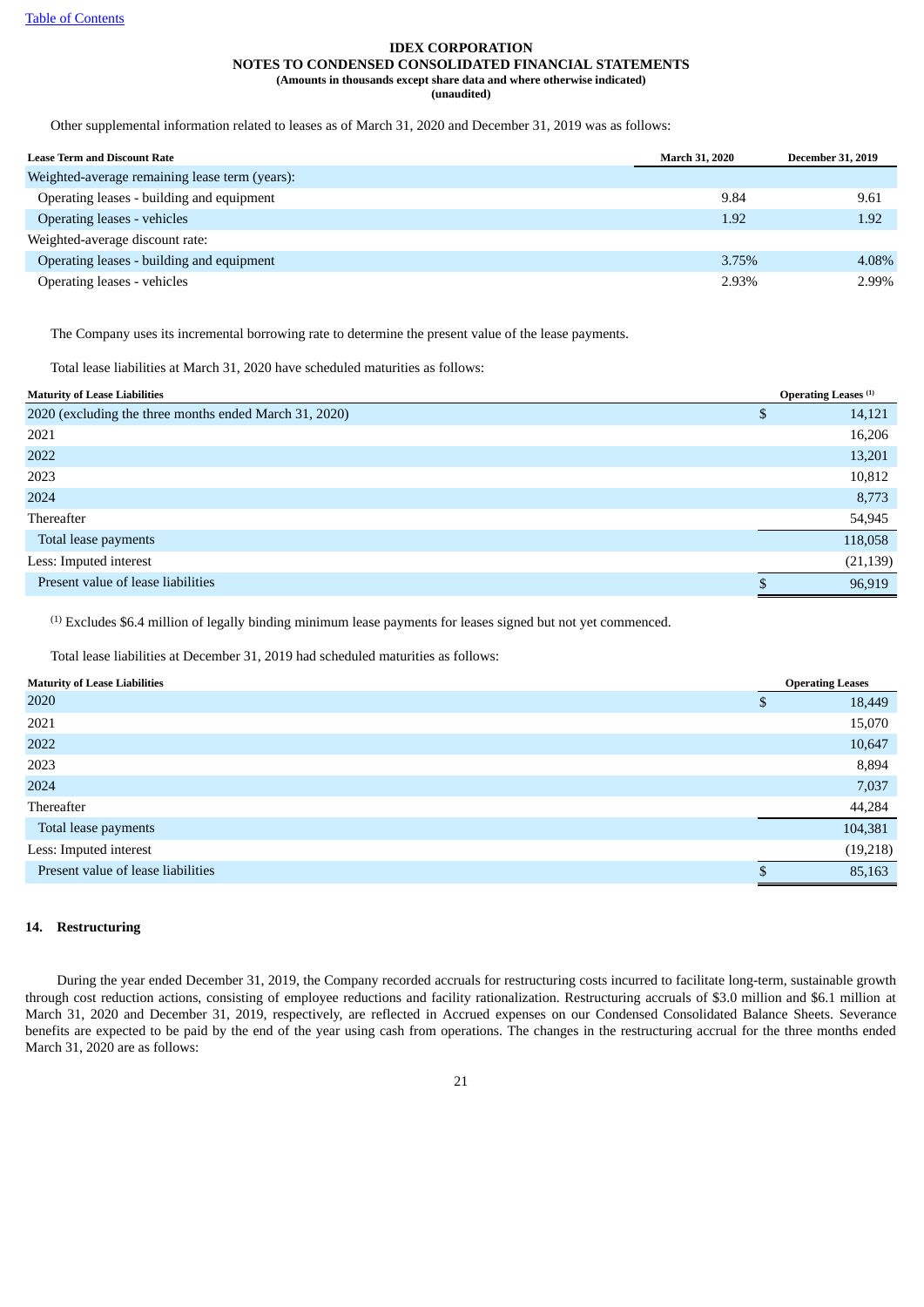**(unaudited)**

|                                 | <b>Restructuring</b> |
|---------------------------------|----------------------|
| Balance at January 1, 2020      | 6,110                |
| Restructuring expenses          |                      |
| Payments, utilization and other | (3, 148)             |
| Balance at March 31, 2020       | 2,962                |

### **15. Other Comprehensive Income (Loss)**

The components of Other comprehensive income (loss) are as follows:

|                                              | Three Months Ended March 31, 2020 |  |                   |  | Three Months Ended March 31, 2019 |  |         |  |            |  |            |
|----------------------------------------------|-----------------------------------|--|-------------------|--|-----------------------------------|--|---------|--|------------|--|------------|
|                                              | Pre-tax                           |  | Net of tax<br>Tax |  |                                   |  | Pre-tax |  | <b>Tax</b> |  | Net of tax |
| Cumulative translation adjustment            | (26, 456)                         |  |                   |  | (26, 456)                         |  | (3,281) |  |            |  | (3,281)    |
| Pension and other postretirement adjustments | 2,874                             |  | (578)             |  | 2,296                             |  | 1,700   |  | (438)      |  | 1,262      |
| Reclassification adjustments for derivatives | 1,545                             |  | (351)             |  | 1,194                             |  | 1,588   |  | (361)      |  | 1,227      |
| Total other comprehensive income (loss)      | (22,037)                          |  | (929)             |  | (22,966)                          |  |         |  | (799)      |  | (792)      |

The following table summarizes the amounts reclassified from accumulated other comprehensive income (loss) to net income during the three months ended March 31, 2020 and 2019:

|                                         | Three Months Ended March 31, |       |      |       |                                    |
|-----------------------------------------|------------------------------|-------|------|-------|------------------------------------|
|                                         |                              | 2020  | 2019 |       | <b>Income Statement Caption</b>    |
| Pension and other postretirement plans: |                              |       |      |       |                                    |
| Amortization of net (gain) loss         | \$                           | 2,874 | S    |       | 1,700 Other (income) expense - net |
| Total before tax                        |                              | 2,874 |      | 1,700 |                                    |
| Provision for income taxes              |                              | (578) |      | (438) |                                    |
| Total net of tax                        |                              | 2,296 |      | 1,262 |                                    |
| <b>Derivatives:</b>                     |                              |       |      |       |                                    |
| Reclassification adjustments            | \$                           | 1,545 | -S   |       | 1,588 Interest expense             |
| Total before tax                        |                              | 1,545 |      | 1,588 |                                    |
| Provision for income taxes              |                              | (351) |      | (361) |                                    |
| Total net of tax                        |                              | 1,194 |      | 1,227 |                                    |

#### **16. Common and Preferred Stock**

On March 17, 2020, the Company's Board of Directors approved an increase of \$500.0 million in the authorized level of repurchases of common stock. This approval is in addition to the prior repurchase authorizations of the Board of Directors of \$300.0 million on December 1, 2015 and \$400.0 million on November 6, 2014. These authorizations have no expiration date. Repurchases under the program will be funded with future cash flow generation or borrowings available under the Revolving Facility. During the three months ended March 31, 2020, the Company repurchased a total of 867 thousand shares at a cost of \$108.9 million. During the three months ended March 31, 2019, the Company repurchased a total of 370 thousand shares at a cost of \$51.7 million, of which \$0.9 million was settled in April 2019. As of March 31, 2020, the amount of share repurchase authorizations remaining was \$713.4 million.

At March 31, 2020 and December 31, 2019, the Company had 150 million shares of authorized common stock, with a par value of \$.01 per share, and five million shares of authorized preferred stock, with a par value of \$.01 per share. No preferred stock was outstanding at March 31, 2020 or December 31, 2019.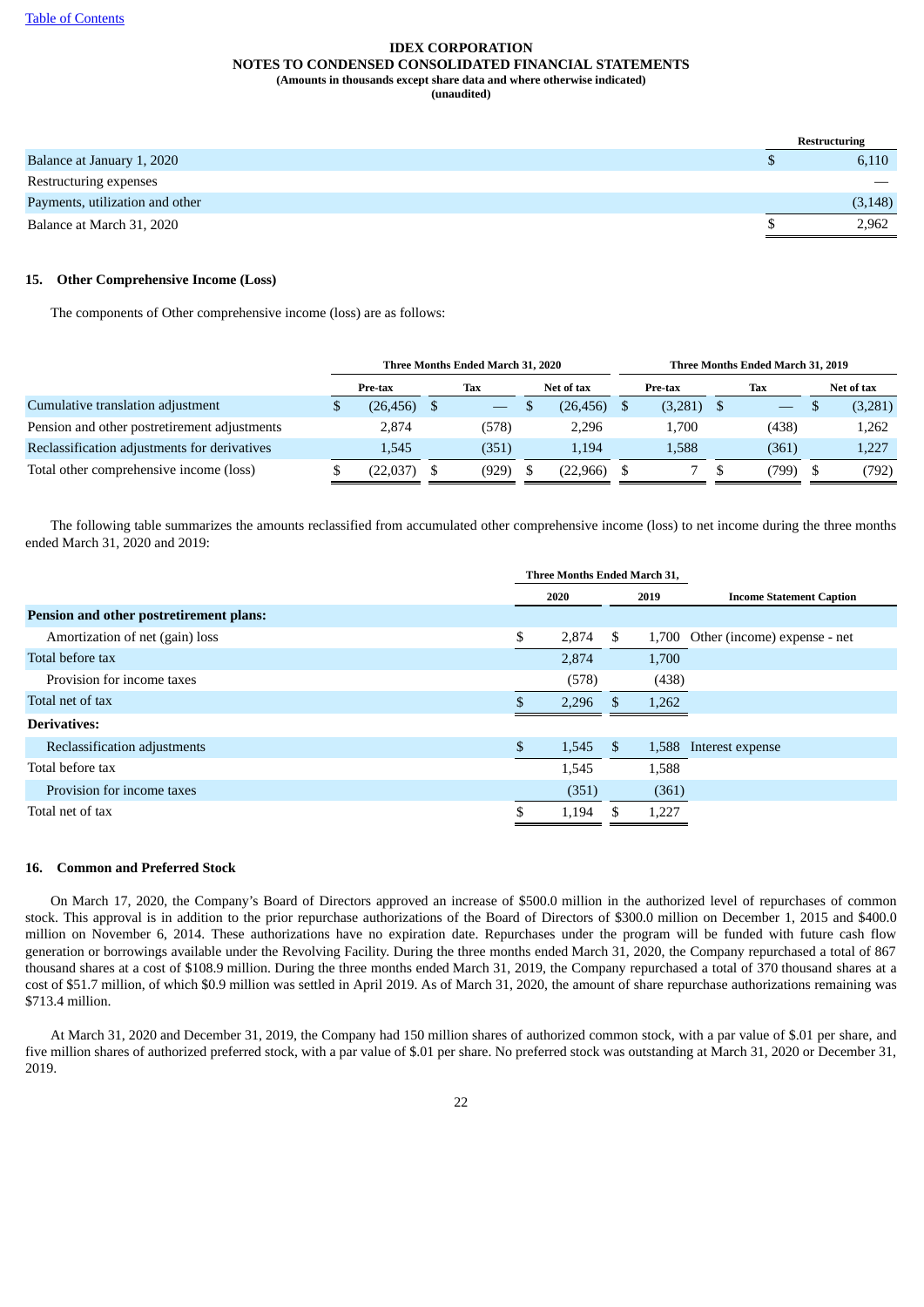**(unaudited)**

### **17. Share-Based Compensation**

The Company typically grants equity awards annually at its regularly scheduled first quarter meeting of the Board of Directors based on the recommendation from the Compensation Committee.

#### **Stock Options**

Stock options generally vest ratably over four years. Weighted average option fair values and assumptions for the periods specified are disclosed below. The fair value of each option grant was estimated on the date of the grant using the Binomial lattice option pricing model.

|                                       |                   | <b>Three Months Ended March 31.</b> |
|---------------------------------------|-------------------|-------------------------------------|
|                                       | 2020              | 2019                                |
| Weighted average fair value of grants | \$34.34           | \$35.17                             |
| Dividend yield                        | 1.15%             | 1.18%                               |
| Volatility                            | 22.01%            | 24.79%                              |
| Risk-free interest rate               | $1.43\% - 1.68\%$ | $2.53\% - 3.05\%$                   |
| Expected life (in years)              | 5.80              | 5.87                                |

Total compensation cost for stock options is as follows:

|                                              | Three Months Ended March 31, |  |       |  |  |
|----------------------------------------------|------------------------------|--|-------|--|--|
|                                              | 2020                         |  | 2019  |  |  |
| Cost of goods sold                           | 185                          |  | 192   |  |  |
| Selling, general and administrative expenses | 3,145                        |  | 2,540 |  |  |
| Total expense before income taxes            | 3,330                        |  | 2,732 |  |  |
| Income tax benefit                           | (367)                        |  | (368) |  |  |
| Total expense after income taxes             | 2,963                        |  | 2,364 |  |  |

A summary of the Company's stock option activity as of March 31, 2020 and changes during the three months ended March 31, 2020 are presented in the following table:

| <b>Stock Options</b>                             | <b>Shares</b> |     | Weighted<br>Average<br>Price | <b>Weighted-Average</b><br><b>Remaining</b><br><b>Contractual Term</b> | Aggregate<br><b>Intrinsic</b><br>Value |
|--------------------------------------------------|---------------|-----|------------------------------|------------------------------------------------------------------------|----------------------------------------|
| Outstanding at January 1, 2020                   | 1,386,539     | -S  | 103.58                       | 6.95 \$                                                                | 94,764,140                             |
| Granted                                          | 341,285       |     | 173.31                       |                                                                        |                                        |
| Exercised                                        | (27, 978)     |     | 74.68                        |                                                                        |                                        |
| Forfeited                                        | (22, 665)     |     | 131.64                       |                                                                        |                                        |
| Outstanding at March 31, 2020                    | 1,677,181     | -\$ | 117.88                       | $7.36$ \$                                                              | 48,014,239                             |
| Vested and expected to vest as of March 31, 2020 | 1,214,651     | -S  | 80.14                        | 4.78 <sup>5</sup>                                                      | 36,239,484                             |
| Exercisable at March 31, 2020                    | 562,925       | S   | 80.05                        | 5.38 \$                                                                | 32,686,084                             |

### **Restricted Stock**

Restricted stock awards generally cliff vest after three years for employees and non-employee directors. Unvested restricted stock carries dividend and voting rights and the sale of the shares is restricted prior to the date of vesting. A summary of the Company's restricted stock activity as of March 31, 2020 and changes during the three months ended March 31, 2020 are presented as follows: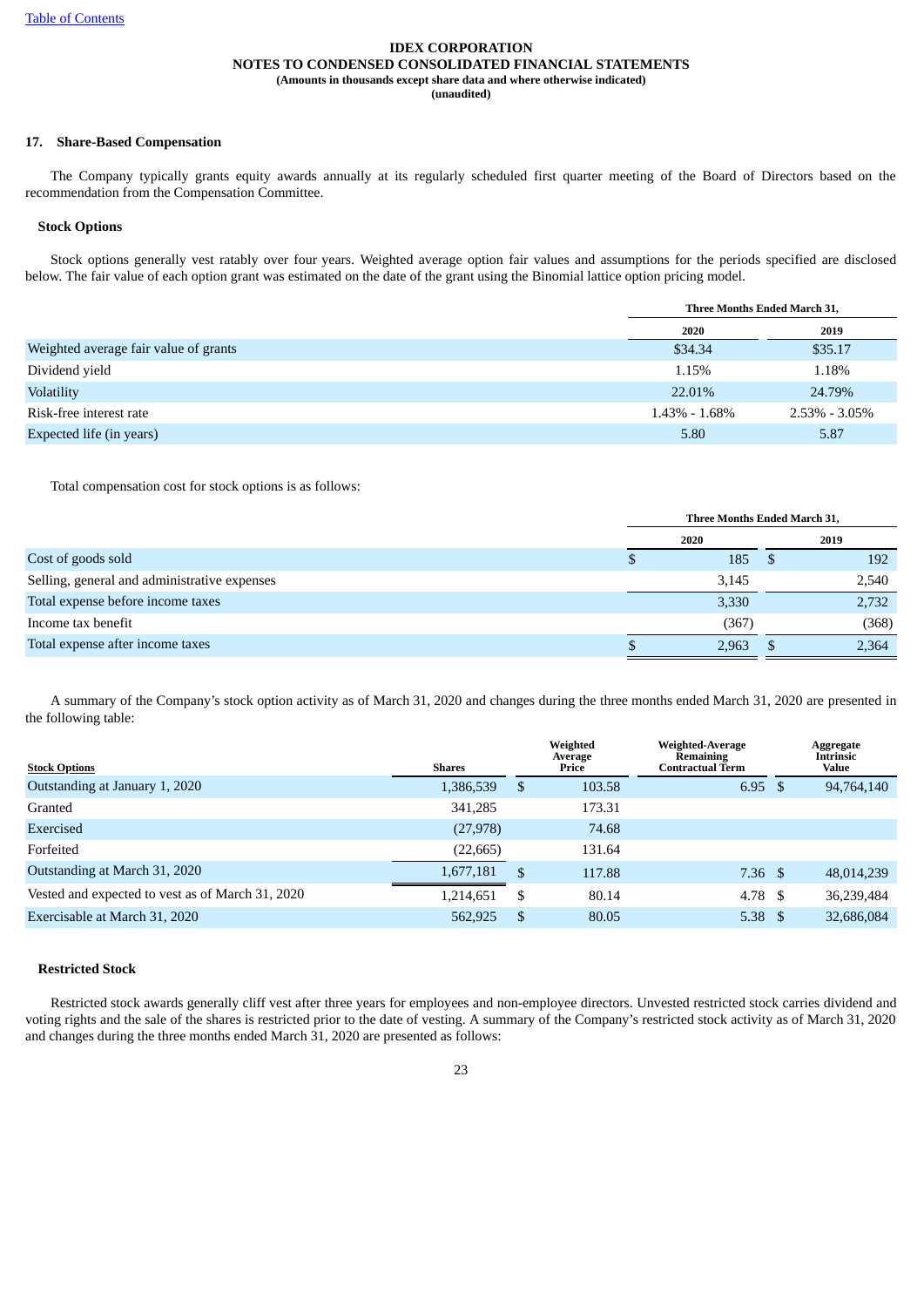**(unaudited)**

| <b>Restricted Stock</b>     | <b>Shares</b> |   | <b>Weighted-Average</b><br><b>Grant Date Fair</b><br>Value |
|-----------------------------|---------------|---|------------------------------------------------------------|
| Unvested at January 1, 2020 | 130,248       | S | 124.61                                                     |
| Granted                     | 26,670        |   | 173.25                                                     |
| <b>Vested</b>               | (37,761)      |   | 94.52                                                      |
| Forfeited                   | (6,990)       |   | 128.12                                                     |
| Unvested at March 31, 2020  | 112,167       |   | 146.01                                                     |

Dividends are paid on restricted stock awards and their fair value is equal to the market price of the Company's stock at the date of the grant.

Total compensation cost for restricted stock awards is as follows:

|                                              | Three Months Ended March 31, |  |       |  |  |
|----------------------------------------------|------------------------------|--|-------|--|--|
|                                              | 2020                         |  | 2019  |  |  |
| Cost of goods sold                           | 109                          |  | 138   |  |  |
| Selling, general and administrative expenses | 982                          |  | 1,288 |  |  |
| Total expense before income taxes            | 1,091                        |  | 1,426 |  |  |
| Income tax benefit                           | (229)                        |  | (275) |  |  |
| Total expense after income taxes             | 862                          |  | 1,151 |  |  |

#### **Cash-Settled Restricted Stock**

The Company also maintains a cash-settled share based compensation plan for certain employees. Cash-settled restricted stock awards generally cliff vest after three years. Cash-settled restricted stock awards are recorded at fair value on a quarterly basis using the market price of the Company's stock on the last day of the quarter. A summary of the Company's unvested cash-settled restricted stock activity as of March 31, 2020 and changes during the three months ended March 31, 2020 are presented in the following table:

| <b>Cash-Settled Restricted Stock</b> | <b>Shares</b> | Weighted-Average<br><b>Fair Value</b> |
|--------------------------------------|---------------|---------------------------------------|
| Unvested at January 1, 2020          | 74,560        | 172.08                                |
| Granted                              | 20,365        | 173.35                                |
| Vested                               | (24, 240)     | 173.35                                |
| Forfeited                            | (805)         | 138.11                                |
| Unvested at March 31, 2020           | 69,880        | 138.11                                |

Dividend equivalents are paid on certain cash-settled restricted stock awards. Total compensation cost for cash-settled restricted stock is as follows:

|                                              | Three Months Ended March 31, |      |  |       |
|----------------------------------------------|------------------------------|------|--|-------|
|                                              |                              | 2020 |  | 2019  |
| Cost of goods sold                           |                              | 71   |  | 500   |
| Selling, general and administrative expenses |                              | 189  |  | 1,530 |
| Total expense before income taxes            |                              | 260  |  | 2,030 |
| Income tax benefit                           |                              | (16) |  | (187) |
| Total expense after income taxes             |                              | 244  |  | 1,843 |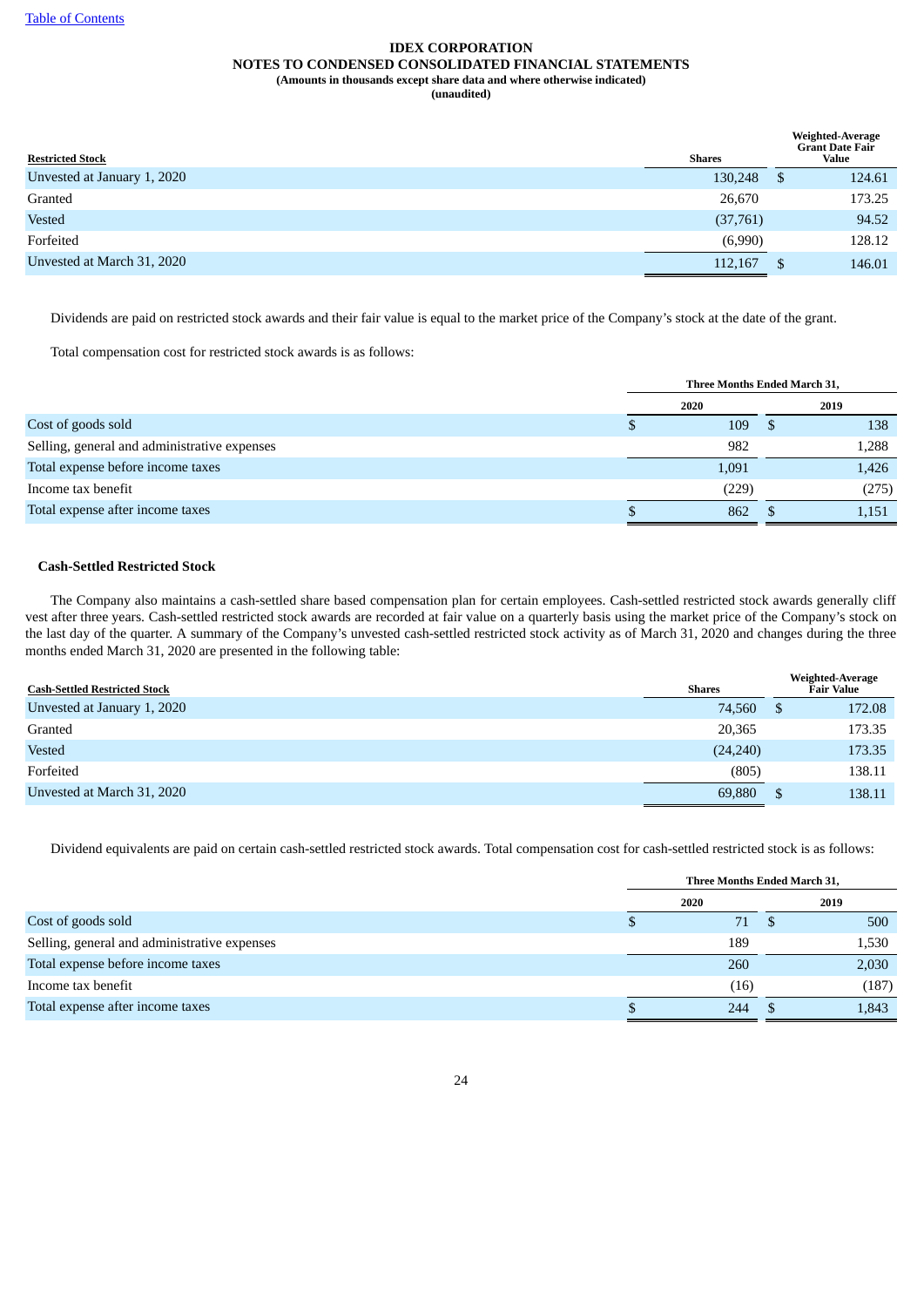**(unaudited)**

### **Performance Share Units**

Weighted average performance share unit fair values and assumptions for the period specified are disclosed below. The performance share units are market condition awards and have been assessed at fair value on the date of grant using a Monte Carlo simulation model.

|                                       |          | Three Months Ended March 31, |
|---------------------------------------|----------|------------------------------|
|                                       | 2020     | 2019                         |
| Weighted average fair value of grants | \$224.14 | \$203.06                     |
| Dividend yield                        | $-$ %    | $-$ %                        |
| <b>Volatility</b>                     | 19.5%    | 19.08%                       |
| Risk-free interest rate               | 1.30%    | 2.53%                        |
| Expected life (in years)              | 2.94     | 2.84                         |

A summary of the Company's performance share unit activity as of March 31, 2020 and changes during the three months ended March 31, 2020 are presented in the following table:

| <b>Performance Share Units</b> | Shares   |               | Weighted-Average<br><b>Grant Date Fair</b><br>Value |
|--------------------------------|----------|---------------|-----------------------------------------------------|
| Unvested at January 1, 2020    | 100,575  | S             | 178.97                                              |
| Granted                        | 42,690   |               | 224.14                                              |
| Vested                         |          |               |                                                     |
| Forfeited                      | (4, 185) |               | 211.73                                              |
| Unvested at March 31, 2020     | 139,080  | <sup>\$</sup> | 215.46                                              |

On December 31, 2019, 54,545 performance share units vested. Based on the Company's relative total shareholder return rank during the three year period ended December 31, 2019, the Company achieved a 250% payout factor and issued 136,370 common shares in February 2020.

Total compensation cost for performance share units is as follows:

|                                              | Three Months Ended March 31, |                          |   |       |  |
|----------------------------------------------|------------------------------|--------------------------|---|-------|--|
|                                              |                              | 2020                     |   | 2019  |  |
| Cost of goods sold                           |                              | $\overline{\phantom{0}}$ | ം |       |  |
| Selling, general and administrative expenses |                              | 2,049                    |   | 1,372 |  |
| Total expense before income taxes            |                              | 2,049                    |   | 1,372 |  |
| Income tax benefit                           |                              | (49)                     |   | (48)  |  |
| Total expense after income taxes             |                              | 2,000                    |   | 1,324 |  |

The Company's policy is to recognize compensation cost on a straight-line basis, assuming forfeitures, over the requisite service period for the entire award. Classification of stock compensation cost within the Condensed Consolidated Statements of Operations is consistent with classification of cash compensation for the same employees.

As of March 31, 2020, there was \$19.3 million of total unrecognized compensation cost related to stock options that is expected to be recognized over a weighted-average period of 1.5 years, \$7.7 million of total unrecognized compensation cost related to restricted stock that is expected to be recognized over a weighted-average period of 1.2 years, \$4.2 million of total unrecognized compensation cost related to cash-settled restricted shares that is expected to be recognized over a weighted-average period of 1.2 years and \$14.1 million of total unrecognized compensation cost related to performance share units that is expected to be recognized over a weighted-average period of 1.1 years.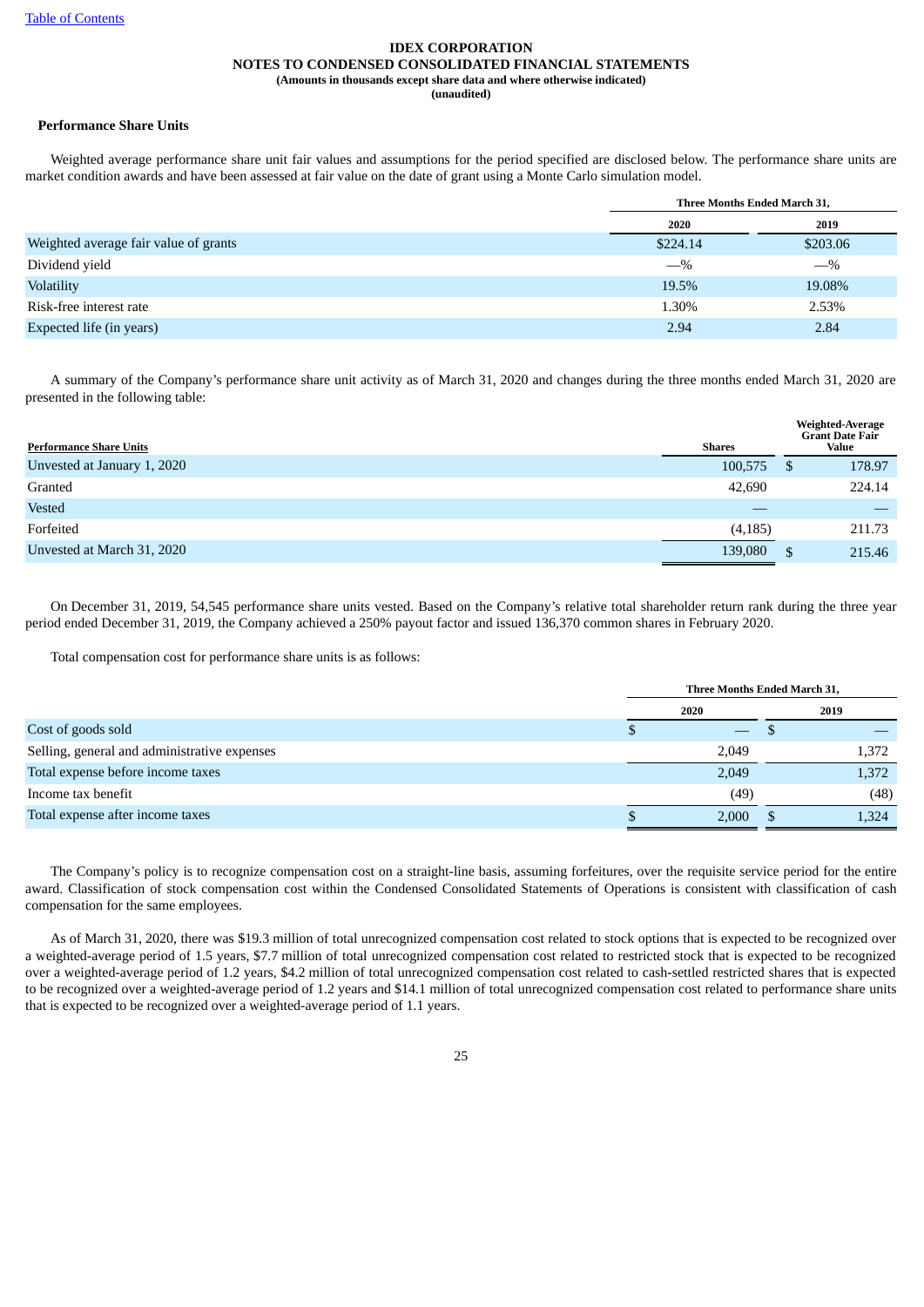**(unaudited)**

### **18. Retirement Benefits**

The Company sponsors several qualified and nonqualified defined benefit and defined contribution pension plans and other postretirement plans for its employees. The following tables provide the components of net periodic benefit cost for its major defined benefit plans and its other postretirement plans.

|                                        |   | <b>Pension Benefits</b><br>Three Months Ended March 31, |          |       |      |       |          |          |  |  |
|----------------------------------------|---|---------------------------------------------------------|----------|-------|------|-------|----------|----------|--|--|
|                                        |   | 2020<br>2019                                            |          |       |      |       |          |          |  |  |
|                                        |   | U.S.                                                    | Non-U.S. |       | U.S. |       |          | Non-U.S. |  |  |
| Service cost                           | S | 34                                                      | -5       | 540   | - S  | 208   | <b>S</b> | 464      |  |  |
| Interest cost                          |   | 461                                                     |          | 263   |      | 764   |          | 365      |  |  |
| Expected return on plan assets         |   | (899)                                                   |          | (291) |      | (801) |          | (264)    |  |  |
| Net amortization and settlement effect |   | 744                                                     |          | 426   |      | 487   |          | 284      |  |  |
| Net periodic benefit cost              |   | 340                                                     |          | 938   |      | 658   |          | 849      |  |  |

|                           | <b>Other Postretirement Benefits</b><br>Three Months Ended March 31, |       |   |       |  |  |
|---------------------------|----------------------------------------------------------------------|-------|---|-------|--|--|
|                           |                                                                      |       |   |       |  |  |
|                           | 2020                                                                 |       |   | 2019  |  |  |
| Service cost              |                                                                      | 155   | D | 140   |  |  |
| Interest cost             |                                                                      | 156   |   | 212   |  |  |
| Net amortization          |                                                                      | (136) |   | (159) |  |  |
| Net periodic benefit cost |                                                                      | 175   |   | 193   |  |  |

The Company previously disclosed in its financial statements for the year ended December 31, 2019, that it expected to contribute approximately \$3.0 million to its defined benefit plans and \$1.1 million to its other postretirement benefit plans in 2020. During the first three months of 2020, the Company contributed a total of \$0.1 million to fund these plans.

Effective September 30, 2019, the IDEX Corporation Retirement Plan ("Plan"), a U.S. defined benefit plan, was amended to freeze the accrual of retirement benefits for all participants. This action impacted fewer than 60 participants, as the Plan had been closed to new entrants as of December 31, 2004 and frozen as of December 31, 2005 for all but certain older, longer service participants. Subsequent to the freeze, termination of the Plan was approved in November 2019. Participants were notified in February 2020 and the Plan will be terminated in May 2020. As a result, settlements have been triggered in the first quarter of 2020 and the Company recorded a charge of \$0.3 million to Other (income) expense - net in the Condensed Consolidated Statements of Operations for the three months ended March 31, 2020. In addition, the Plan's funded status at March 31, 2020 is 105%, with assets valued at \$89.1 million and liabilities of \$84.6 million.

### **19. Legal Proceedings**

The Company and certain of its subsidiaries are involved in pending and threatened legal, regulatory and other proceedings arising in the ordinary course of business. These proceedings may pertain to matters such as product liability or contract disputes, and may also involve governmental inquiries, inspections, audits or investigations relating to issues such as tax matters, intellectual property, environmental, health and safety issues, governmental regulations, employment and other matters. Although the results of such legal proceedings cannot be predicted with certainty, the Company believes that the ultimate disposition of these matters will not have a material adverse effect, individually or in the aggregate, on the Company's business, financial condition, results of operations or cash flows.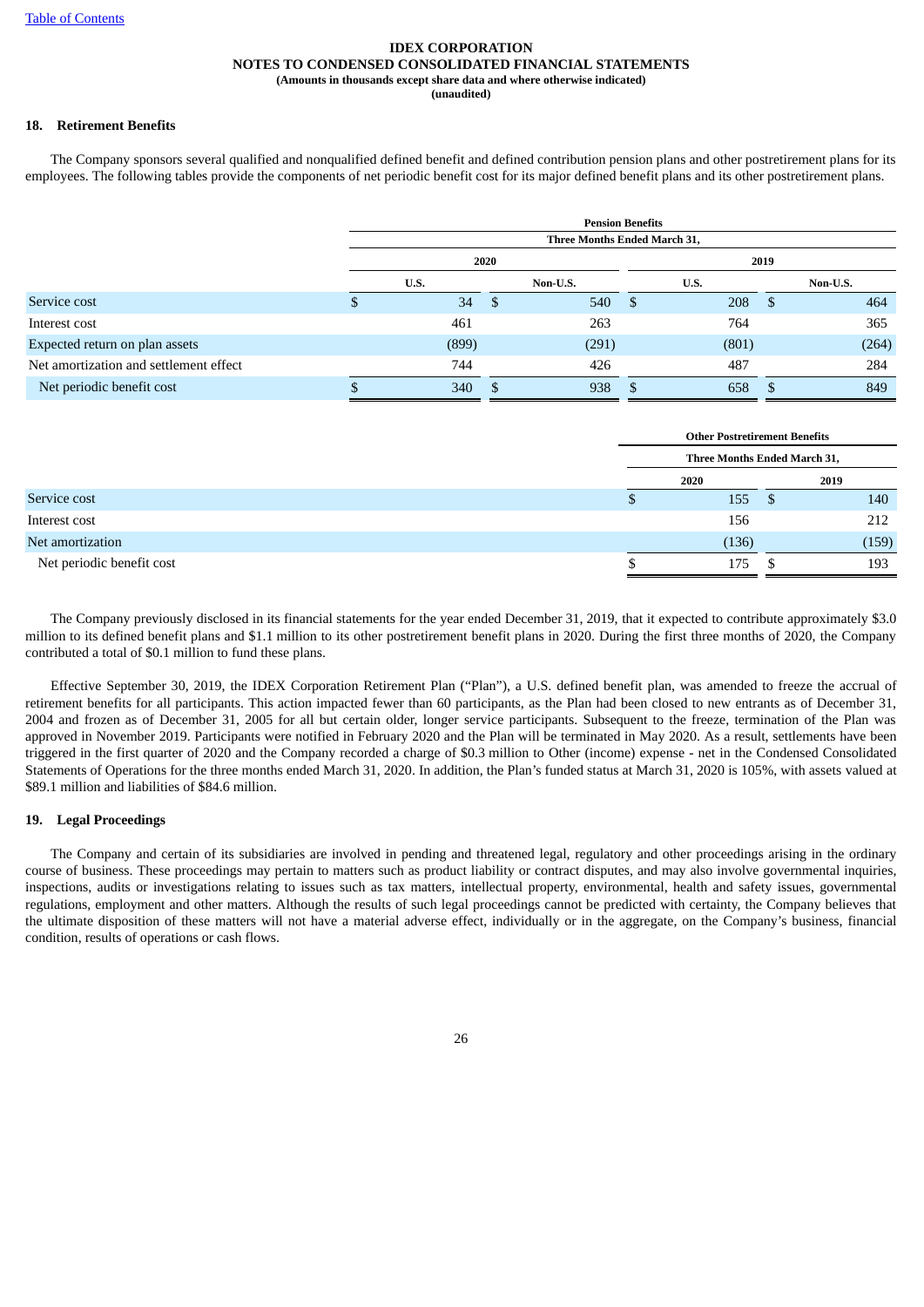**(unaudited)**

### **20. Income Taxes**

The Company's provision for income taxes is based upon estimated annual tax rates for the year applied to federal, state and foreign income. The provision for income taxes decreased to \$25.5 million for the three months ended March 31, 2020 compared to \$26.7 million during the same period in 2019. The effective tax rate increased to 20.0% for the three months ended March 31, 2020 compared to 19.5% during the same period in 2019 primarily due to a decrease in the excess tax benefits related to share-based compensation.

The Company and its subsidiaries file income tax returns in the U.S. federal jurisdiction and various state and foreign jurisdictions. Due to the potential for resolution of federal, state and foreign examinations, and the expiration of various statutes of limitation, it is reasonably possible that the Company's gross unrecognized tax benefits balance may change. However, these unrecognized tax benefits are long-term in nature and will not change within the next twelve months.

#### <span id="page-29-0"></span>**Item 2.** *Management's Discussion and Analysis of Financial Condition and Results of Operations*

#### **Cautionary Statement Under the Private Securities Litigation Reform Act**

This quarterly report on Form 10-Q, including the "Overview," "Liquidity and Capital Resources" and "Results of Operations" sections of this Management's Discussion and Analysis of Financial Condition and Results of Operations, contains "forward-looking" statements within the meaning of the Private Securities Litigation Reform Act of 1995, as amended. These statements may relate to, among other things, the anticipated effects of the coronavirus pandemic, including with respect to the Company's sales, facility closures, supply chains and access to capital, capital expenditures, acquisitions, cost reductions, cash flow, cash requirements, revenues, earnings, market conditions, global economies, plant and equipment capacity and operating improvements, and are indicated by words or phrases such as "anticipates," "estimates," "plans," "expects," "projects," "forecasts," "should," "could," "will," "management believes," "the Company believes," "the Company intends," and similar words or phrases. These statements are subject to inherent uncertainties and risks that could cause actual results to differ materially from those anticipated at the date of this report. The risks and uncertainties include, but are not limited to, the following: the duration of the coronavirus pandemic and the effects of the coronavirus on our ability to operate our business and facilities, on our customers, on supply chains and on the U.S. and global economy generally; economic and political consequences resulting from terrorist attacks and wars; levels of industrial activity and economic conditions in the U.S. and other countries around the world; pricing pressures and other competitive factors and levels of capital spending in certain industries, all of which could have a material impact on order rates and the Company's results, particularly in light of the low levels of order backlogs it typically maintains; the Company's ability to make acquisitions and to integrate and operate acquired businesses on a profitable basis; the relationship of the U.S. dollar to other currencies and its impact on pricing and cost competitiveness; political and economic conditions in foreign countries in which the Company operates; developments with respect to trade policy and tariffs; interest rates; capacity utilization and the effect this has on costs; labor markets; market conditions and material costs; and developments with respect to contingencies, such as litigation and environmental matters. Additional factors that could cause actual results to differ materially from those reflected in the forward-looking statements include, but are not limited to, the risks discussed in the "Risk Factors" section included in the Company's most recent annual report on Form 10-K and the Company's subsequent quarterly reports, including this quarterly report on Form 10-Q, filed with the Securities and Exchange Commission ("SEC") and the other risks discussed in the Company's filings with the SEC. The forward-looking statements included here are only made as of the date of this report, and management undertakes no obligation to publicly update them to reflect subsequent events or circumstances, except as may be required by law. Investors are cautioned not to rely unduly on forward-looking statements when evaluating the information presented here.

#### <span id="page-29-1"></span>**Overview**

IDEX Corporation ("IDEX," "we," "our," or the "Company") is an applied solutions company specializing in the manufacture of fluid and metering technologies, health and science technologies and fire, safety and other diversified products built to customers' specifications. IDEX's products are sold in niche markets across a wide range of industries throughout the world. Accordingly, IDEX's businesses are affected by levels of industrial activity and economic conditions in the U.S. and in other countries where it does business and by the relationship of the U.S. Dollar to other currencies. Levels of capacity utilization and capital spending in certain industries and overall industrial activity are important factors that influence the demand for IDEX's products.

The Company has three reportable business segments: Fluid & Metering Technologies, Health & Science Technologies and Fire & Safety/Diversified Products. Within our three reportable segments, the Company maintains 13 platforms, where we focus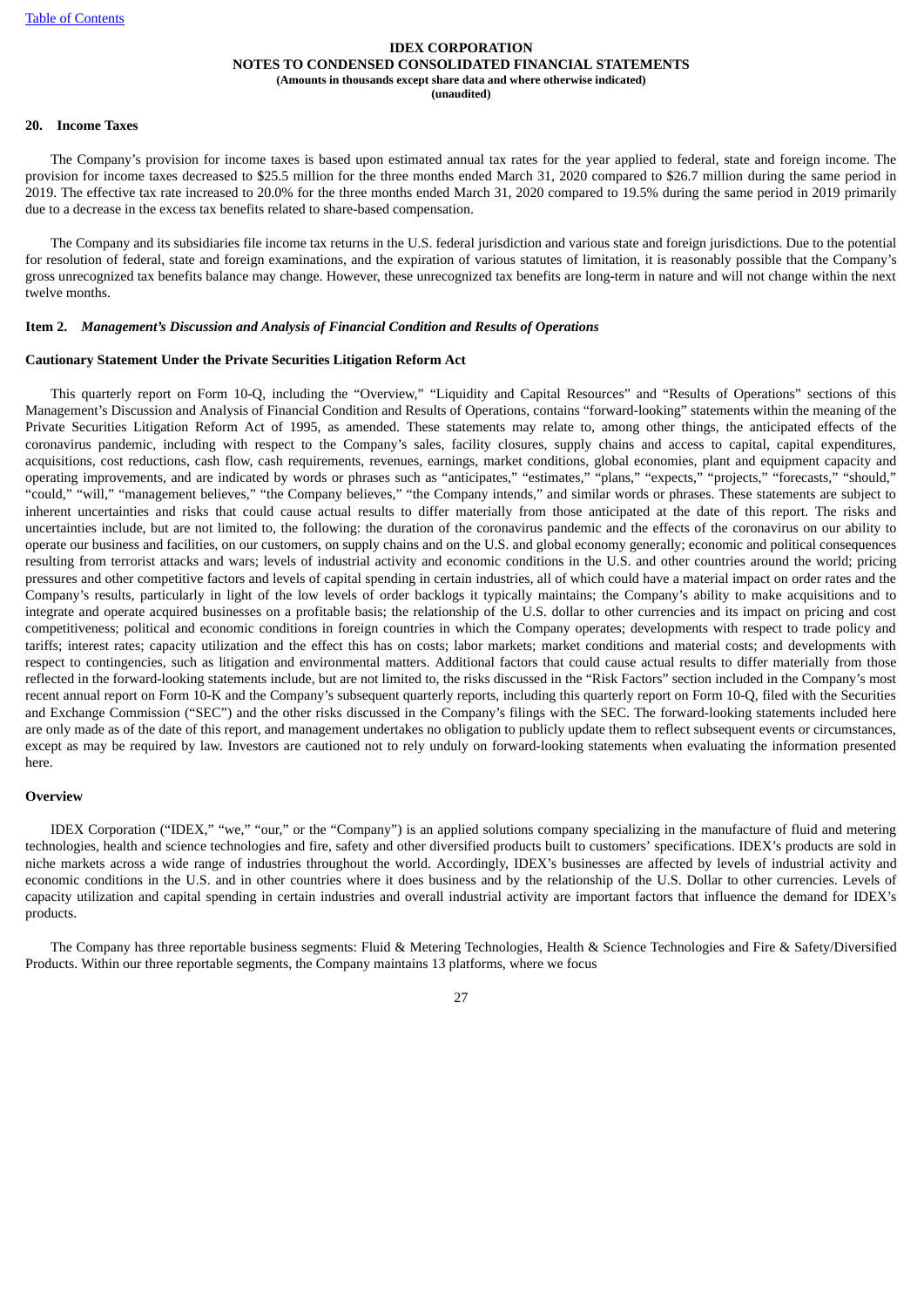on organic growth and strategic acquisitions. Each of our 13 platforms is also a reporting unit that we annually test goodwill for impairment.

The Fluid & Metering Technologies segment designs, produces and distributes positive displacement pumps, small volume provers, flow meters, injectors and other fluid-handling pump modules and systems and provides flow monitoring and other services for the food, chemical, general industrial, water and wastewater, agriculture and energy industries. The Fluid & Metering Technologies segment contains the Energy platform (comprised of Corken, Liquid Controls, SAMPI, Toptech and Flow Management Devices, LLC ("Flow MD")), the Valves platform (comprised of Alfa Valvole, Richter and Aegis), the Water platform (comprised of Pulsafeeder, OBL, Knight, ADS, Trebor and iPEK), the Pumps platform (comprised of Viking and Warren Rupp) and the Agriculture platform (comprised of Banjo).

The Health & Science Technologies segment designs, produces and distributes a wide range of precision fluidics, rotary lobe pumps, centrifugal and positive displacement pumps, roll compaction and drying systems used in beverage, food processing, pharmaceutical and cosmetics, pneumatic components and sealing solutions, including very high precision, low-flow rate pumping solutions required in analytical instrumentation, clinical diagnostics and drug discovery, high performance molded and extruded sealing components, custom mechanical and shaft seals for a variety of end markets including food and beverage, marine, chemical, wastewater and water treatment, engineered hygienic mixers and valves for the global biopharmaceutical industry, biocompatible medical devices and implantables, air compressors used in medical, dental and industrial applications, optical components and coatings for applications in the fields of scientific research, defense, biotechnology, aerospace, telecommunications and electronics manufacturing, laboratory and commercial equipment used in the production of micro and nano scale materials, precision photonic solutions used in life sciences, research and defense markets and precision gear and peristaltic pump technologies that meet exacting original equipment manufacturer specifications. The Health & Science Technologies segment contains the Scientific Fluidics & Optics platform (comprised of Eastern Plastics, Rheodyne, Sapphire Engineering, Upchurch Scientific, ERC, CiDRA Precision Services, thinXXS, CVI Melles Griot, Semrock, Advanced Thin Films and FLI), the Sealing Solutions platform (comprised of Precision Polymer Engineering, FTL Seals Technology, Novotema, SFC Koenig and Velcora), the Gast platform, the Micropump platform and the Material Processing Technologies platform (comprised of Quadro, Fitzpatrick, Microfluidics and Matcon).

The Fire & Safety/Diversified Products segment designs, produces and develops firefighting pumps, valves and controls, rescue tools, lifting bags and other components and systems for the fire and rescue industry, engineered stainless steel banding and clamping devices used in a variety of industrial and commercial applications and precision equipment for dispensing, metering and mixing colorants and paints used in a variety of retail and commercial businesses around the world. The Fire & Safety/Diversified Products segment is comprised of the Fire & Safety platform (comprised of Class 1, Hale, Akron Brass, Weldon, AWG Fittings, Godiva, Dinglee, Hurst Jaws of Life, Lukas and Vetter), the BAND-IT platform and the Dispensing platform.

Management's primary measurements of segment performance are sales, operating income and operating margin. In addition, due to the highly acquisitive nature of the Company, the determination of operating income includes amortization of acquired intangible assets and as a result, management reviews depreciation and amortization as a percentage of sales. These measures are monitored by management and significant changes in operating results versus current trends in end markets and variances from forecasts are analyzed with segment management.

This report references organic sales, a non-GAAP measure, that refers to sales from continuing operations calculated according to accounting principles generally accepted in the United States of America ("U.S. GAAP") but excludes (1) the impact of foreign currency translation and (2) sales from acquired or divested businesses during the first twelve months of ownership or divestiture. The portion of sales attributable to foreign currency translation is calculated as the difference between (a) the period-to-period change in organic sales and (b) the period-to-period change in organic sales after applying prior period foreign exchange rates to the current year period. Management believes that reporting organic sales provides useful information to investors by helping identify underlying growth trends in our business and facilitating easier comparisons of our revenue performance with prior and future periods and to our peers. The Company excludes the effect of foreign currency translation from organic sales because foreign currency translation is not under management's control, is subject to volatility and can obscure underlying business trends. The Company excludes the effect of acquisitions and divestitures because they can obscure underlying business trends and make comparisons of long term performance difficult due to the varying nature, size and number of transactions from period to period and between the Company and its peers.

EBITDA, a non-GAAP measure, means earnings before interest, income taxes, depreciation and amortization. Given the acquisitive nature of the Company, which results in a higher level of amortization expense from recently acquired businesses, management uses EBITDA as an internal operating metric to provide another representation of the businesses' performance across our three segments and for enterprise valuation purposes. Management believes that EBITDA is useful to investors as an indicator of the strength and performance of the Company and a way to evaluate and compare operating performance and value companies within our industry. Management believes that EBITDA margin is useful for the same reason as EBITDA. EBITDA is also used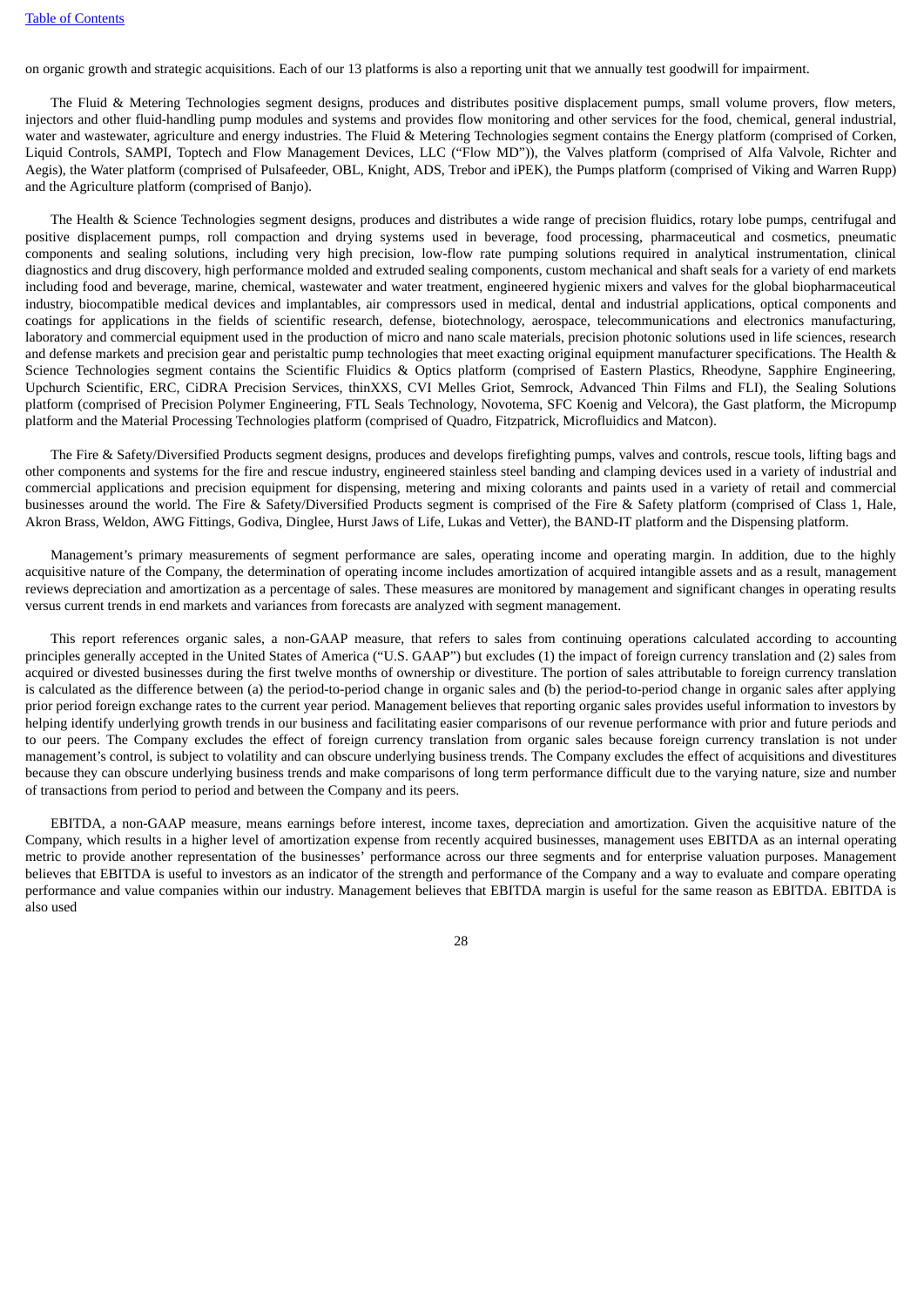to calculate certain financial covenants, as discussed in Note 10 in the Notes to Condensed Consolidated Financial Statements in Part I, Item 1, "Financial Statements<sup>"</sup>

Organic sales have been reconciled to net sales and EBITDA has been reconciled to net income under the heading "Non-GAAP Disclosures." The reconciliation of segment EBITDA to net income was performed on a consolidated basis due to the fact that we do not allocate consolidated interest expense or the consolidated provision for income taxes to our segments.

The non-GAAP financial measures disclosed by the Company should not be considered a substitute for, or superior to, financial measures prepared in accordance with U.S. GAAP. The financial results prepared in accordance with U.S. GAAP and the reconciliations from these results should be carefully evaluated.

Some of our key financial results for the three months ended March 31, 2020 when compared to the same period in the prior year are as follows:

- Sales of \$594.5 million decreased 4%; organic sales (which excludes acquisitions and foreign currency translation) were down 5%.
- Operating income of \$139.9 million decreased 5%.
- Net income of \$102.0 million decreased 7%.
- EBITDA of \$158.4 million was 27% of sales and covered interest expense by almost 15 times.
- Diluted EPS of \$1.33 decreased 11 cents, or 8%.

#### <span id="page-31-0"></span>**Results of Operations**

The following is a discussion and analysis of our results of operations for the three months ended March 31, 2020 and 2019. Segment operating income and EBITDA exclude unallocated corporate operating expenses of \$17.5 million and \$18.6 million for the three months ended March 31, 2020 and 2019, respectively.

The Company continues to help in the fight against COVID-19 with several of our businesses playing critical roles in keeping essential societal functions going. For example, IDEX China is manufacturing hospital grade air compressors for portable ventilators, Vetter is building triage tents for hospitals around the world, Gast is producing thousands of compressors used in mobile sanitizing spray carts, Warren Rupp is selling pumps used in the production of hand sanitizers and IDEX Health and Science designs and manufactures components and sub-systems being used in instruments that have sequenced the RNA of COVID-19 to test for and track the spread of the disease, identify potential treatments and ultimately develop a vaccine.

We are focused on making sure our employees are safe and our operations have the ability to deliver the products needed to support the COVID-19 battle. Most of our sites have been deemed vital operations and remain open, however, the virus has caused a few of our sites to shut down on a temporary basis due to government mandates globally. This has primarily occurred in China, Italy and India with most coming back on line with varying levels of capacity. The Company expects the weeks and months ahead will be especially challenging as this global pandemic continues to progress and, based on currently available information and management's current expectations, the Company anticipates that sales will be down 15 to 25 percent in the second quarter of 2020. Based on management's current expectations, we believe our strong balance sheet, with over \$1.2 billion of liquidity and gross leverage of 1.5 times, will provide IDEX the necessary capital to navigate the COVID-19 pandemic for a significant period of time. However, we can provide no assurances that access to our invested cash, cash equivalents or short-term investments will not be impacted by adverse conditions in the financial markets, including, without limitation, as a result of the impact of the COVID-19 pandemic and we cannot predict how long the COVID-19 pandemic will continue. Moreover, COVID-19 and related measures to contain its impact have caused material disruptions in both national and global financial markets and economies. The future impact of COVID-19 and the enacted containment measures cannot be predicted and may adversely affect, perhaps materially, our business, results of operations, financial condition and liquidity.

#### *Consolidated Results for the Three Months Ended March 31, 2020 Compared with the Same Period in 2019*

| (In thousands)   |      | Three Months Ended March 31, |         |  |  |
|------------------|------|------------------------------|---------|--|--|
|                  | 2020 |                              | 2019    |  |  |
| Net sales        |      | 594,462                      | 622,231 |  |  |
| Operating income |      | 139,941                      | 147,782 |  |  |
| Operating margin |      | 23.5%                        | 23.8%   |  |  |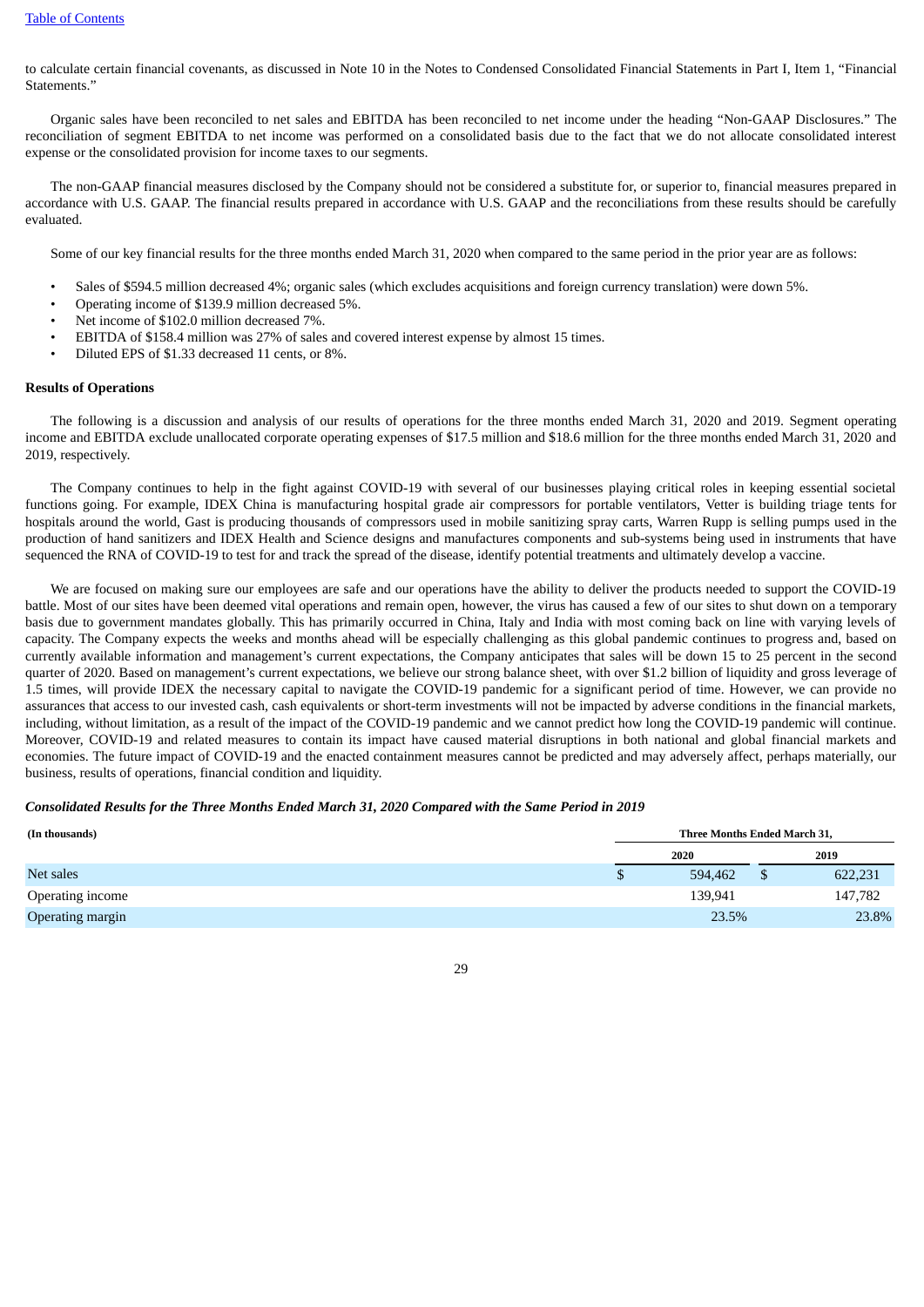Sales in the first quarter of 2020 were \$594.5 million, which was a 4% decrease compared to the same period in 2019. This reflects a 5% decrease in organic sales and a 1% unfavorable impact from foreign currency translation, partially offset by a 2% increase from acquisitions. Sales to customers outside the U.S. represented approximately 50% of total sales in the first quarters of both 2020 and 2019.

Gross profit of \$272.0 million in the first quarter of 2020 decreased \$11.9 million, or 4%, compared to the same period in 2019, and gross margin of 45.7% in the first quarter of 2020 increased 10 basis points from 45.6% during the same period in 2019. Gross profit decreased compared to the prior year period as a result of reduced volume. The increase in gross margin was driven by price, productivity initiatives and an overall tight cost control environment, partially offset by reduced volume.

Selling, general and administrative expenses decreased to \$132.0 million in the first quarter of 2020 from \$136.1 million during the same period in 2019. The decrease is primarily due to lower variable compensation costs as well as an overall tight cost control environment. Corporate costs of \$17.5 million in the first quarter of 2020 decreased from \$18.6 million in the same period of 2019 primarily as a result of tightly controlling discretionary spending and lower variable compensation costs in 2020. As a percentage of sales, selling, general and administrative expenses were 22.2% for the first quarter of 2020, up 40 basis points compared to 21.8% during the same period in 2019.

Operating income of \$139.9 million and operating margin of 23.5% in the first quarter of 2020 were down from \$147.8 million and 23.8%, respectively, during the same period in 2019. The decrease in operating income was driven by our lower sales volume and our operating margin is lower primarily due to the dilutive impact of the acquisition of Velcora and lower volume leverage, partially offset by gross margin expansion as well as an overall reduction in variable expenses.

Other (income) expense - net increased to \$1.6 million of expense in the first quarter of 2020 compared to \$0.1 million of income during the same period in 2019, primarily due to a loss on available for sale securities and a pension settlement charge in 2020.

Interest expense of \$10.9 million in the first quarter of 2020 was flat compared to the same period of 2019.

The provision for income taxes decreased to \$25.5 million for the three months ended March 31, 2020 compared to \$26.7 million for the same period in 2019. The effective tax rate increased to 20.0% for the first quarter of 2020 compared to 19.5% for the same period in 2019 primarily due to a decrease in the excess tax benefits related to share-based compensation.

Net income in the first quarter of 2020 of \$102.0 million decreased from \$110.3 million during the same period in 2019. Diluted earnings per share in the first quarter of 2020 of \$1.33 decreased \$0.11, or 8%, compared to the same period in 2019.

For the three months ended March 31, 2020, Fluid & Metering Technologies contributed 38% of sales, 42% of operating income and 40% of EBITDA; Health & Science Technologies contributed 38% of sales, 34% of operating income and 36% of EBITDA; and Fire & Safety/Diversified Products contributed 24% of sales, 24% of operating income and 24% of EBITDA. These percentages are calculated on the basis of total segment (not total Company) sales, operating income and EBITDA.

#### *Fluid & Metering Technologies Segment*

| (In thousands)          | Three Months Ended March 31, |  |         |  |
|-------------------------|------------------------------|--|---------|--|
|                         | 2020                         |  | 2019    |  |
| Net sales               | 226.861                      |  | 242,522 |  |
| Operating income        | 66,771                       |  | 71,866  |  |
| <b>Operating margin</b> | 29.4%                        |  | 29.6%   |  |

Sales of \$226.9 million decreased \$15.7 million, or 6%, in the first quarter of 2020 compared to the same period in 2019. This reflects a 5% decrease in organic sales and a 1% unfavorable impact from foreign currency translation. In the first quarter of 2020, sales decreased 8% domestically and 5% internationally compared to the same period in 2019. Sales to customers outside the U.S. were approximately 44% and 43% of total segment sales in the first quarters of 2020 and 2019, respectively.

Sales within our Valves platform decreased in the first quarter of 2020 compared to the same period in 2019 due to the softening global industrial landscape and lower energy prices driving decreases in capital spending. Sales within our Agriculture platform decreased in the first quarter of 2020 compared to the same period in 2019 due to decreased demand across both the agricultural and industrial original equipment manufacturer ("OEM") markets. Sales within our Pumps platform decreased in the first quarter of 2020 compared to the same period in 2019 due to declines across most end markets and geographies due to decreases in the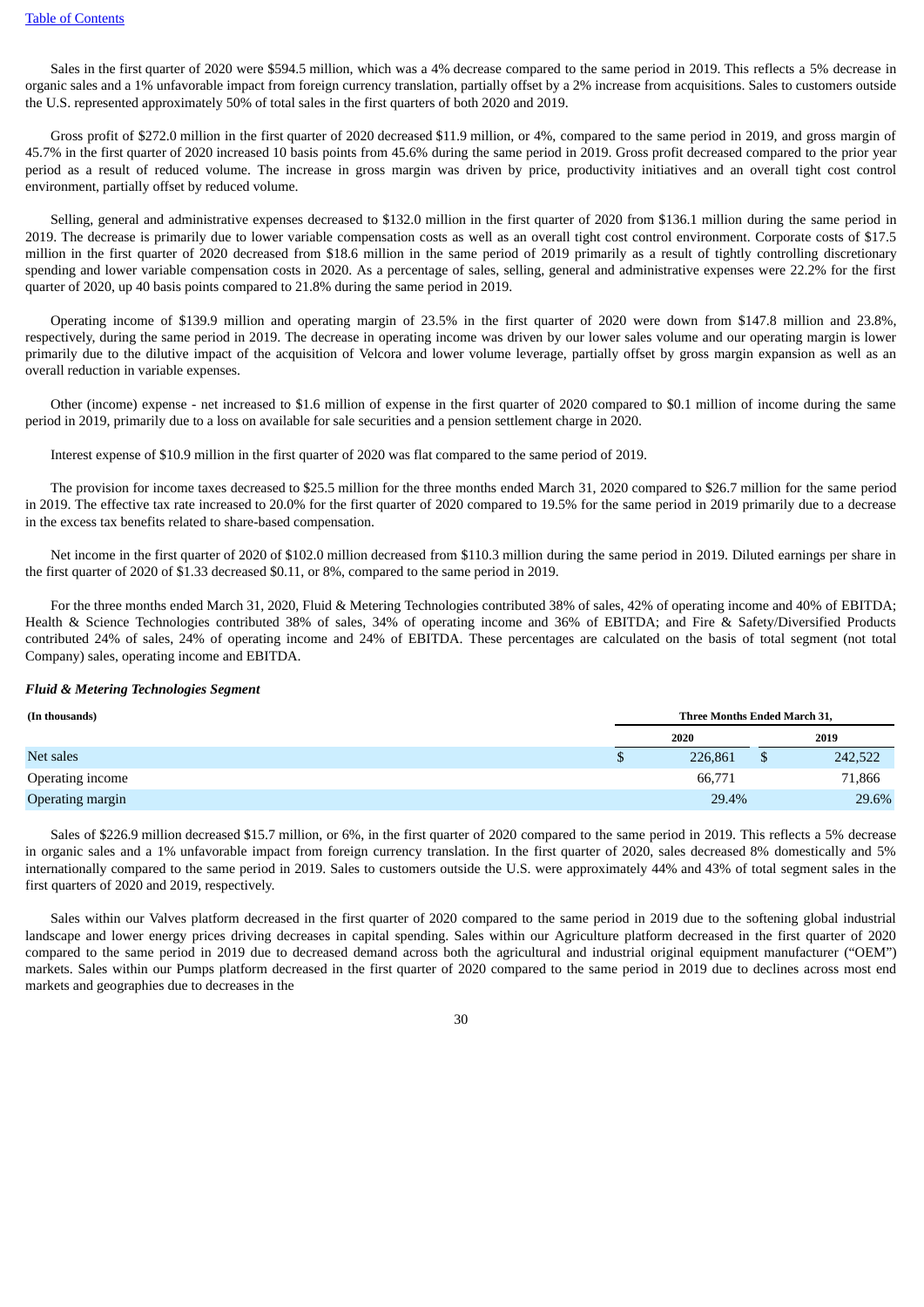industrial and oil and gas markets. Sales within our Water platform decreased in the first quarter of 2020 compared to the same period in 2019 primarily due to lower projects across the U.S. and Asia. Sales within our Energy platform decreased slightly in the first quarter of 2020 compared to the same period in 2019 due to soft liquefied petroleum gas ("LPG") demand and delays with Italian customers.

Operating income of \$66.8 million and operating margin of 29.4% in the first quarter of 2020 were lower than \$71.9 million and 29.6%, respectively, recorded during the same period in 2019, primarily due to lower volume, partially offset by price and productivity initiatives.

#### *Health & Science Technologies Segment*

| (In thousands)   | Three Months Ended March 31, |  |         |  |
|------------------|------------------------------|--|---------|--|
|                  | 2020                         |  | 2019    |  |
| Net sales        | 224,059                      |  | 225,290 |  |
| Operating income | 52,643                       |  | 54,154  |  |
| Operating margin | 23.5%                        |  | 24.0%   |  |

Sales of \$224.1 million decreased \$1.2 million, or 1%, in the first quarter of 2020 compared to the same period in 2019. This reflects a 4% decrease in organic sales and a 1% unfavorable impact from foreign currency translation, partially offset by a 4% increase from acquisitions. In the first quarter of 2020, sales decreased 3% domestically and increased 1% internationally compared to the same period in 2019. Sales to customers outside the U.S. were approximately 57% and 56% of total segment sales in the first quarters of 2020 and 2019, respectively.

Sales within our Gast platform decreased in the first quarter of 2020 compared to the same period in 2019 primarily due to the non-repeat of a large customer project and a slowdown across various industrial end markets. Sales within our Micropump platform decreased in the first quarter of 2020 compared to the same period in 2019 due to weakness in core printing and industrial distribution. Sales within our Scientific Fluidics & Optics platform decreased in the first quarter of 2020 compared to the same period in 2019 due to a decline in Analytical Instrumentation OEM volume. Sales within our Material Processing Technologies platform increased in the first quarter of 2020 compared to the same period in 2019 primarily due to a strong backlog of pharma and food and beverage projects. Sales within our Sealing Solutions platform increased in the first quarter of 2020 compared to the same period in 2019 primarily due to the dilutive impact of the acquisition of Velcora and recovery in the semiconductor end market, partially offset by continued softness in the automotive and industrial end markets.

Operating income of \$52.6 million and operating margin of 23.5% in the first quarter of 2020 were lower than \$54.2 million and 24.0%, respectively, recorded during the same period in 2019, primarily due to the impact of the Velcora acquisition amortization and lower volume, partially offset by price and productivity initiatives.

#### *Fire & Safety/Diversified Products Segment*

| (In thousands)          | Three Months Ended March 31, |   |         |  |  |  |
|-------------------------|------------------------------|---|---------|--|--|--|
|                         | 2020                         |   | 2019    |  |  |  |
| Net sales               | 144,324                      | S | 156,159 |  |  |  |
| Operating income        | 38,037                       |   | 40,328  |  |  |  |
| <b>Operating margin</b> | 26.4%                        |   | 25.8%   |  |  |  |

Sales of \$144.3 million decreased \$11.8 million, or 8%, in the first quarter of 2020 compared to the same period in 2019. This reflects a 7% decrease in organic sales and a 1% unfavorable impact from foreign currency translation. In the first quarter of 2020, sales were flat domestically and decreased 15% internationally compared to the same period in 2019. Sales to customers outside the U.S. were approximately 48% of total segment sales in the first quarter of 2020 compared to 52% during the same period in 2019.

Sales within our Dispensing platform decreased in the first quarter of 2020 compared to the same period in 2019 primarily due to lower volume in Europe and customer shutdowns across Asia. Sales within our Band-It platform decreased in the first quarter of 2020 compared to the same period in 2019 due to softness in the transportation and energy markets. Sales within our Fire & Safety platform decreased in the first quarter of 2020 compared to the same period in 2019 due to lower large project tenders globally for the Rescue business.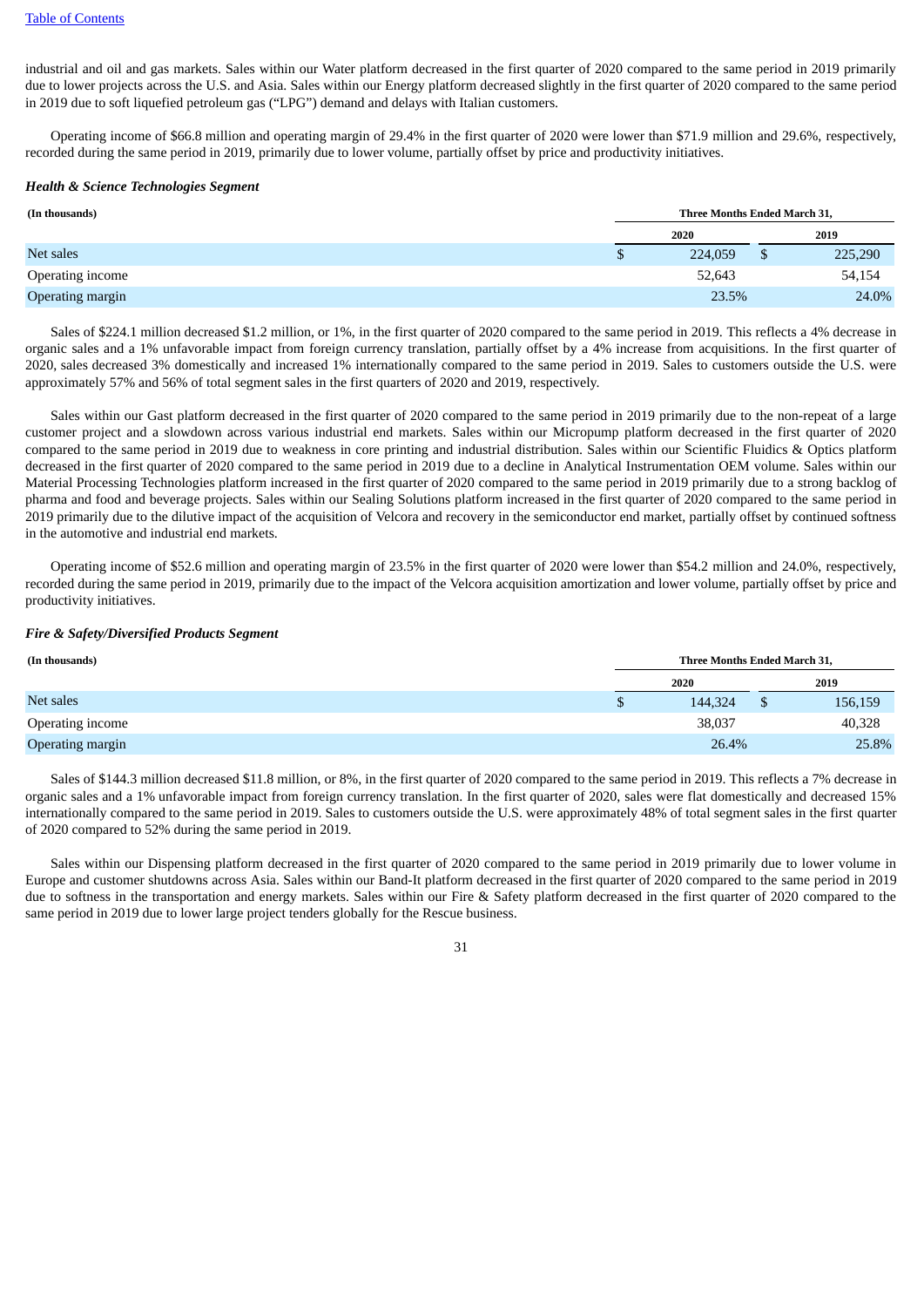Operating income of \$38.0 million in the first quarter of 2020 was lower than \$40.3 million during the same period in 2019 and operating margin of 26.4% in the first quarter of 2020 was higher than the 25.8% during the same period in 2019. Operating income decreased compared to the prior period as a result of reduced volume. The increase in operating margin was primarily due to business mix, price and productivity initiatives, partially offset by reduced volume.

#### <span id="page-34-0"></span>**Liquidity and Capital Resources**

#### *Operating Activities*

Cash flows from operating activities for the first three months of 2020 decreased \$3.9 million, or 4%, to \$84.8 million compared to the first three months of 2019 due to lower earnings, partially offset by a favorable change in accrued expenses. At March 31, 2020, working capital was \$922.2 million and the Company's current ratio was 3.5 to 1. At March 31, 2020, the Company's cash and cash equivalents totaled \$569.2 million, of which \$362.9 million was held outside of the United States. The COVID-19 pandemic may impact the Company's future operating cash flows through direct and secondary effects on the Company's operations, customers and supply chain. Temporary disruptions due to operational shutdowns may impact the Company's ability to operate as well as generate operating cash flow. Based on currently available information and management's current expectations, the Company anticipates that it has sufficient cash on hand and sufficient access to capital to continue to fund operations for a significant period of time. However, COVID-19 and related measures to contain its impact have caused material disruptions in both national and global financial markets and economies. The future impact of COVID-19 and the COVID-19 containment measures cannot be predicted with certainty and may increase our borrowing costs and other costs of capital and otherwise adversely affect our business, results of operations, financial condition and liquidity, and we cannot assure that we will have access to external financing at times and on terms we consider acceptable, or at all, or that we will not experience other liquidity issues going forward.

#### *Investing Activities*

Cash flows used in investing activities for the first three months of 2020 increased \$121.3 million to \$133.7 million compared to the same period in 2019 primarily due to \$120.8 million spent on the acquisition of Flow MD in 2020.

Cash flows from operations were more than adequate to fund capital expenditures of \$12.8 million and \$12.9 million in the first three months of 2020 and 2019, respectively. The COVID-19 pandemic may impact the Company's future operating cash flows, which may lead to a reduction in capital expenditures. The Company believes it has sufficient operating cash flow to meet current obligations and invest in required currently planned capital expenditures. Capital expenditures were generally for machinery and equipment that supported growth, improved productivity, tooling, business system technology, replacement of equipment and investments in new facilities. Management believes that the Company has ample capacity in its plants and equipment to meet demand increases for future growth in the intermediate term.

#### *Financing Activities*

Cash flows used in financing activities for the first three months of 2020 were \$7.8 million compared to \$87.0 million during the same period in 2019, primarily as a result of borrowings under the Revolving Facility, partially offset by higher share repurchases and dividends paid in 2020.

On June 13, 2016, the Company completed a private placement of a \$100 million aggregate principal amount of 3.20% Senior Notes due June 13, 2023 and a \$100 million aggregate principal amount of 3.37% Senior Notes due June 13, 2025 (collectively, the "Notes") pursuant to a Note Purchase Agreement, dated June 13, 2016 (the "Purchase Agreement"). Each series of Notes bears interest at the stated amount per annum, which is payable semiannually in arrears on each June 13<sup>th</sup> and December 13<sup>th</sup>. The Notes are unsecured obligations of the Company and rank pari passu in right of payment with all of the Company's other unsecured, unsubordinated debt. The Company may at any time prepay all, or any portion of the Notes; provided that such portion is greater than 5% of the aggregate principal amount of the Notes then outstanding. In the event of a prepayment, the Company will pay an amount equal to par plus accrued interest plus a make-whole amount. In addition, the Company may repurchase the Notes by making an offer to all holders of the Notes, subject to certain conditions.

On May 31, 2019, the Company entered into a credit agreement (the "Credit Agreement") along with certain of its subsidiaries, as borrowers (the "Borrowers"), Bank of America, N.A., as administrative agent, swing line lender and an issuer of letters of credit, with other agents party thereto. The Credit Agreement consists of a revolving credit facility (the "Revolving Facility"), which is an \$800.0 million unsecured, multi-currency bank credit facility maturing on May 31, 2024. The Credit Agreement replaced the Company's prior five-year, \$700 million credit agreement, dated as of June 23, 2015, which was due to expire in June 2020. At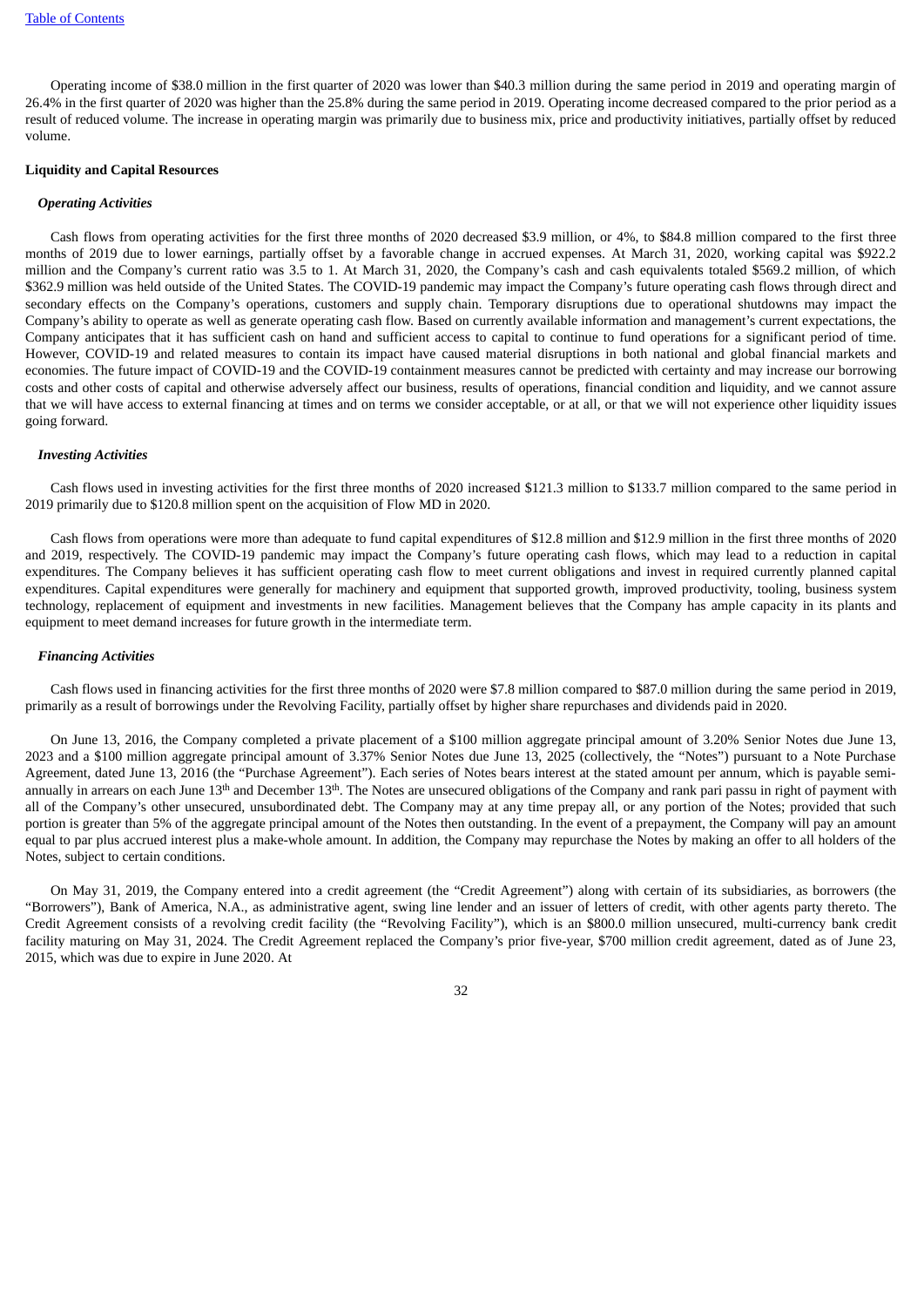March 31, 2020, there was \$150.0 million outstanding under the Revolving Facility and \$7.8 million of outstanding letters of credit, resulting in a net available borrowing capacity under the Revolving Facility of \$642.2 million.

Borrowings under the Revolving Facility bear interest, at either an alternate base rate or adjusted LIBOR plus, in each case, an applicable margin. Such applicable margin is based on the lower of the Company's senior, unsecured, long-term debt rating or the Company's applicable leverage ratio and can range from 0.00% to 1.275%. Based on the Company's leverage ratio at March 31, 2020, the applicable margin was 0.90% resulting in a weighted average interest rate of 1.82% at March 31, 2020. Interest is payable (a) in the case of base rate loans, quarterly, and (b) in the case of LIBOR loans, on the last day of the applicable interest period selected, or every three months from the effective date of such interest period for interest periods exceeding three months. The Company may request increases in the lending commitments under the Credit Agreement, but the aggregate lending commitments pursuant to such increases may not exceed \$400 million.

The Company has the right, subject to certain conditions set forth in the Credit Agreement, to designate certain foreign subsidiaries of the Company as borrowers under the Credit Agreement. In connection with any such designation, the Company is required to guarantee the obligations of any such subsidiaries under the Credit Agreement.

There are two key financial covenants that the Company is required to maintain in connection with the Revolving Facility and the Notes, a minimum interest coverage ratio of 3.00 to 1 and a maximum leverage ratio of 3.50 to 1. In the case of the leverage ratio, there is an option to increase the ratio to 4.00 for 12 months in connection with certain acquisitions. At March 31, 2020, the Company was in compliance with both of these financial covenants, as the Company's interest coverage ratio was 16.20 to 1 and the leverage ratio was 1.44 to 1. There are no financial covenants relating to the 4.5% Senior Notes or 4.2% Senior Notes; however, both are subject to cross-default provisions.

On March 17, 2020, the Company's Board of Directors approved an increase of \$500.0 million in the authorized level of repurchases of common stock. This approval is in addition to the prior repurchase authorizations of the Board of Directors of \$300.0 million on December 1, 2015 and \$400.0 million on November 6, 2014. Repurchases under the program will be funded with future cash flow generation or borrowings available under the Revolving Facility. During the three months ended March 31, 2020, the Company repurchased a total of 867 thousand shares at a cost of \$108.9 million. During the three months ended March 31, 2019, the Company repurchased a total of 370 thousand shares at a cost of \$51.7 million, of which \$0.9 million was settled in April 2019. As of March 31, 2020, the amount of share repurchase authorization remaining is \$713.4 million.

Although the COVID-19 pandemic may impact the Company's future operating cash flows, based on management's current expectations and currently available information, the Company believes current cash, cash from operations and cash available under the Revolving Facility will be sufficient to meet its operating cash requirements, planned capital expenditures, interest and principal payments on all borrowings, pension and postretirement funding requirements and annual dividend payments to holders of the Company's common stock for the remainder of 2020. Additionally, in the event that suitable businesses are available for acquisition upon acceptable terms, the Company may obtain all or a portion of the financing for these acquisitions through the incurrence of additional borrowings. The Company may also consider accelerating the funding of debt which matures later in the year subject to market conditions. At March 31, 2020, there was \$150.0 million outstanding under the Revolving Facility and \$7.8 million of outstanding letters of credit, resulting in a net available borrowing capacity under the Revolving Facility of \$642.2 million. The Company believes that additional borrowings through various financing alternatives remain available if required. However, COVID-19 and related measures to contain its impact have caused material disruptions in both national and global financial markets and economies. The future impact of COVID-19 and the COVID-19 containment measures cannot be predicted with certainty and may increase our borrowing costs and other costs of capital and otherwise adversely affect our business, results of operations, financial condition and liquidity, and we cannot assure that we will have access to external financing at times and on terms we consider acceptable, or at all, or that we will not experience other liquidity issues going forward.

### <span id="page-35-0"></span>**Non-GAAP Disclosures**

Set forth below are reconciliations of EBITDA to the comparable measure of net income, as determined in accordance with U.S. GAAP. We have reconciled consolidated EBITDA and segment EBITDA to net income. The reconciliation of segment EBITDA to net income was performed on a consolidated basis due to the fact that we do not allocate consolidated interest expense or the consolidated provision for income taxes to our segments.

EBITDA means earnings before interest, income taxes, depreciation and amortization. Given the acquisitive nature of the Company, which results in a higher level of amortization expense from recently acquired businesses, management uses EBITDA as an internal operating metric to provide another representation of the businesses' performance across our three segments and for enterprise valuation purposes. Management believes that EBITDA is useful to investors as an indicator of the strength and performance of the Company and a way to evaluate and compare operating performance and value companies within our industry.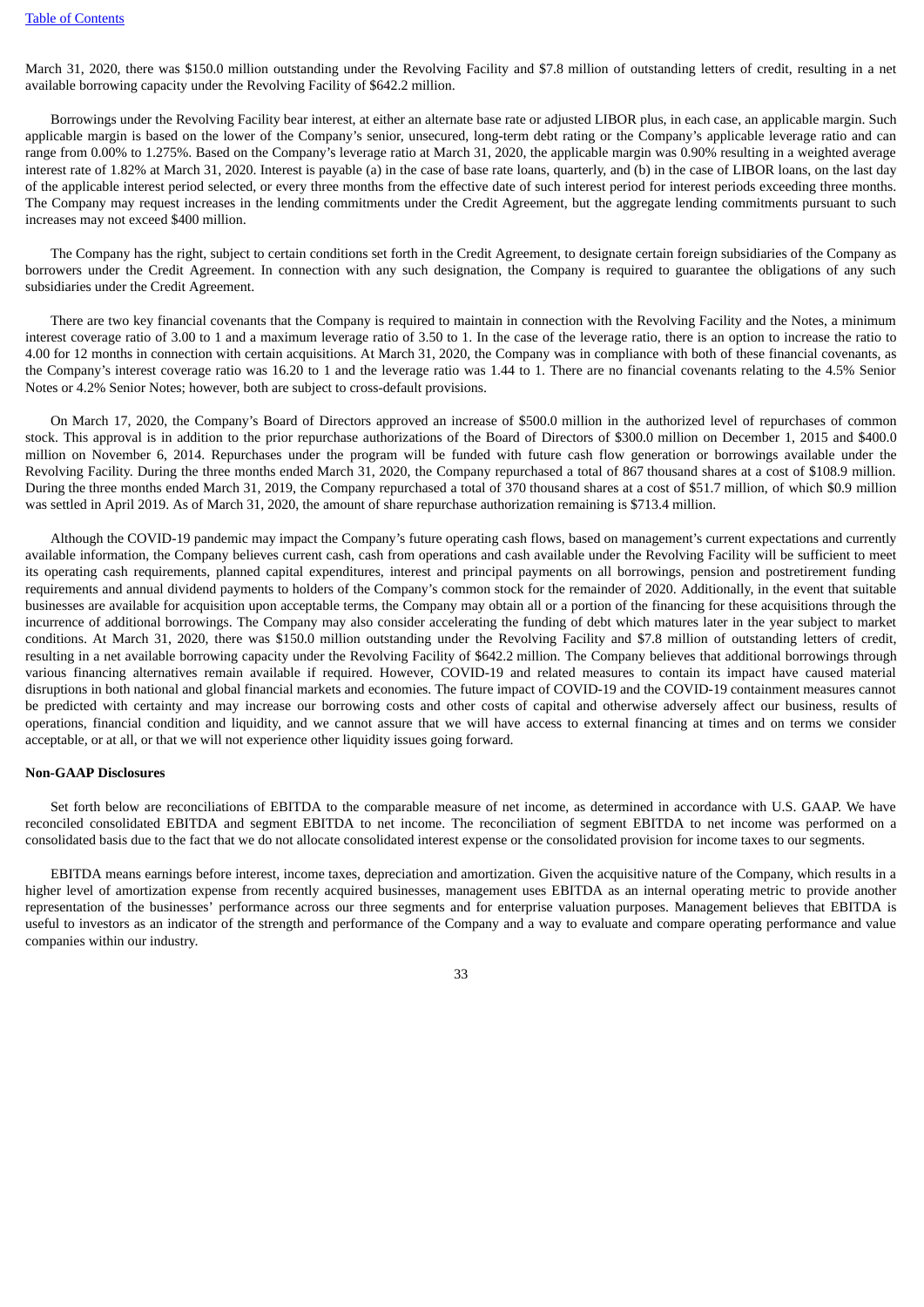Management believes that EBITDA margin is useful for the same reason as EBITDA. EBITDA is also used to calculate certain financial covenants, as discussed in Note 10 in the Notes to Condensed Consolidated Financial Statements in Part I, Item 1, "Financial Statements."

This report references organic sales, a non-GAAP measure, that refers to sales from continuing operations calculated according to U.S. GAAP but excludes (1) the impact of foreign currency translation and (2) sales from acquired or divested businesses during the first twelve months of ownership or divestiture. The portion of sales attributable to foreign currency translation is calculated as the difference between (a) the period-to-period change in organic sales and (b) the period-to-period change in organic sales after applying prior period foreign exchange rates to the current year period. Management believes that reporting organic sales provides useful information to investors by helping identify underlying growth trends in our business and facilitating easier comparisons of our revenue performance with prior and future periods and to our peers. The Company excludes the effect of foreign currency translation from organic sales because foreign currency translation is not under management's control, is subject to volatility and can obscure underlying business trends. The Company excludes the effect of acquisitions and divestitures because they can obscure underlying business trends and make comparisons of long term performance difficult due to the varying nature, size and number of transactions from period to period and between the Company and its peers.

In addition to measuring our cash flow generation and usage based upon the operating, investing and financing classifications included in the Condensed Consolidated Statements of Cash Flows, we also measure free cash flow (a non-GAAP measure) which represents net cash provided by operating activities minus capital expenditures. We believe that free cash flow is an important measure of operating performance because it provides management a measurement of cash generated from operations that is available for mandatory payment obligations and investment opportunities, such as funding acquisitions, paying dividends, repaying debt and repurchasing our common stock.

The non-GAAP financial measures disclosed by the Company should not be considered a substitute for, or superior to, financial measures prepared in accordance with U.S. GAAP. The financial results prepared in accordance with U.S. GAAP and the reconciliations from these results should be carefully evaluated.

### **1. Reconciliations of the Change in Net Sales to Organic Net Sales**

|                                         |            | Three Months Ended March 31, 2020 |             |             |  |  |  |  |
|-----------------------------------------|------------|-----------------------------------|-------------|-------------|--|--|--|--|
|                                         | <b>FMT</b> | <b>HST</b>                        | <b>FSDP</b> | <b>IDEX</b> |  |  |  |  |
| Change in net sales                     | (6)%       | (1)%                              | $(8)\%$     | (4)%        |  |  |  |  |
| - Impact from acquisitions/divestitures | $-$ %      | 4 %                               | $-$ %       | $2\%$       |  |  |  |  |
| - Impact from foreign currency          | (1)%       | (1)%                              | (1)%        | (1)%        |  |  |  |  |
| Change in organic net sales             | (5)%       | (4)%                              | (7)%        | (5)%        |  |  |  |  |

#### **2. Reconciliations of EBITDA to Net Income**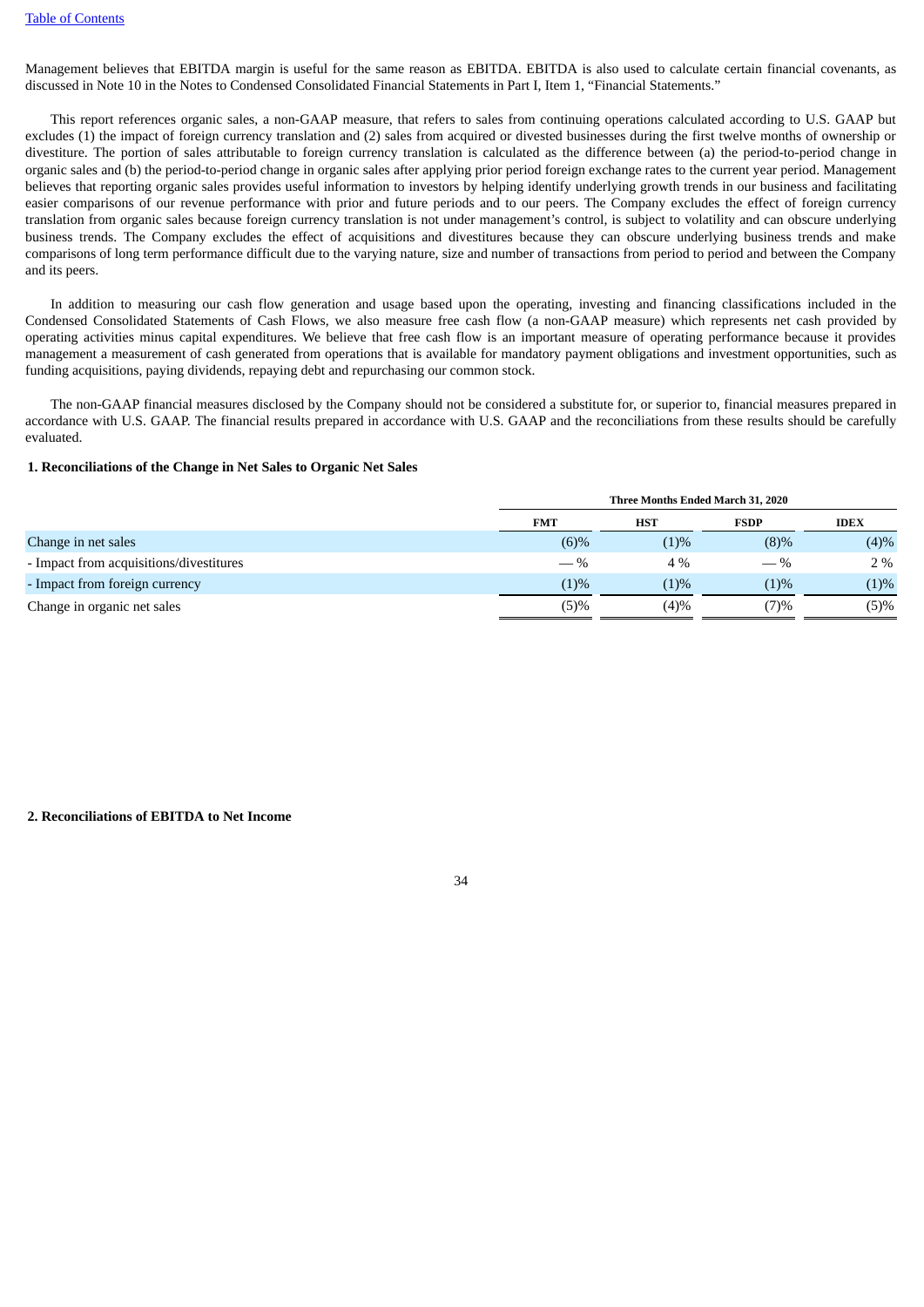### Table of [Contents](#page-2-0)

|                                 | Three Months Ended March 31, 2020 |            |            |            |      |                                   |      |               |                |             |
|---------------------------------|-----------------------------------|------------|------------|------------|------|-----------------------------------|------|---------------|----------------|-------------|
|                                 |                                   | <b>FMT</b> |            | <b>HST</b> |      | <b>FSDP</b>                       |      | Corporate     |                | <b>IDEX</b> |
| Operating income (loss)         | $\sqrt[6]{\frac{1}{2}}$           | 66,771     | $\$$       | 52,643     | $\$$ | 38,037                            | $\$$ | (17,510)      | $\mathfrak{s}$ | 139,941     |
| - Other (income) expense - net  |                                   | 766        |            | (531)      |      | (315)                             |      | 1,645         |                | 1,565       |
| + Depreciation and amortization |                                   | 5,398      |            | 10,659     |      | 3,759                             |      | 181           |                | 19,997      |
| <b>EBITDA</b>                   |                                   | 71,403     |            | 63,833     |      | 42,111                            |      | (18, 974)     |                | 158,373     |
| - Interest expense              |                                   |            |            |            |      |                                   |      |               |                | 10,877      |
| - Provision for income taxes    |                                   |            |            |            |      |                                   |      |               |                | 25,501      |
| - Depreciation and amortization |                                   |            |            |            |      |                                   |      |               |                | 19,997      |
| Net income                      |                                   |            |            |            |      |                                   |      |               | \$             | 101,998     |
|                                 |                                   |            |            |            |      |                                   |      |               |                |             |
| Net sales (eliminations)        | \$                                | 226,861    | \$         | 224,059    | \$   | 144,324                           | \$   | (782)         | \$             | 594,462     |
| Operating margin                |                                   | 29.4%      |            | 23.5%      |      | 26.4%                             |      | n/m           |                | 23.5%       |
| EBITDA margin                   |                                   | 31.5%      |            | 28.5%      |      | 29.2%                             |      | n/m           |                | 26.6%       |
|                                 |                                   |            |            |            |      | Three Months Ended March 31, 2019 |      |               |                |             |
|                                 |                                   | <b>FMT</b> |            | <b>HST</b> |      | <b>FSDP</b>                       |      | Corporate     |                | $\bf{IDE}X$ |
| Operating income (loss)         | $\mathbb{S}$                      | 71,866     | $\sqrt{2}$ | 54,154     | \$   | 40,328                            | \$   | $(18,566)$ \$ |                | 147,782     |
| - Other (income) expense - net  |                                   | 78         |            | 284        |      | 505                               |      | (1,007)       |                | (140)       |
| + Depreciation and amortization |                                   | 5,506      |            | 9,507      |      | 3,462                             |      | 184           |                | 18,659      |
| <b>EBITDA</b>                   |                                   | 77,294     |            | 63,377     |      | 43,285                            |      | (17, 375)     |                | 166,581     |
| - Interest expense              |                                   |            |            |            |      |                                   |      |               |                | 10,921      |
| - Provision for income taxes    |                                   |            |            |            |      |                                   |      |               |                | 26,733      |
| - Depreciation and amortization |                                   |            |            |            |      |                                   |      |               |                | 18,659      |
| Net income                      |                                   |            |            |            |      |                                   |      |               | \$             | 110,268     |
|                                 |                                   |            |            |            |      |                                   |      |               |                |             |
| Net sales (eliminations)        | \$                                | 242,522    | \$         | 225,290    | \$   | 156,159                           | \$   | (1,740)       | \$             | 622,231     |
| Operating margin                |                                   | 29.6%      |            | 24.0%      |      | 25.8%                             |      | n/m           |                | 23.8%       |
| EBITDA margin                   |                                   | 31.9%      |            | 28.1%      |      | 27.7%                             |      | n/m           |                | 26.8%       |

### **3. Reconciliations of Cash Flows from Operating Activities to Free Cash Flow**

|                                      | <b>Three Months Ended</b> |           |  |              |  |         |  |
|--------------------------------------|---------------------------|-----------|--|--------------|--|---------|--|
| (dollars in thousands)               |                           | March 31. |  | December 31, |  |         |  |
|                                      |                           | 2020      |  | 2019         |  | 2019    |  |
| Cash flows from operating activities |                           | 84,760    |  | 88,663       |  | 151,160 |  |
| - Capital expenditures               |                           | 12.762    |  | 12,875       |  | 14,139  |  |
| Free cash flow                       |                           | 71,998    |  | 75,788       |  | 137,021 |  |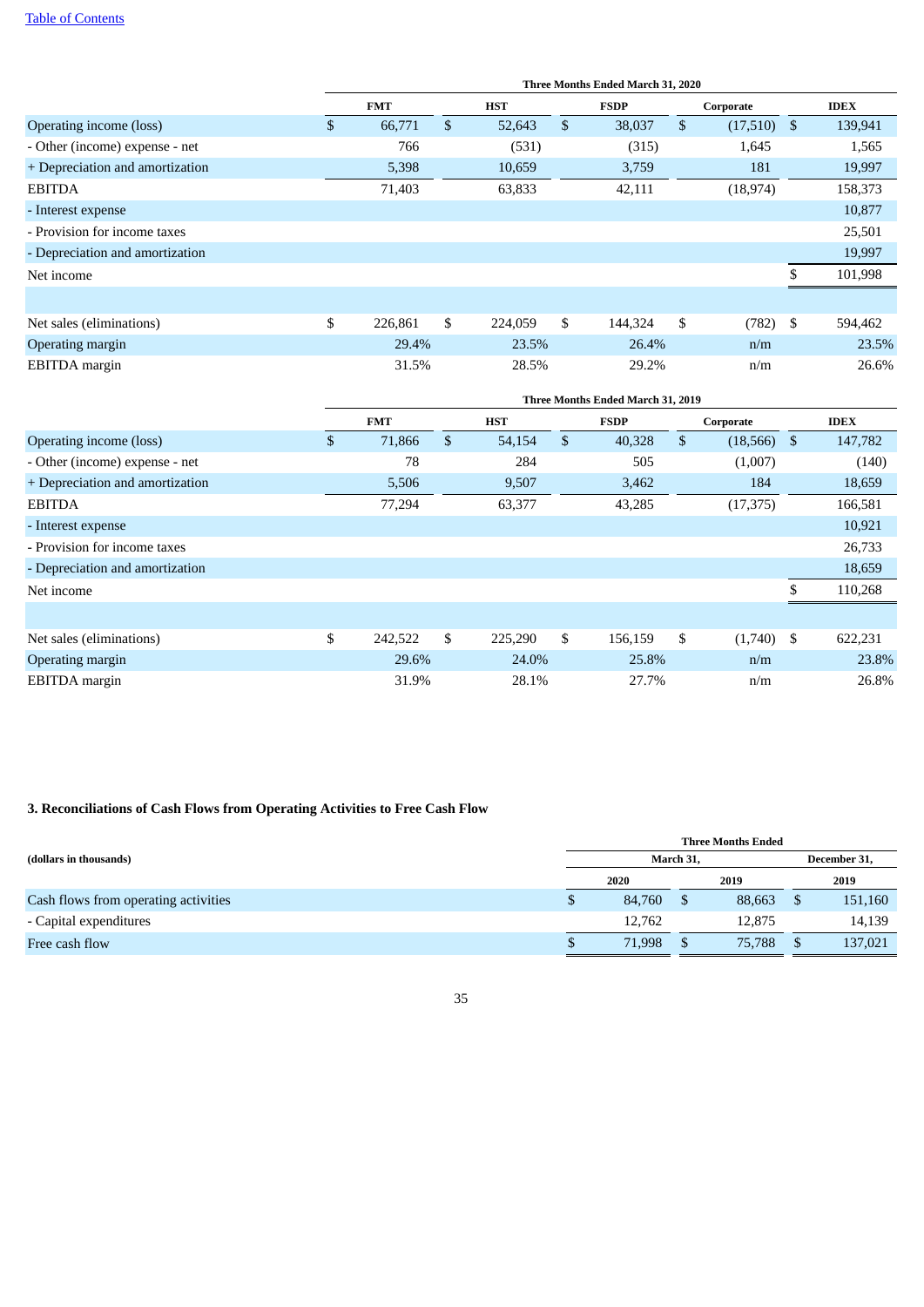### <span id="page-38-0"></span>**Critical Accounting Policies**

As discussed in the Annual Report on Form 10-K for the year ended December 31, 2019, the preparation of financial statements in conformity with U.S. GAAP requires management to make estimates and judgments that affect the reported amount of assets and liabilities, disclosure of contingent assets and liabilities, and reported amounts of revenue and expenses during the reporting period. Actual results could differ from those estimates. See Part 1, Notes to the Condensed Consolidated Financial Statements, Note 1 Basis of Presentation and Significant Accounting Policies. There have been no changes to the Company's critical accounting policies described in the Annual Report on Form 10-K for the year ended December 31, 2019.

#### <span id="page-38-1"></span>**Item 3.** *Quantitative and Qualitative Disclosures About Market Risk*

The Company is subject to market risk associated with changes in foreign currency exchange rates and interest rates. The Company may, from time to time, enter into foreign currency forward contracts and interest rate swaps on its debt when it believes there is a financial advantage in doing so. A treasury risk management policy, adopted by the Board of Directors, describes the procedures and controls over derivative financial and commodity instruments, including foreign currency forward contracts and interest rate swaps. Under the policy, the Company does not use financial or commodity derivative instruments for trading purposes, and the use of these instruments is subject to strict approvals by senior officers. Typically, the use of derivative instruments is limited to foreign currency forward contracts and interest rate swaps on the Company's outstanding long-term debt. As of March 31, 2020, the Company did not have any derivative instruments outstanding.

#### *Foreign Currency Exchange Rates*

The Company's foreign currency exchange rate risk is limited principally to the Euro, Swiss Franc, British Pound, Canadian Dollar, Indian Rupee, Chinese Renminbi and Swedish Krona. The Company manages its foreign exchange risk principally through invoicing customers in the same currency as the source of products. The effect of transaction gains and losses is reported within Other (income) expense-net in the Condensed Consolidated Statements of Operations.

#### *Interest Rate Fluctuation*

The Company's interest rate exposure is primarily related to the \$999.3 million of total debt outstanding at March 31, 2020. Approximately 15% of the debt, representing the amount drawn on the Revolving Facility at March 31, 2020, is priced at interest rates that float with the market. A 50 basis point movement in the interest rate on the floating rate debt would result in an approximate \$0.8 million annualized increase or decrease in interest expense and cash flows. The remaining debt is fixed rate debt.

#### <span id="page-38-2"></span>**Item 4.** *Controls and Procedures*

The Company maintains disclosure controls and procedures that are designed to ensure that information required to be disclosed in the Company's Exchange Act reports is recorded, processed, summarized and reported within the time periods specified in the SEC's rules and forms, and that such information is accumulated and communicated to the Company's management, including its Chief Executive Officer and Chief Financial Officer, as appropriate, to allow timely decisions regarding required disclosure.

As required by SEC Rule 13a-15(b), the Company carried out an evaluation, under the supervision and with the participation of the Company's management, including the Company's Chief Executive Officer and Chief Financial Officer, of the effectiveness of the design and operation of the Company's disclosure controls and procedures as of the end of the period covered by this report. Based on the foregoing, the Company's Chief Executive Officer and Chief Financial Officer concluded, as of March 31, 2020, that the Company's disclosure controls and procedures were effective.

There has been no change in the Company's internal controls over financial reporting during the Company's most recent fiscal quarter that has materially affected, or is reasonably likely to materially affect, the Company's internal control over financial reporting.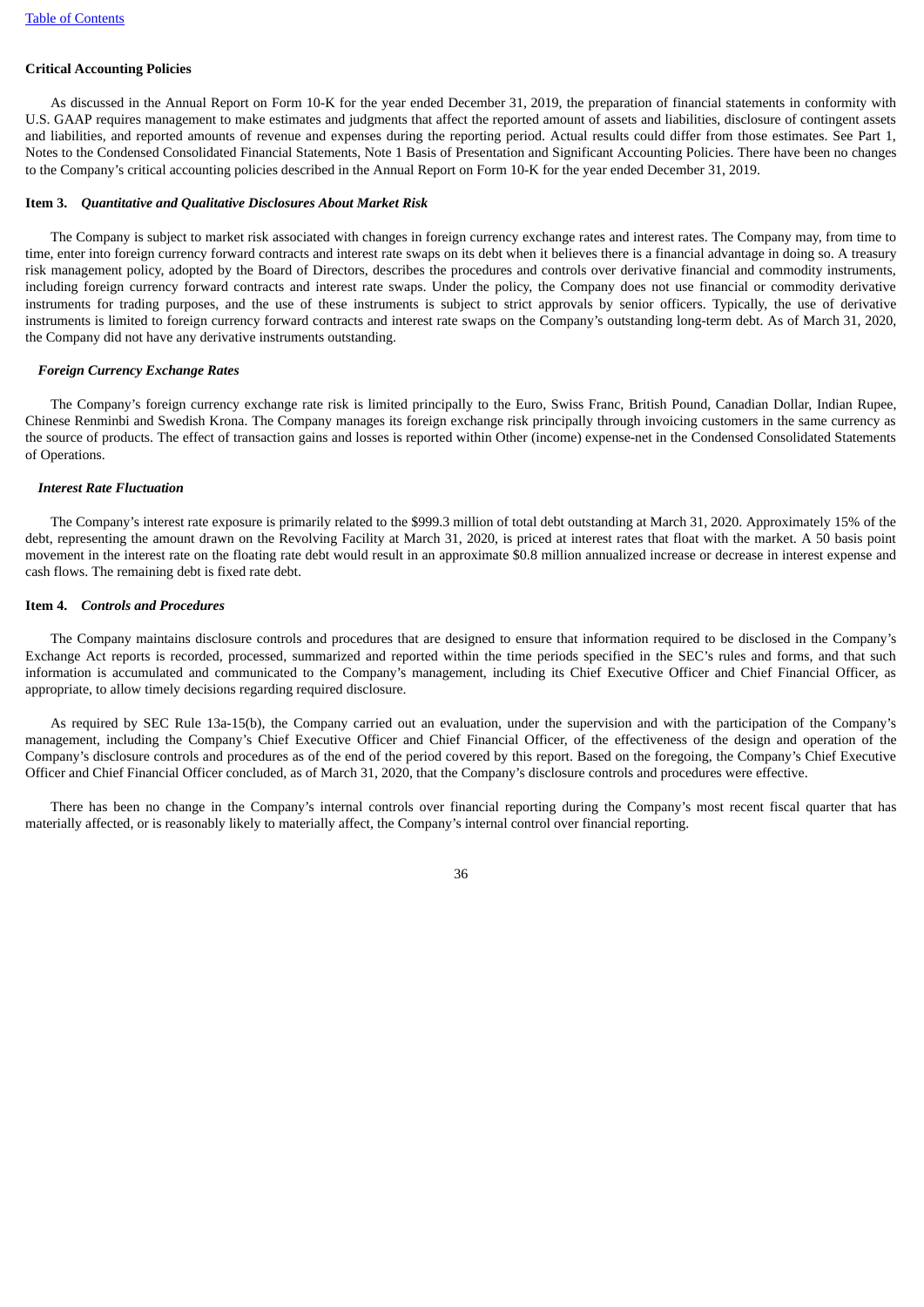#### **PART II. OTHER INFORMATION**

#### <span id="page-39-1"></span><span id="page-39-0"></span>**Item 1.** *Legal Proceedings*

The Company and its subsidiaries are party to legal proceedings as described in Note 19 in Part I, Item 1, "Legal Proceedings," and such disclosure is incorporated by reference into this Item 1, "Legal Proceedings." In addition, the Company and six of its subsidiaries are presently named as defendants in a number of lawsuits claiming various asbestos-related personal injuries, allegedly as a result of exposure to products manufactured with components that contained asbestos. These components were acquired from third party suppliers and were not manufactured by the Company or any of the defendant subsidiaries. To date, the majority of the Company's settlements and legal costs, except for costs of coordination, administration, insurance investigation and a portion of defense costs, have been covered in full by insurance, subject to applicable deductibles. However, the Company cannot predict whether and to what extent insurance will be available to continue to cover these settlements and legal costs, or how insurers may respond to claims that are tendered to them. Claims have been filed in jurisdictions throughout the United States and the United Kingdom. Most of the claims resolved to date have been dismissed without payment. The balance of the claims have been settled for various immaterial amounts. Only one case has been tried, resulting in a verdict for the Company's business unit. No provision has been made in the financial statements of the Company, other than for insurance deductibles in the ordinary course, and the Company does not currently believe the asbestos-related claims will have a material adverse effect on the Company's business, financial position, results of operations or cash flows.

#### <span id="page-39-2"></span>**Item 1A.** *Risk Factors*

In light of current global economic events and conditions experienced during the quarter ended March 31, 2020, the following factors are present risks to the Company. Aside from these risk factors, there have been no changes to the Company's risk factors described in the Annual Report on Form 10- K for the year ended December 31, 2019 that have a material impact on our condensed consolidated financial statement.

### Our business, results of operations and financial condition may be materially adversely impacted by the recent coronavirus (COVID-19) *outbreak.*

The recent outbreak of the novel coronavirus (COVID-19) is a rapidly developing situation around the globe that has negatively impacted and could continue to negatively impact the global economy. Our operating results will be subject to fluctuations based on general economic conditions and the extent to which COVID-19 may ultimately impact our business will depend on future developments, which are highly uncertain and cannot be predicted with confidence, such as the ultimate geographic spread of the disease and the duration of the outbreak and business closures or business disruptions for our Company, our suppliers and our customers.

Deterioration in economic conditions could materially reduce the Company's sales and profitability. Any bankruptcy or financial distress of our customers due to deterioration in economic conditions could result in reduced sales and decreased collectability of accounts receivable which would negatively impact our results of operations. Based on currently available information and management's current expectations, we believe the Company's sales may be down 15 to 25 percent in the second quarter of 2020. The COVID-19 outbreak could also have a material impact on our ability to get the raw materials, parts and components we need to manufacture our products as our suppliers face disruptions in their businesses, closures or bankruptcy as a result of the COVID-19 outbreak. We depend greatly on our suppliers for items that are essential to the manufacturing of our products. If our suppliers fail to meet our manufacturing needs, it would delay our production and our product shipments to customers and negatively affect our operations.

U.S and international government responses to the COVID-19 outbreak have included "shelter in place", "stay at home" and similar types of orders. These orders exempt certain individuals needed to maintain continuity of operations of critical infrastructure sectors as determined by the federal government. Although the Company's operations are currently considered essential and exempt, the government lockdown mandates as well as deteriorating business conditions have forced us to temporarily close some facilities, although these facilities have since reopened. If any of the applicable exemptions are curtailed or revoked in the future, that would adversely impact our business, operating results and financial condition. Furthermore, to the extent these exemptions do not extend to our key suppliers and customers, this would also adversely impact our business, operating results and financial condition. We have also implemented work-from-home policies for certain "non-essential" employees, which could negatively impact productivity, disrupt conduct of our business in the ordinary course and delay our production timelines.

Due to the large remote workforce populations, we may also face informational technology infrastructure and connectivity issues from the vendors that we rely on for certain information technologies to administer, store and support the Company's multiple business activities. IDEX is heavily dependent on the availability and support of our technology landscape, several of

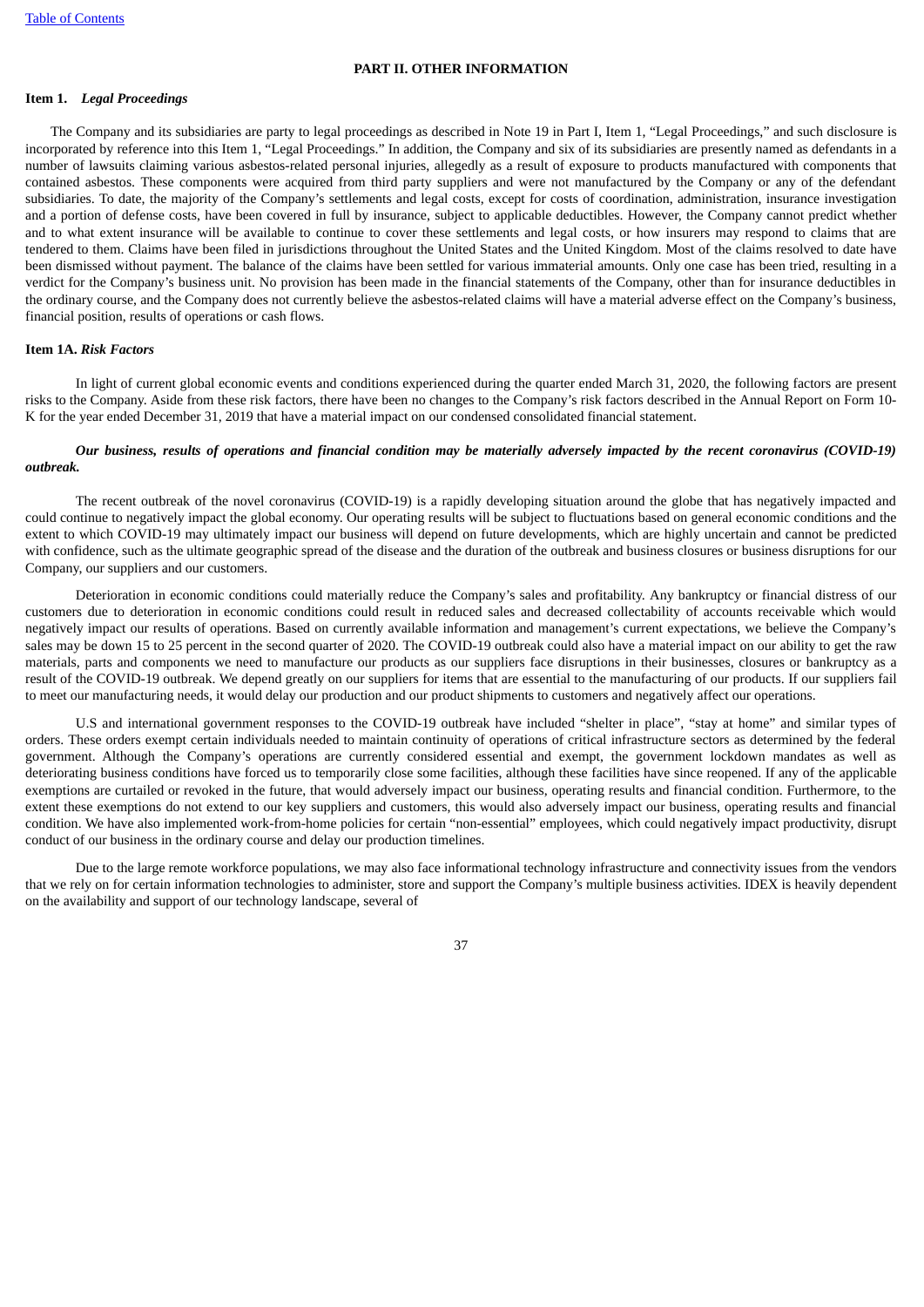which are provided by external third party service providers (e.g., Microsoft, AT&T and Verizon). Disruptions in their operations could also negatively impact our business, operating results and financial condition.

To the extent the COVID-19 outbreak adversely affects our business and financial results, it may also have the effect of heightening many of the other risks described in the risk factors included in the Annual Report on Form 10-K for the year ended December 31, 2019, such as those relating to our international operations, our ability to develop new products, our ability to execute on our growth strategy of acquisitions, our dependency on raw materials, parts and components, the effects on movements in foreign currency exchange rates on our company, the effects on our company that result from declines in commodity prices and our reliance on labor availability to operate and grow our business.

### <span id="page-40-0"></span>**Item 2.** *Unregistered Sales of Equity Securities and Use of Proceeds*

The following table provides information about the Company's purchases of its common stock during the quarter ended March 31, 2020:

| Period                                | <b>Total Number of</b><br><b>Shares Purchased</b> | <b>Average Price</b><br>Paid per Share | <b>Total Number of</b><br><b>Shares Purchased as</b><br><b>Part of Publicly</b><br><b>Announced Plans</b><br>or Programs <sup>(1)</sup> | <b>Approximate Dollar</b><br><b>Value that May Yet</b><br>be Purchased<br><b>Under the Plans</b><br>or $Programs(1)$ |               |  |
|---------------------------------------|---------------------------------------------------|----------------------------------------|-----------------------------------------------------------------------------------------------------------------------------------------|----------------------------------------------------------------------------------------------------------------------|---------------|--|
| January 1, 2020 to January 31, 2020   | $\overline{\phantom{0}}$                          |                                        | $\overline{\phantom{0}}$                                                                                                                |                                                                                                                      | 322, 342, 564 |  |
| February 1, 2020 to February 29, 2020 | 15.000                                            | 150.47                                 | 15.000                                                                                                                                  |                                                                                                                      | 320,085,450   |  |
| March 1, 2020 to March 31, 2020       | 851,823                                           | 125.20                                 | 851,823                                                                                                                                 |                                                                                                                      | 713,435,602   |  |
| Total                                 | 866.823                                           | 125.64                                 | 866.823                                                                                                                                 |                                                                                                                      | 713,435,602   |  |

(1) On March 17, 2020, the Company's Board of Directors approved an increase of \$500.0 million in the authorized level of repurchases of common stock. This approval is in addition to the prior repurchase authorizations of the Board of Directors of \$300.0 million on December 1, 2015 and \$400.0 million on November 6, 2014. These authorizations have no expiration date.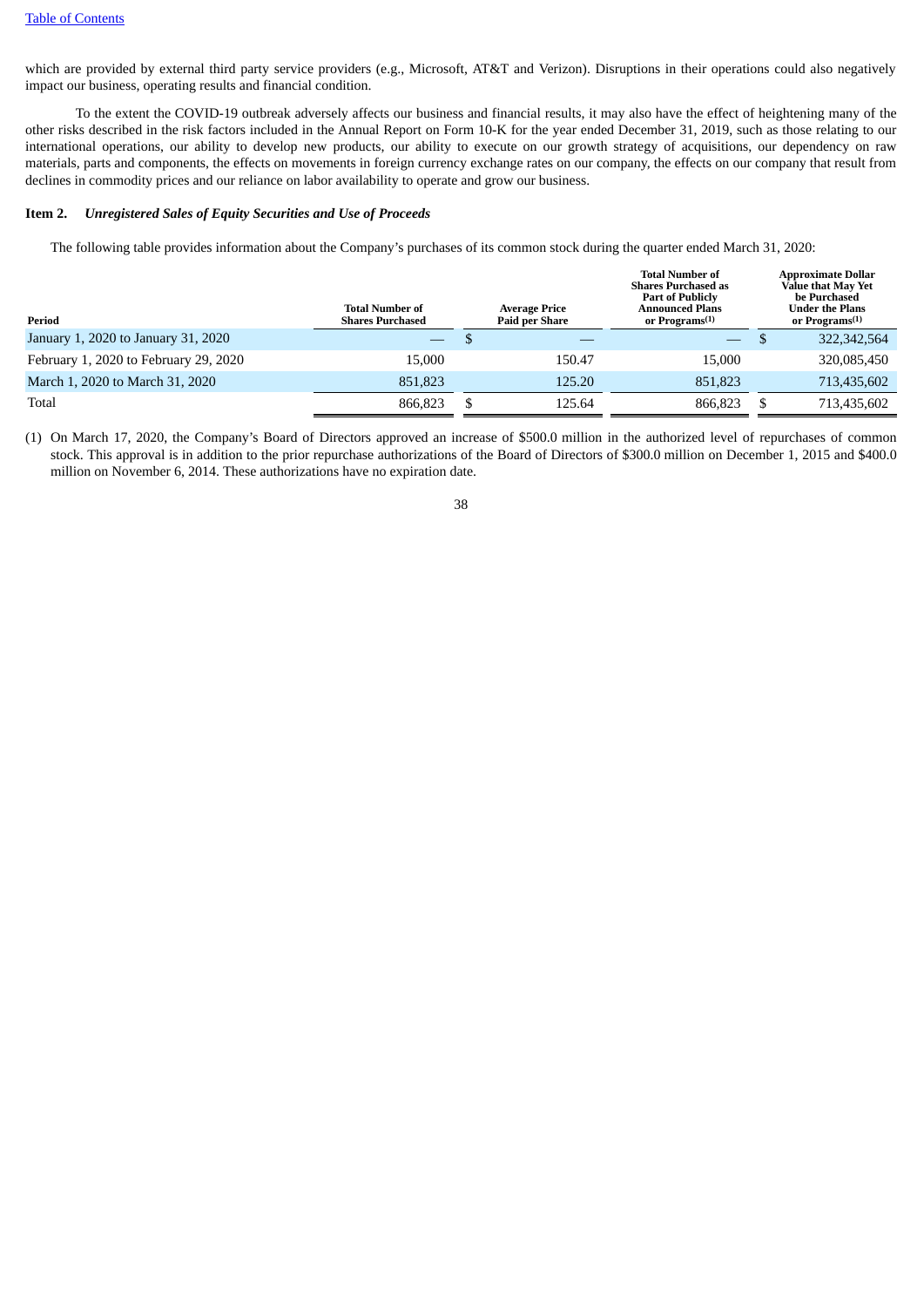### <span id="page-41-0"></span>Table of [Contents](#page-2-0)

### **Item 6.** *Exhibits.*

\*104 Cover Page Interactive Data File (formatted as Inline XBRL and contained in Exhibit 101).

\* Filed herewith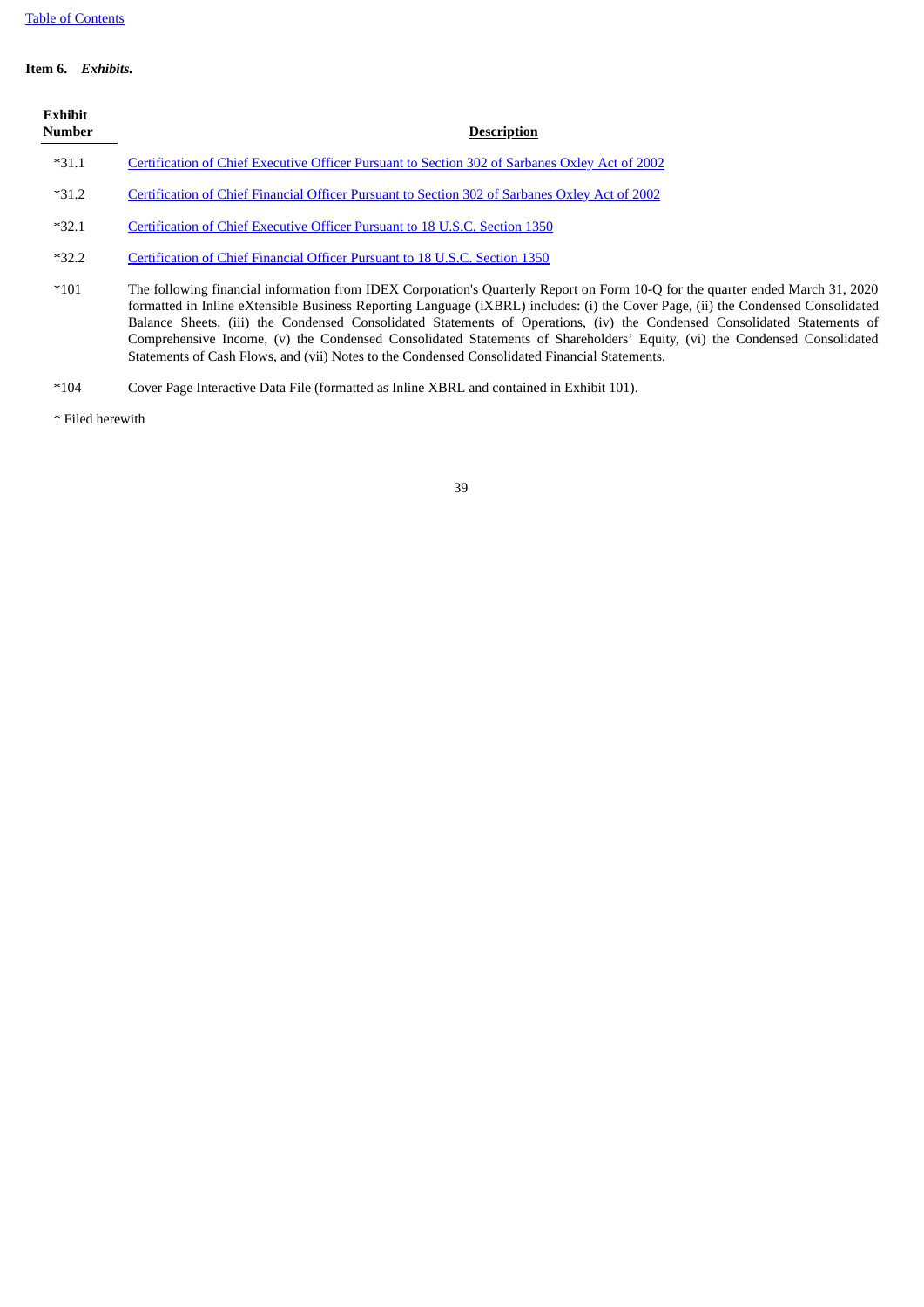### **SIGNATURES**

<span id="page-42-0"></span>Pursuant to the requirements of the Securities Exchange Act of 1934, the registrant has duly caused this report to be signed on its behalf by the undersigned thereunto duly authorized.

IDEX Corporation

By: /s/ WILLIAM K. GROGAN

William K. Grogan *Senior Vice President and Chief Financial Officer (Principal Financial Officer)*

By: /s/ MICHAEL J. YATES

Michael J. Yates *Vice President and Chief Accounting Officer (Principal Accounting Officer)*

Date: April 24, 2020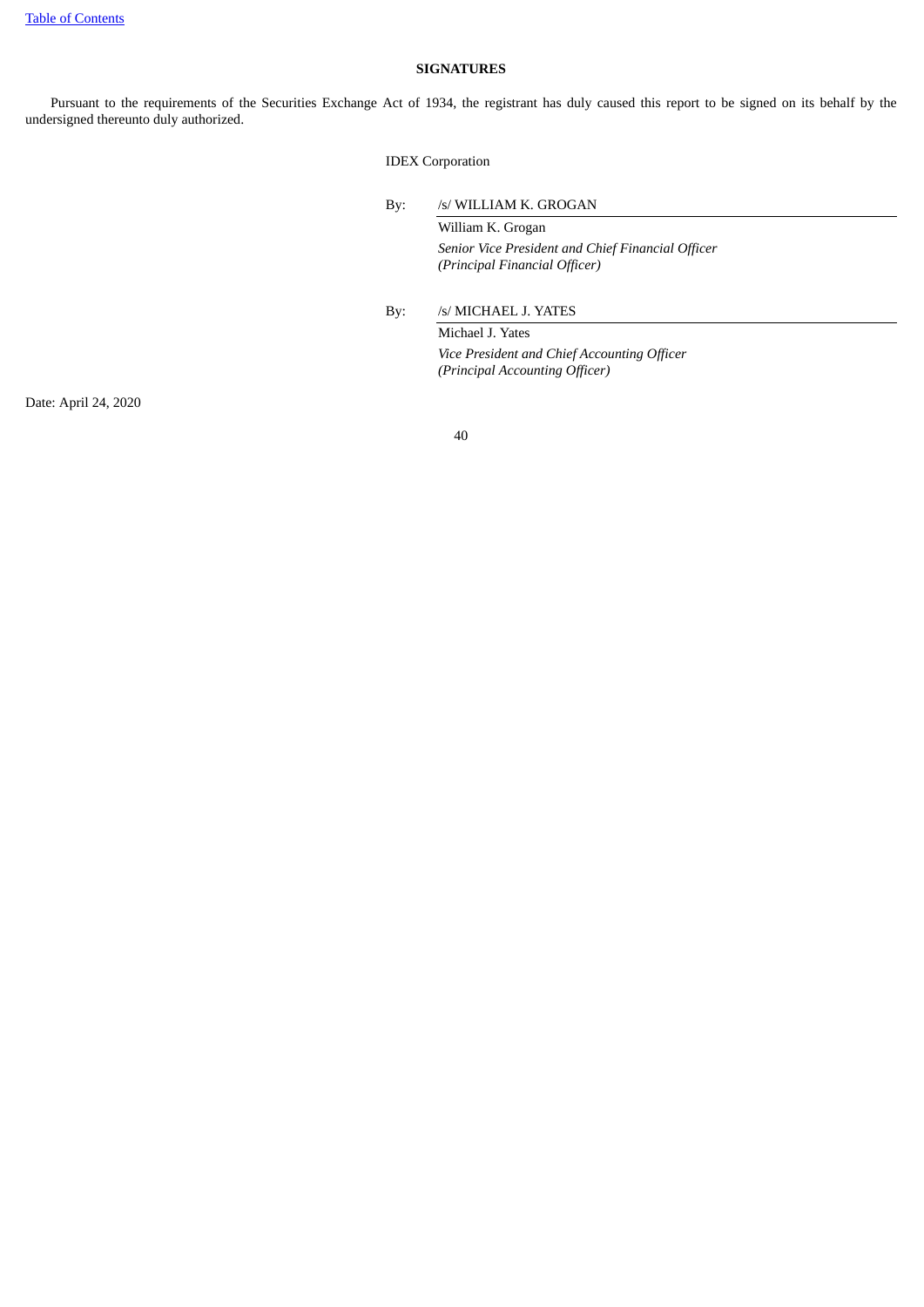### **Certification of Chief Executive Officer Pursuant to Section 302 of the Sarbanes-Oxley Act of 2002**

<span id="page-43-0"></span>I, Andrew K. Silvernail, certify that:

1. I have reviewed this quarterly report on Form 10-Q of IDEX Corporation;

2. Based on my knowledge, this report does not contain any untrue statement of a material fact or omit to state a material fact necessary to make the statements made, in light of the circumstances under which such statements were made, not misleading with respect to the period covered by this report;

3. Based on my knowledge, the financial statements, and other financial information included in this report, fairly present in all material respects the financial condition, results of operations and cash flows of the registrant as of, and for, the periods presented in this report;

4. The registrant's other certifying officer and I are responsible for establishing and maintaining disclosure controls and procedures (as defined in Exchange Act Rules 13a-15(e) and 15d-15(e)) and internal control over financial reporting (as defined in Exchange Act Rules 13a-15(f) and 15d-15(f)) for the registrant and we have:

a) Designed such disclosure controls and procedures, or caused such disclosure controls and procedures to be designed under our supervision, to ensure that material information relating to the registrant, including its consolidated subsidiaries, is made known to us by others within those entities, particularly during the period in which this report is being prepared;

b) Designed such internal control over financial reporting, or caused such internal control over financial reporting to be designed under our supervision, to provide reasonable assurance regarding the reliability of financial reporting and the preparation of financial statements for external purposes in accordance with generally accepted accounting principles;

c) Evaluated the effectiveness of the registrant's disclosure controls and procedures and presented in this report our conclusions about the effectiveness of the disclosure controls and procedures, as of the end of the period covered by this report based on such evaluation; and

d) Disclosed in this report any change in the registrant's internal control over financial reporting that occurred during the registrant's most recent fiscal quarter (the registrant's fourth fiscal quarter in the case of an annual report) that has materially affected, or is reasonably likely to materially affect, the registrant's internal control over financial reporting; and

5. The registrant's other certifying officer and I have disclosed, based on our most recent evaluation of internal control over financial reporting, to the registrant's auditors and the audit committee of the registrant's board of directors (or persons performing the equivalent functions):

a) All significant deficiencies and material weaknesses in the design or operation of internal control over financial reporting which are reasonably likely to adversely affect the registrant's ability to record, process, summarize and report financial information; and

b) Any fraud, whether or not material, that involves management or other employees who have a significant role in the registrant's internal control over financial reporting.

/s/ ANDREW K. SILVERNAIL

Andrew K. Silvernail *Chairman of the Board and Chief Executive Officer*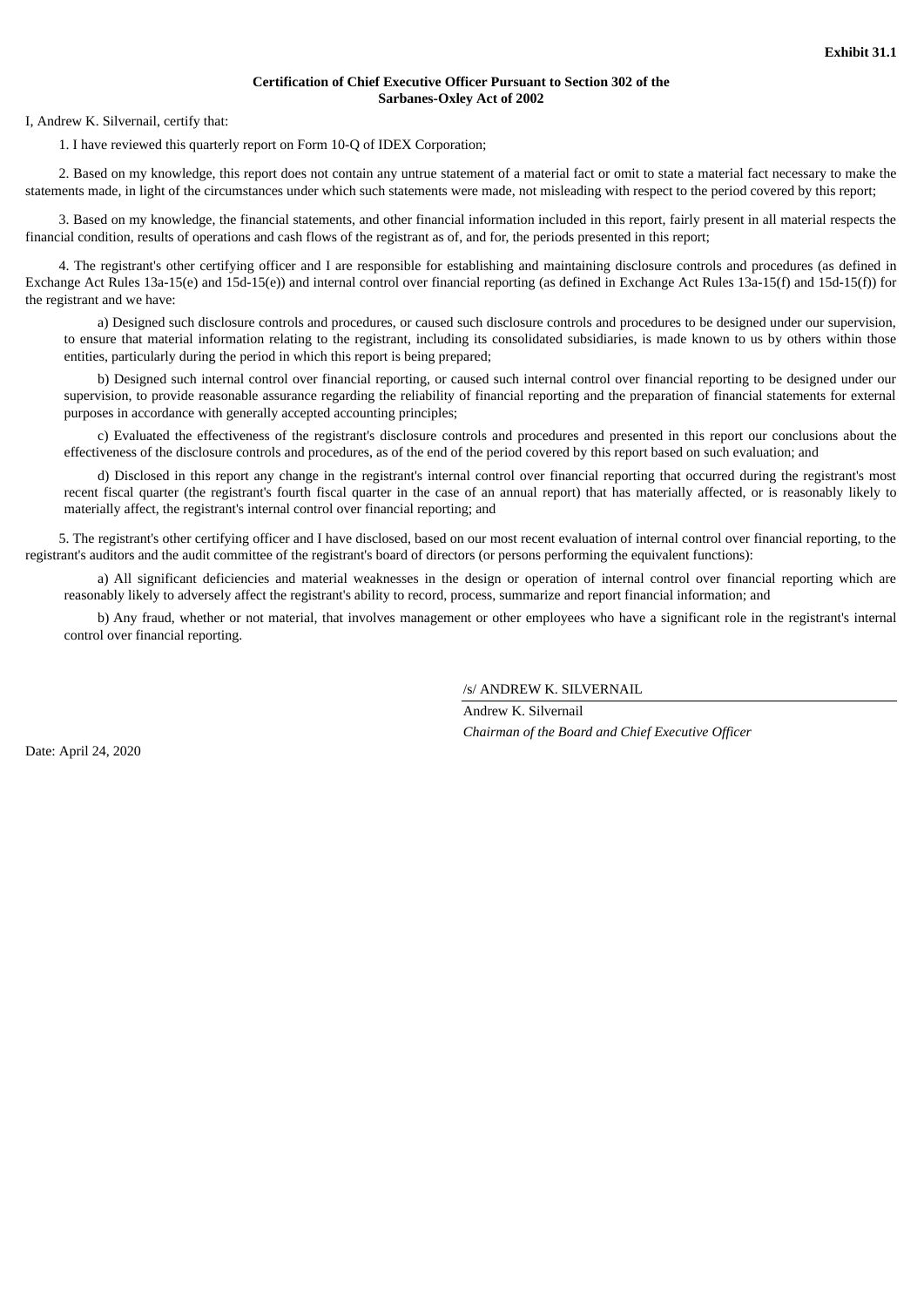### **Certification of Chief Financial Officer Pursuant to Section 302 of the Sarbanes-Oxley Act of 2002**

<span id="page-44-0"></span>I, William K. Grogan, certify that:

1. I have reviewed this quarterly report on Form 10-Q of IDEX Corporation;

2. Based on my knowledge, this report does not contain any untrue statement of a material fact or omit to state a material fact necessary to make the statements made, in light of the circumstances under which such statements were made, not misleading with respect to the period covered by this report;

3. Based on my knowledge, the financial statements, and other financial information included in this report, fairly present in all material respects the financial condition, results of operations and cash flows of the registrant as of, and for, the periods presented in this report;

4. The registrant's other certifying officer and I are responsible for establishing and maintaining disclosure controls and procedures (as defined in Exchange Act Rules 13a-15(e) and 15d-15(e)) and internal control over financial reporting (as defined in Exchange Act Rules 13a-15(f) and 15d-15(f)) for the registrant and we have:

a) Designed such disclosure controls and procedures, or caused such disclosure controls and procedures to be designed under our supervision, to ensure that material information relating to the registrant, including its consolidated subsidiaries, is made known to us by others within those entities, particularly during the period in which this report is being prepared;

b) Designed such internal control over financial reporting, or caused such internal control over financial reporting to be designed under our supervision, to provide reasonable assurance regarding the reliability of financial reporting and the preparation of financial statements for external purposes in accordance with generally accepted accounting principles;

c) Evaluated the effectiveness of the registrant's disclosure controls and procedures and presented in this report our conclusions about the effectiveness of the disclosure controls and procedures, as of the end of the period covered by this report based on such evaluation; and

d) Disclosed in this report any change in the registrant's internal control over financial reporting that occurred during the registrant's most recent fiscal quarter (the registrant's fourth fiscal quarter in the case of an annual report) that has materially affected, or is reasonably likely to materially affect, the registrant's internal control over financial reporting; and

5. The registrant's other certifying officer and I have disclosed, based on our most recent evaluation of internal control over financial reporting, to the registrant's auditors and the audit committee of the registrant's board of directors (or persons performing the equivalent functions):

a) All significant deficiencies and material weaknesses in the design or operation of internal control over financial reporting which are reasonably likely to adversely affect the registrant's ability to record, process, summarize and report financial information; and

b) Any fraud, whether or not material, that involves management or other employees who have a significant role in the registrant's internal control over financial reporting.

/s/ WILLIAM K. GROGAN

William K. Grogan *Senior Vice President and Chief Financial Officer*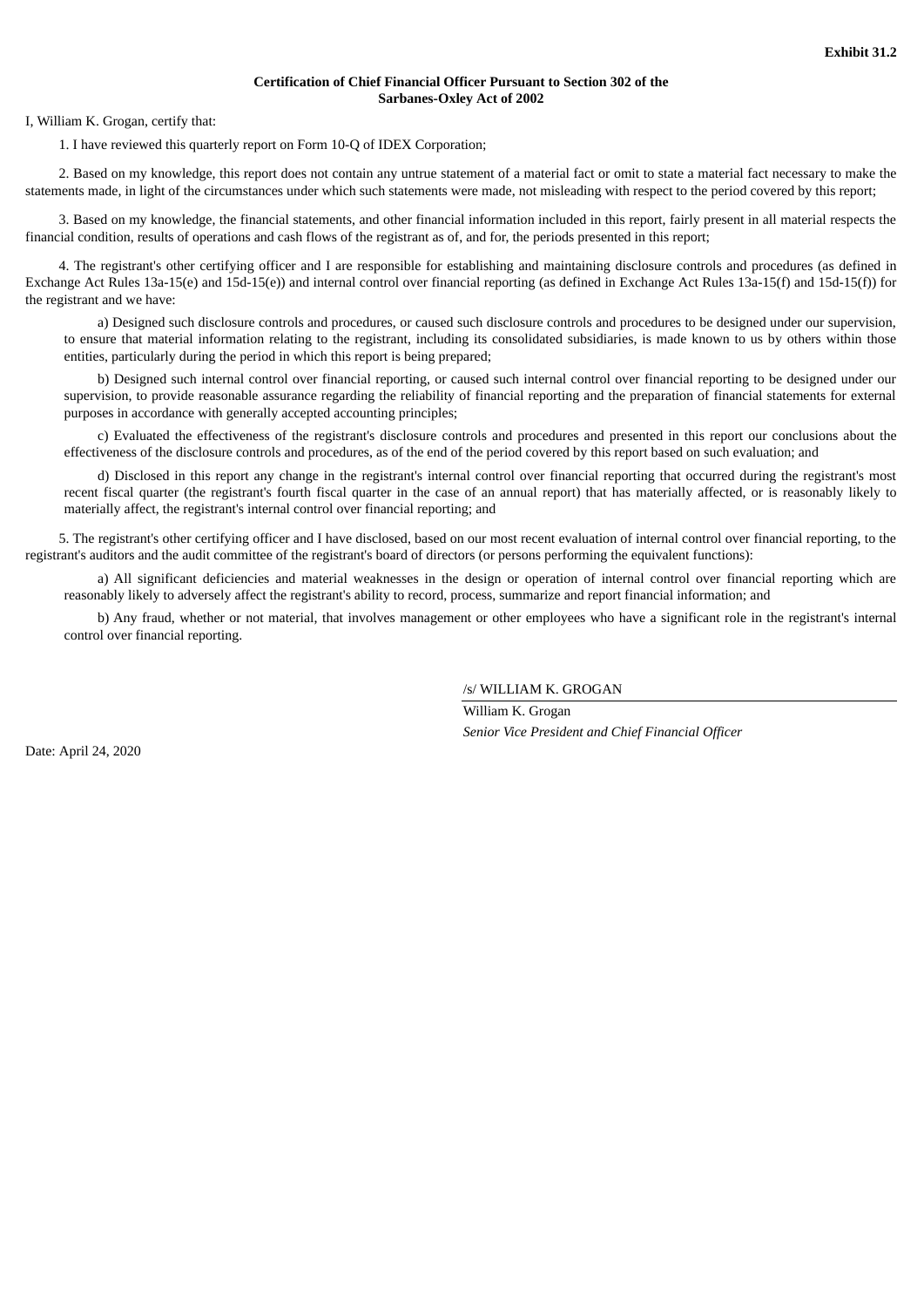### **Certification of Chief Executive Officer**

<span id="page-45-0"></span>Pursuant to 18 U.S.C. § 1350, as created by Section 906 of the Sarbanes-Oxley Act of 2002, the undersigned officer of IDEX Corporation (the "Company") hereby certifies, to such officer's knowledge, that:

(i) the accompanying Quarterly Report on Form 10-Q of the Company for the quarterly period ended March 31, 2020 (the "Report") fully complies with the requirements of Section 13(a) or Section 15(d), as applicable, of the Securities Exchange Act of 1934, as amended; and

(ii) the information contained in the Report fairly presents, in all material respects, the financial condition and results of operations of the Company.

/s/ ANDREW K. SILVERNAIL

Andrew K. Silvernail *Chairman of the Board and Chief Executive Officer*